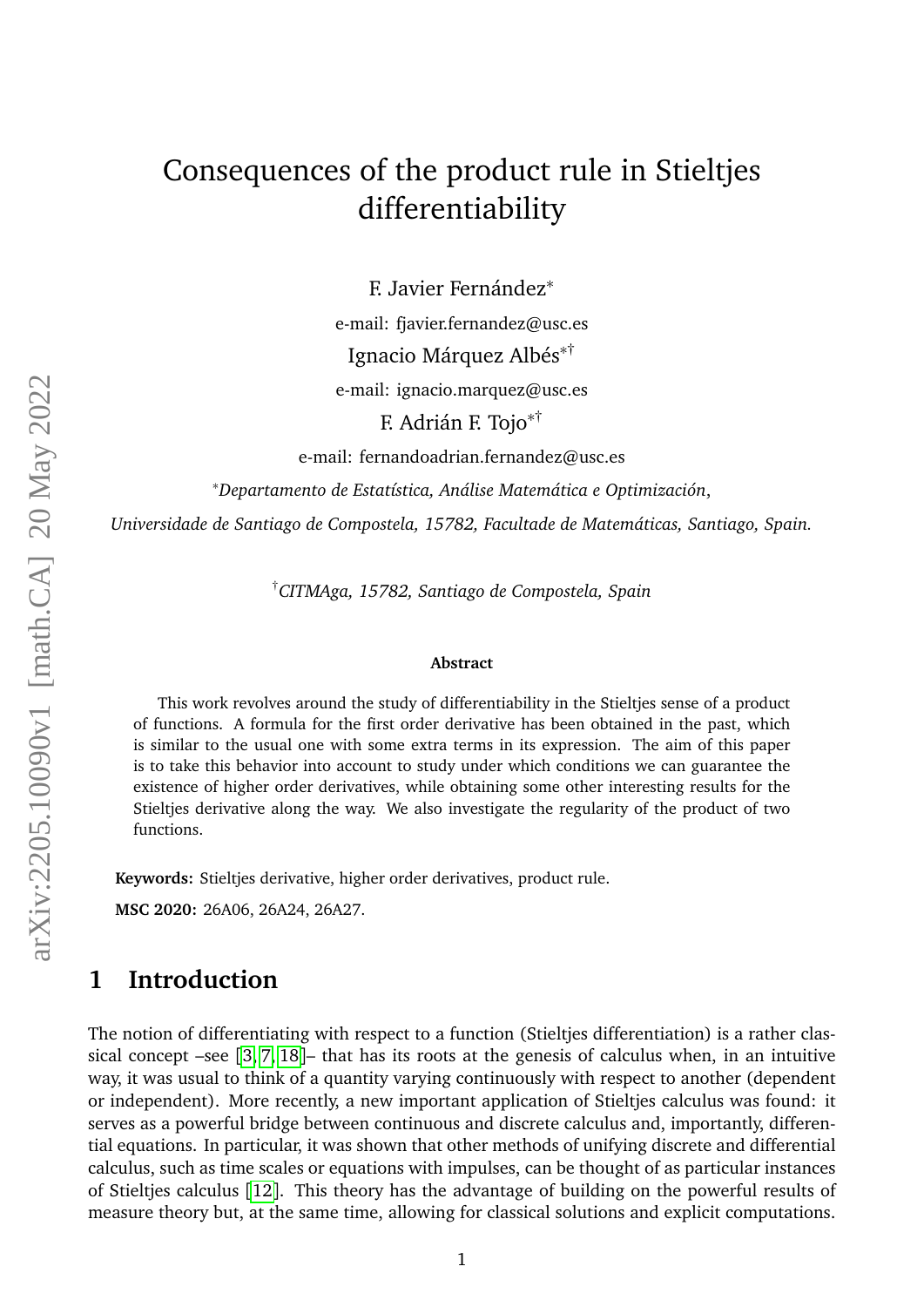From there, several authors have revitalized the theory by providing a solid theoretical framework [[5,](#page-27-3) [8](#page-27-4)] and different applications of Stieltjes differential equations such as models of silk worm populations [[8](#page-27-4)], fishing models with open and closed seasons [[10](#page-27-5)], culture and growth of cyanobacteria [[9,](#page-27-6) [11](#page-27-7)], solvent solution and water evaporation models [[6](#page-27-8)], among others.

In those previous works there was no definition of the Stieltjes derivative which made sense at every point of the domain. Instead, they provided a definition at almost every point for a certain measure, being thus comparable to the Radon-Nikodym derivative. Recently, in [[4](#page-27-9)], the definition was extended in order to include all points of the domain, which also had an important repercussion in previously known results such as the product rule, which, in this more general context, reads

$$
(f_1f_2)'_g(t) = (f_1)'_g(t)f_2(t^*) + (f_2)'_g(t)f_1(t^*) + (f_1)'_g(t)(f_2)'_g(t)\Delta g(t^*),
$$

where *g* is the function defining the Stieltjes derivative and *t* ∗ is a point that depends on *t*.

This expression has immediate consequences that make Stieltjes Calculus different from the usual setting. It is evident from the expression that the regularity of the functions  $f_1$  and  $f_2$  in the expression is not enough to guarantee the same level of regularity to the product as, once we differentiate for a first time, the terms  $f_1(t^*), f_2(t^*)$  and  $\Delta g(t^*)$  appear. This fact begs a few questions: given a map  $f$  that is g-differentiable at a point  $t$ , is the map  $f^*(t) := f(t^*)$  g-differentiable at *t? Is there a relation between the g-derivatives of the two functions?* Similarly, we need to concern ourselves with the study of the *g*-differentiability of the map *∆g* ∗ and its role in the product rule. It would seem that, at least, *∆g* ought to be always *g*-differentiable as its regularity is intrinsically defined by the same function *g* with respect to which we are differentiating, but this is far from reality, as previously known examples show –cf. [[4,](#page-27-9) Remark 3.16]. Hence, we need to ask ourselves, *when is ∆g* ∗ *g-differentiable?*

Having a clear understanding of these issues is vital in order to deepen in the study of the classes of continuously *g*-differentiable functions and, in particular, in order to ascertain the role of the product of functions in these classes for, as it is already known, we will not enjoy the usual algebra structure with the product of functions as algebra operation.

With these objectives in mind, we set our course to better understand the differentiability of *∆g* and the role of *t* ∗ throughout the following sections. In Section 2 we establish same basic definitions and results that will be necessary in order to understand and develop further results. It is with Section 3 that we derive the *g*-differentiability properties of *∆g* and provide counterexamples that show the optimality of our results. In Section 4 we show under which conditions the product of two functions is, at least, two times *g*-differentiable. To that end, we study how evaluating on *t* ∗ instead of *t* affects a given function with regard to its *g*-differentiability and, in particular, the function *∆g*. Finally, in Section 5 we study the continuity of the *g*-derivative of the product.

#### **2 Preliminaries**

Let  $g : \mathbb{R} \to \mathbb{R}$  be a nondecreasing and left-continuous function, which we call *derivator*, and denote by  $\mathbb F$  the field  $\mathbb R$  or  $\mathbb C$ . We shall write as  $\mu_g$  the Lebesgue-Stieltjes measure associated to  $g$ given by

$$
\mu_g([c,d)) = g(d) - g(c), \quad c, d \in \mathbb{R}, \ c < d,
$$

see [[2,](#page-27-10) [16,](#page-28-1) [17](#page-28-2)]. It is important to remark that  $\mu_g$  is a Borel measure. We will use the term "gmeasurable" for a set or function to refer to  $\mu_{g}$ -measurability in the corresponding sense, and we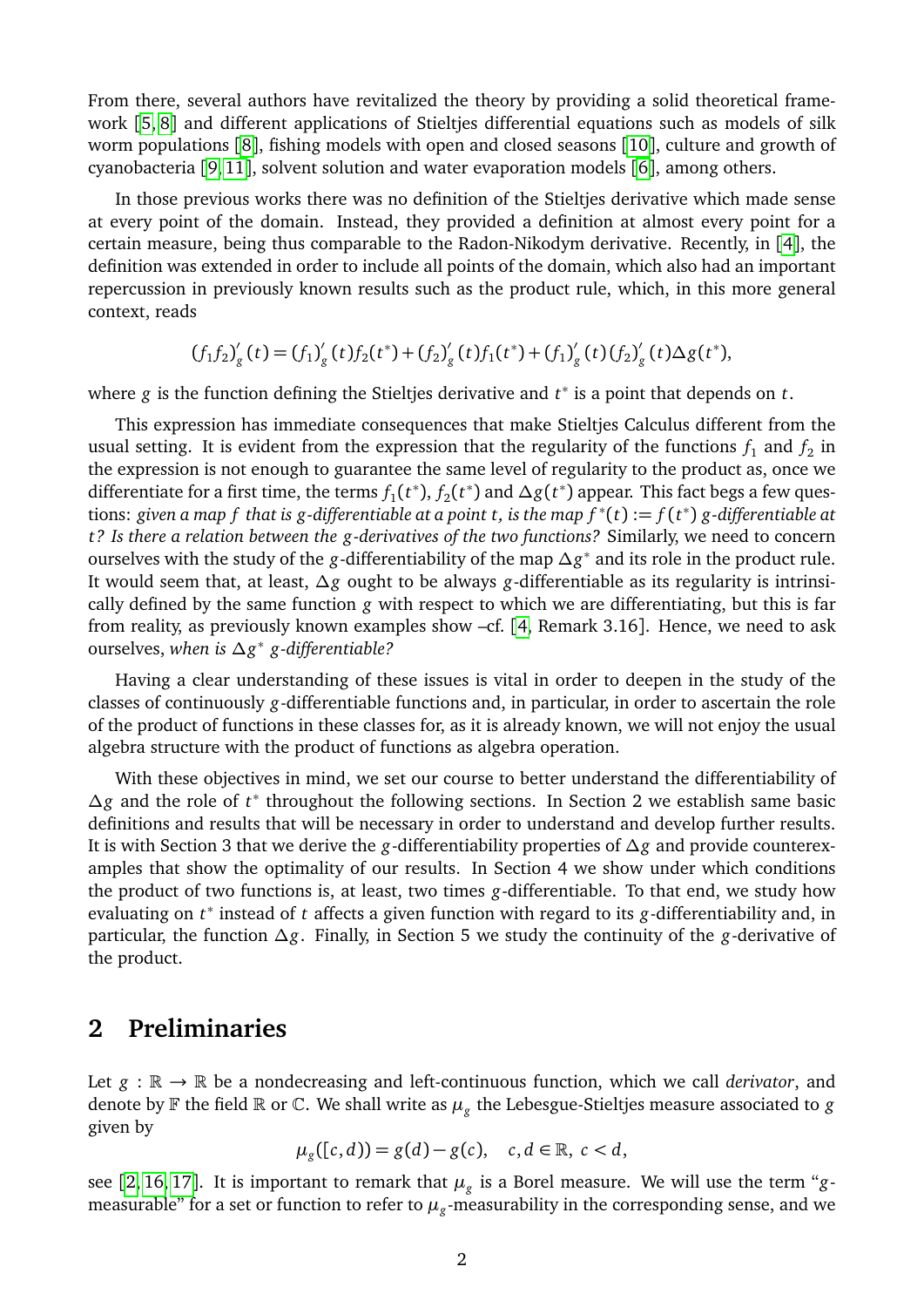denote by  $\mathscr{L}^1_g(X,\mathbb{F})$  the set of Lebesgue-Stieltjes  $\mu_g$ -integrable functions on a  $g$ -measurable set *X* with values in  $\mathbb{F}$ , whose integral we write as

$$
\int_X f(s) d\mu_g(s), \quad f \in \mathscr{L}^1_g(X, \mathbb{F}).
$$

Similarly, we will talk about properties holding *g-almost everywhere* in a set *X* (shortened to *g-a.e.* in *X*), or holding for *g-almost all* (or, simply, *g-a.a.*)  $x \in X$ , as a simplified way to express that they hold  $\mu_g$ -almost everywhere in *X* or for  $\mu_g$ -almost all  $x \in X$ , respectively.

Define the sets

$$
C_g = \{t \in \mathbb{R} : g \text{ is constant on } (t - \varepsilon, t + \varepsilon) \text{ for some } \varepsilon > 0\},
$$
  

$$
D_g = \{t \in \mathbb{R} : \Delta g(t) > 0\},
$$

 $\alpha$  where  $\Delta g(t) := g(t^+) - g(t)$ ,  $t \in \mathbb{R}$ , and  $g(t^+)$  denotes the right handside limit of *g* at *t*. First, observe that  $C_g \cap D_g = \emptyset$ . Furthermore, as pointed out in [[12](#page-27-2)], the set  $C_g$  is open in the usual topology of the real line, so it can be uniquely expressed as a countable union of open disjoint intervals, say

<span id="page-2-2"></span><span id="page-2-1"></span><span id="page-2-0"></span>
$$
C_g = \bigcup_{n \in \Lambda} (a_n, b_n). \tag{2.1}
$$

where  $\Lambda \subset \mathbb{N}$ . With this notation, we introduce the sets  $N_{\sigma}^ \frac{1}{g}^{-}$  and  $N_{g}^{+}$  in [[9](#page-27-6)], defined as

$$
N_g^- = \{a_n : n \in \Lambda\} \backslash D_g, \quad N_g^+ = \{b_n : n \in \Lambda\} \backslash D_g, \quad N_g = N_g^- \cup N_g^+.
$$

<span id="page-2-3"></span>**Remark 2.1.** It is important to remark for the work ahead that, by definition, for any  $t \in \mathbb{R} \backslash C_g$ , at least one of the following conditions must hold:

$$
g(s) < g(t), \quad \text{for all } s \in [a, b], \ s < t,\tag{2.2}
$$

$$
g(s) > g(t), \quad \text{for all } s \in [a, b], s > t. \tag{2.3}
$$

In particular, for  $t \in N_{\sigma}^$  $g_g$  only [\(2.2\)](#page-2-0) holds; and, similarly, for  $t \in N_g^+$  only [\(2.3\)](#page-2-1) holds. On the other hand, if  $t \in D_g$ , then [\(2.3\)](#page-2-1) always holds and [\(2.2\)](#page-2-0) fails only when  $t = b_n$ ,  $n \in \mathbb{N}$ , for some  $b_n$  as in [\(2.1\)](#page-2-2). For the remaining cases, i.e. when  $t \in \mathbb{R} \setminus (C_g \cup N_g \cup D_g)$ , both [\(2.2\)](#page-2-0) and [\(2.3\)](#page-2-1) hold.

Let us recall the following definition of Stieltjes derivative in [[4,](#page-27-9) Definition 3.7]. To that end, we consider  $a, b \in \mathbb{R}$ ,  $a < b$ , such that  $a \notin N_a^$ *g*<sup>−</sup> and *b* ∉ *D<sub>g</sub>* ∪ *C<sub>g</sub>* ∪ *N<sub>g</sub>*<sup>+</sup>. A careful reader might observe that throughout the entirety of [[4](#page-27-9)] it is also required that  $g(a) = 0$  and  $a \notin D_g$ . The first of these conditions can easily be avoided by redefining the map *g* if necessary; whereas the condition  $a \notin D_g$  can be imposed without loss of generality, as pointed out by [[4,](#page-27-9) [5](#page-27-3)] and [[15,](#page-28-3) Proposition 4.28], when the focus of the study is the existence and uniqueness of solution of differential problems, which is not our case. Nevertheless, this condition is not required for the following definition.

**Definition 2.2 ([[4,](#page-27-9) Definition 3.7]).** We define the *Stieltjes derivative*, or *g-derivative*, of a map  $f : [a, b] \rightarrow \mathbb{F}$  at a point  $t \in [a, b]$  as

$$
f'_{g}(t) = \begin{cases} \n\lim_{s \to t} \frac{f(s) - f(t)}{g(s) - g(t)}, & t \notin D_{g} \cup C_{g}, \\
\lim_{s \to t^{+}} \frac{f(s) - f(t)}{g(s) - g(t)}, & t \in D_{g}, \\
\lim_{s \to b_{n}^{+}} \frac{f(s) - f(b_{n})}{g(s) - g(b_{n})}, & t \in C_{g}, t \in (a_{n}, b_{n}),\n\end{cases}
$$

where *a<sup>n</sup>* , *b<sup>n</sup>* are as in [\(2.1\)](#page-2-2), provided the corresponding limits exist. In that case, we say that *f* is *g-differentiable at t*.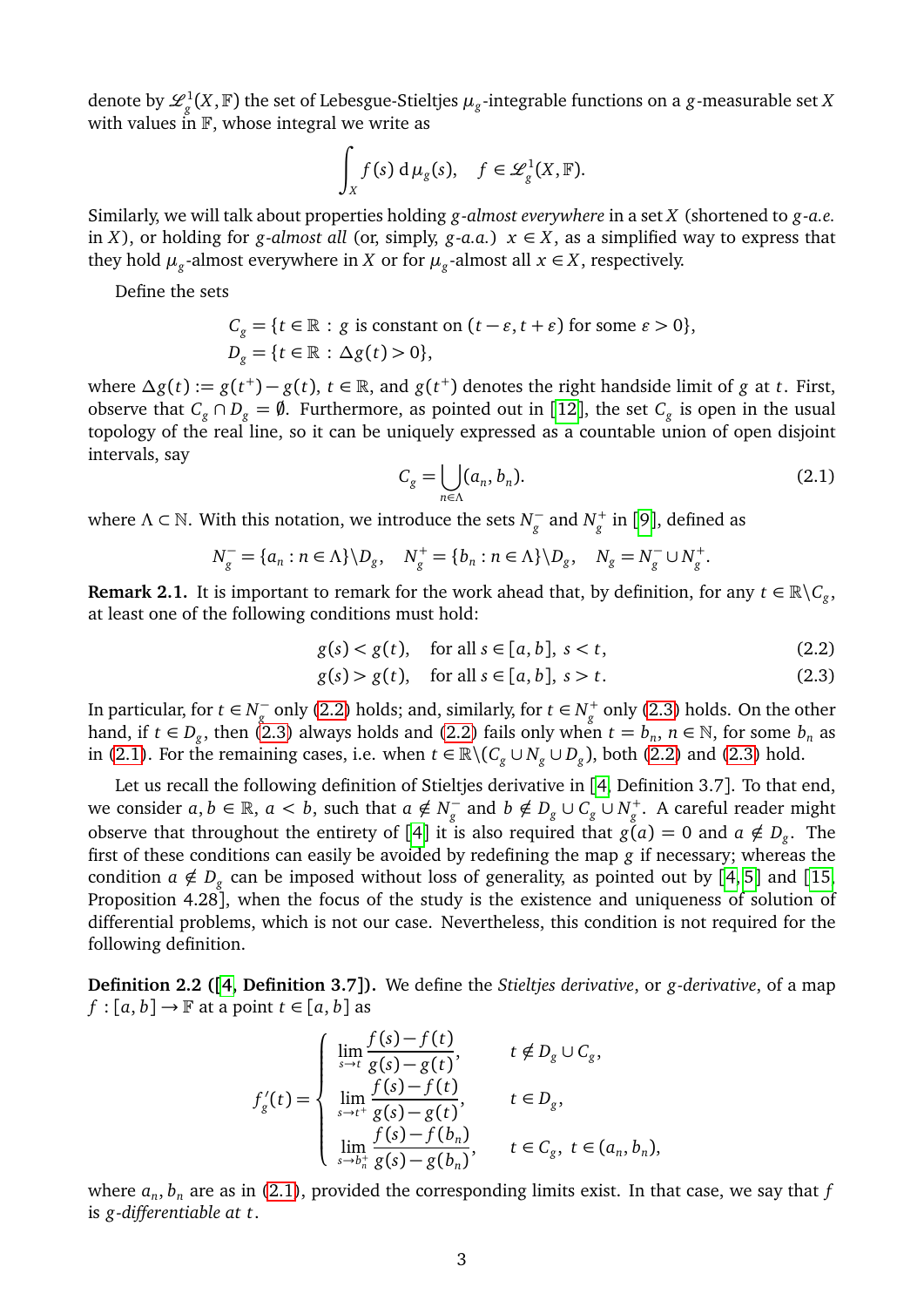<span id="page-3-0"></span>**Remark 2.3.** For *t* ∈  $N_g$  ∪ { $a, b$ }, the corresponding limit in the definition of *g*-derivative at *t* must be understood in the sense explained in [[13,](#page-27-11) Remark 2.2], that is, the Stieltjes derivative in such points is computed as

$$
f'_{g}(t) = \begin{cases} \lim_{s \to t^{+}} \frac{f(s) - f(t)}{g(s) - g(t)}, & t \in N_{g}^{+} \cup \{a\}, \\ \lim_{s \to t^{-}} \frac{f(s) - f(t)}{g(s) - g(t)}, & t \in N_{g}^{-} \cup \{b\}, \end{cases}
$$

provided the corresponding limit exists.

<span id="page-3-3"></span>**Remark 2.4.** It follows from the definition that, for  $t \in D_g$ ,  $f'_g$  $g_{g}^{\prime}(t)$  exists if and only if  $f(t^{+})$  exists and, in that case,

$$
f'_{g}(t) = \frac{f(t^{+}) - f(t)}{\Delta g(t)}.
$$

Similarly, if  $t \in (a_n, b_n) \subset C_g$  for some  $a_n, b_n$  in [\(2.1\)](#page-2-2), we have that  $f'_g$  $g'$ <sub>g</sub> $(t)$  exists if and only if  $f'_g$  $\int_{g}^{\prime}(b_n)$ exists and, in that case,  $f'_\text{o}$  $g'(\tilde{t}) = f'_{g}$  $\int_{g}^{\prime}(b_n)$ .

It is possible to further simplify the definition of Stieltjes derivative at a point  $t \in [a, b]$  by defining

<span id="page-3-1"></span>
$$
t^* = \begin{cases} t, & t \notin C_g, \\ b_n, & t \in (a_n, b_n) \subset C_g, \end{cases}
$$
 (2.4)

with  $a_n$ ,  $b_n$  as in [\(2.1\)](#page-2-2). With this notation, we have that

$$
f'_{g}(t) = \begin{cases} \lim_{s \to t} \frac{f(s) - f(t)}{g(s) - g(t)}, & t \notin D_{g} \cup C_{g}, \\ \lim_{s \to t^{*+}} \frac{f(s) - f(t^{*})}{g(s) - g(t^{*})}, & t \in D_{g} \cup C_{g}, \end{cases}
$$

provided the corresponding limit exists. Note that the information in Remark [2.3](#page-3-0) should still be taken into account.

For completeness, we include the following result contaning some basic properties of  $t^*$  that follow directly from the definition and the assumptions on the point *b*.

**Lemma 2.5.** Let  $t \in [a, b]$  and let  $t^*$  be the corresponding point in [\(2.4\)](#page-3-1). Then, we have that *t*<sup>\*</sup> ∈ [*t*, *b*] *and*  $g(t) = g(t^*)$ *. Furthermore,* 

- *if*  $t \in C_g$ , then  $t^* \notin C_g$  (and so  $t^* \neq t$ );
- *if*  $t \in [a, b] \backslash C_g$ , then  $t = t^*$ ;
- *if*  $t^* \in [a, b] \setminus \{b_n : n \in \Lambda\}$ *, then*  $t = t^*$ *.*

*In particular, if we denote by t\*\* the corresponding point in [\(2.4\)](#page-3-1) for t\*, it holds that*  $t^{**} = t^*$ *.* 

The following result can be found in [[4,](#page-27-9) Proposition 3.9] and it includes some basic properties of the Stieltjes derivative. Observe that this is a generalization of [[15,](#page-28-3) Proposition 3.13], which is only stated for real-valued functions which are *g*-differentiable at a point of  $\mathbb{R}\backslash C_g$ .

<span id="page-3-2"></span>**Proposition 2.6.** *Let*  $t \in [a, b]$ . *If*  $f_1, f_2$ :  $[a, b] \rightarrow \mathbb{F}$  are g-differentiable at t, then:

• *The function*  $\lambda_1 f_1 + \lambda_2 f_2$  *is g-differentiable at t for any*  $\lambda_1, \lambda_2 \in \mathbb{R}$  *and* 

$$
(\lambda_1 f_1 + \lambda_2 f_2)'_g(t) = \lambda_1 (f_1)'_g(t) + \lambda_2 (f_2)'_g(t).
$$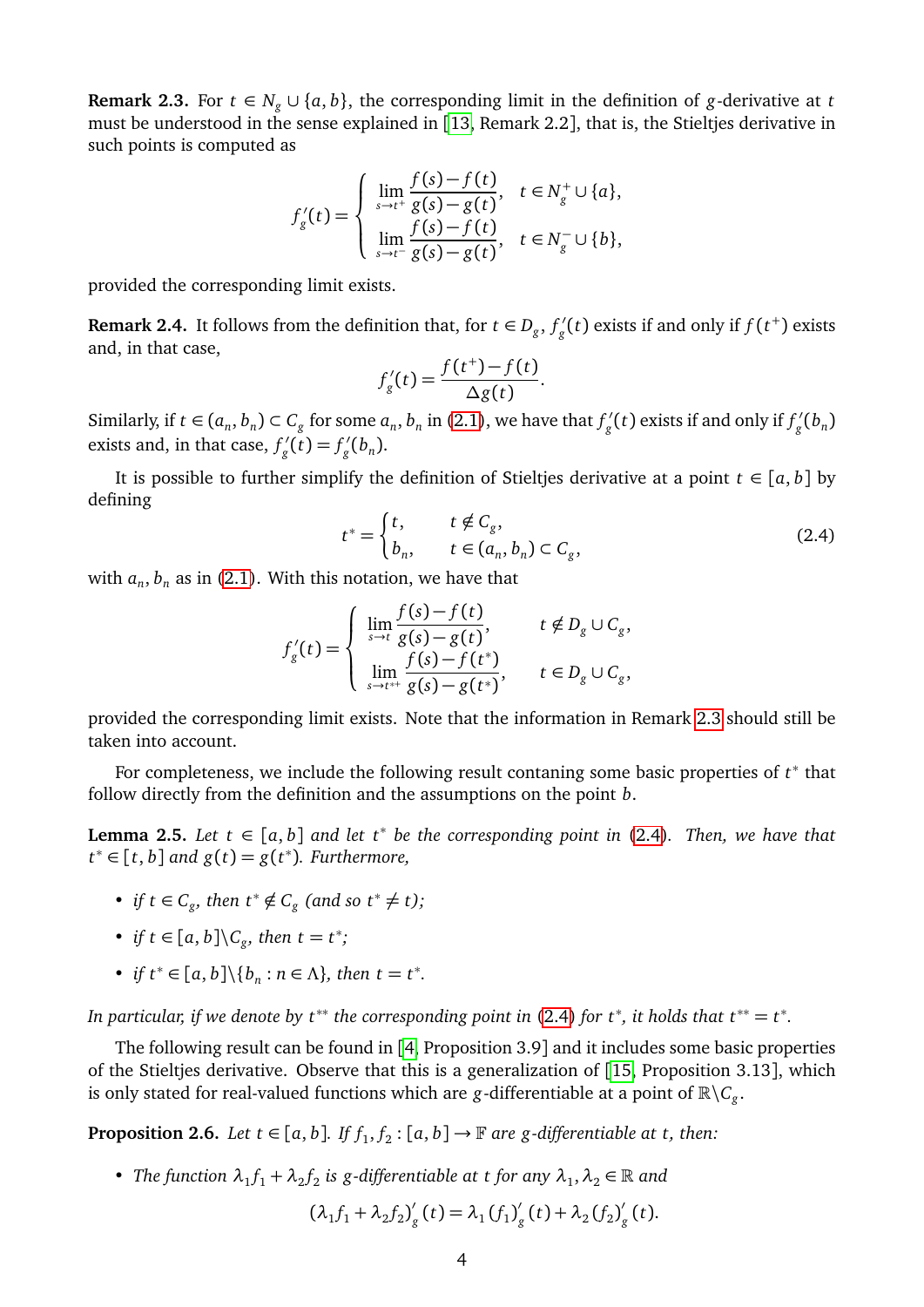• *The product*  $f_1 f_2$  *is g-differentiable at t and* 

<span id="page-4-1"></span>
$$
(f_1 f_2)'_g(t) = (f_1)'_g(t) f_2(t^*) + (f_2)'_g(t) f_1(t^*) + (f_1)'_g(t) (f_2)'_g(t) \Delta g(t^*).
$$
 (2.5)

• *If*  $f_2(t^*) (f_2(t^*) + (f_2))$  $g'$ <sub>*g*</sub>(*t*) ∆*g*(*t*<sup>\*</sup>))  $\neq$  0, the quotient  $f_1/f_2$  is *g*-differentiable at t and

$$
\left(\frac{f_1}{f_2}\right)'_g(t) = \frac{(f_1)'_g(t)f_2(t^*) - (f_2)'_g(t)f_1(t^*)}{f_2(t^*) (f_2(t^*) + (f_2)'_g(t) \Delta g(t^*))}
$$

Naturally, it is possible to extend the product rule for a finite number of functions. To that end, we introduce the following notation: for  $n, k \in \mathbb{N}$  and  $(x_1, \ldots, x_n) \in \{0, 1\}^n$  define

 $|(x_1, ..., x_n)| := \text{card}\{k \in \{1, ..., n\} : x_k = 1\}, \quad F_{n,k} := \{\sigma \in \{0, 1\}^n : |\sigma| = k\}.$ 

We also denote  $f_g^{(0)} \equiv f$  ,  $f_g^{(1)} \equiv f_g'$ *g* .

**Proposition 2.7 (Product rule).** Let  $n \in \mathbb{N}$ ,  $n \ge 2$ , and  $f_j : [a, b] \rightarrow \mathbb{F}$ ,  $j = 1, 2, ..., n$ , be gdifferentiable at  $t \in [a,b]$ . Then, the product  $\prod_{j=1}^n f_j$  is also g-differentiable at  $t$  and

<span id="page-4-0"></span>
$$
\left(\prod_{j=1}^{n}f_{j}\right)'_{g}(t) = \sum_{k=0}^{n-1} (\Delta g(t^{*}))^{k} \left(\sum_{\sigma \in F_{n,k+1}} \prod_{j=1}^{n} (f_{j})_{g}^{(\sigma_{j})}(t^{*})\right).
$$
\n(2.6)

**Remark 2.8.** Observe that the term *∆g*(*t* ∗ ) *<sup>k</sup>* might not be properly defined when *k* = 0. This is because [\(2.6\)](#page-4-0) is just a concise way of writing

$$
\left(\prod_{j=1}^n f_j\right)'_g(t) = \sum_{\sigma \in F_{n,1}} \prod_{j=1}^n (f_j)_g^{(\sigma_j)}(t^*) + \sum_{k=1}^{n-1} (\Delta g(t^*))^k \left(\sum_{\sigma \in F_{n,k+1}} \prod_{j=1}^n (f_j)_g^{(\sigma_j)}(t^*)\right).
$$

In other words, in [\(2.6\)](#page-4-0) we implicitly treat *∆g*(*t* ∗ ) 0 as 1. We adopt this notation for the rest of the section.

*Proof.* We prove the result by induction on  $n \in \mathbb{N}$ . For  $n = 2$ , Proposition [2.6](#page-3-2) ensures that  $f_1 \cdot f_2$ is *g*-differentiable at *t* and

$$
(f_1 \cdot f_2)'_g(t) = (f_1)^{(1)}_g(t) f_2^{(0)}(t^*) + f_1^{(0)}(t^*) (f_2)^{(1)}_g(t) + (f_1)^{(1)}_g(t) (f_2)^{(1)}_g(t) \Delta g(t^*).
$$

Now, by definition of  $t^*$ , we have that  $f_g^{(1)}(t) = f_g^{(1)}(t^*)$  and  $f_g^{(2)}(t) = f_g^{(2)}(t^*)$ , so it follows that [\(2.6\)](#page-4-0) holds.

Assume that the result is true for *n* − 1. Then, Proposition [2.6](#page-3-2) guarantees that  $\prod_{j=1}^{n} f_j$  is *g*-differentiable at *t* and, since [\(2.6\)](#page-4-0) holds for *n* = 2, omitting the evaluation at *t*<sup>\*</sup>, we have that

$$
\left(\prod_{j=1}^{n}f_{j}\right)'_{g} = \left(\prod_{j=1}^{n-1}f_{j}\right)_{g}^{(1)} \cdot f_{n}^{(0)} + \left(\prod_{j=1}^{n-1}f_{j}\right)^{(0)} \cdot (f_{n})_{g}^{(1)} + \left(\prod_{j=1}^{n-1}f_{j}\right)_{g}^{(1)} \cdot (f_{n})_{g}^{(1)} \cdot \Delta g
$$
\n
$$
= \left(\sum_{k=0}^{n-2}(\Delta g)^{k}\left(\sum_{\sigma \in F_{n-1,k+1}}\prod_{j=1}^{n-1}(f_{j})_{g}^{(\sigma_{j})}\right)\right) \cdot f_{n}^{(0)} + \left(\prod_{j=1}^{n-1}f_{k}^{(0)}\right) \cdot (f_{n})_{g}^{(1)}
$$
\n
$$
+ \left[\sum_{k=0}^{n-2}(\Delta g)^{k}\left(\sum_{\sigma \in F_{n-1,k+1}}\prod_{j=1}^{n-1}(f_{j})_{g}^{(\sigma_{j})}\right)\right] \cdot (f_{n})_{g}^{(1)} \cdot \Delta g
$$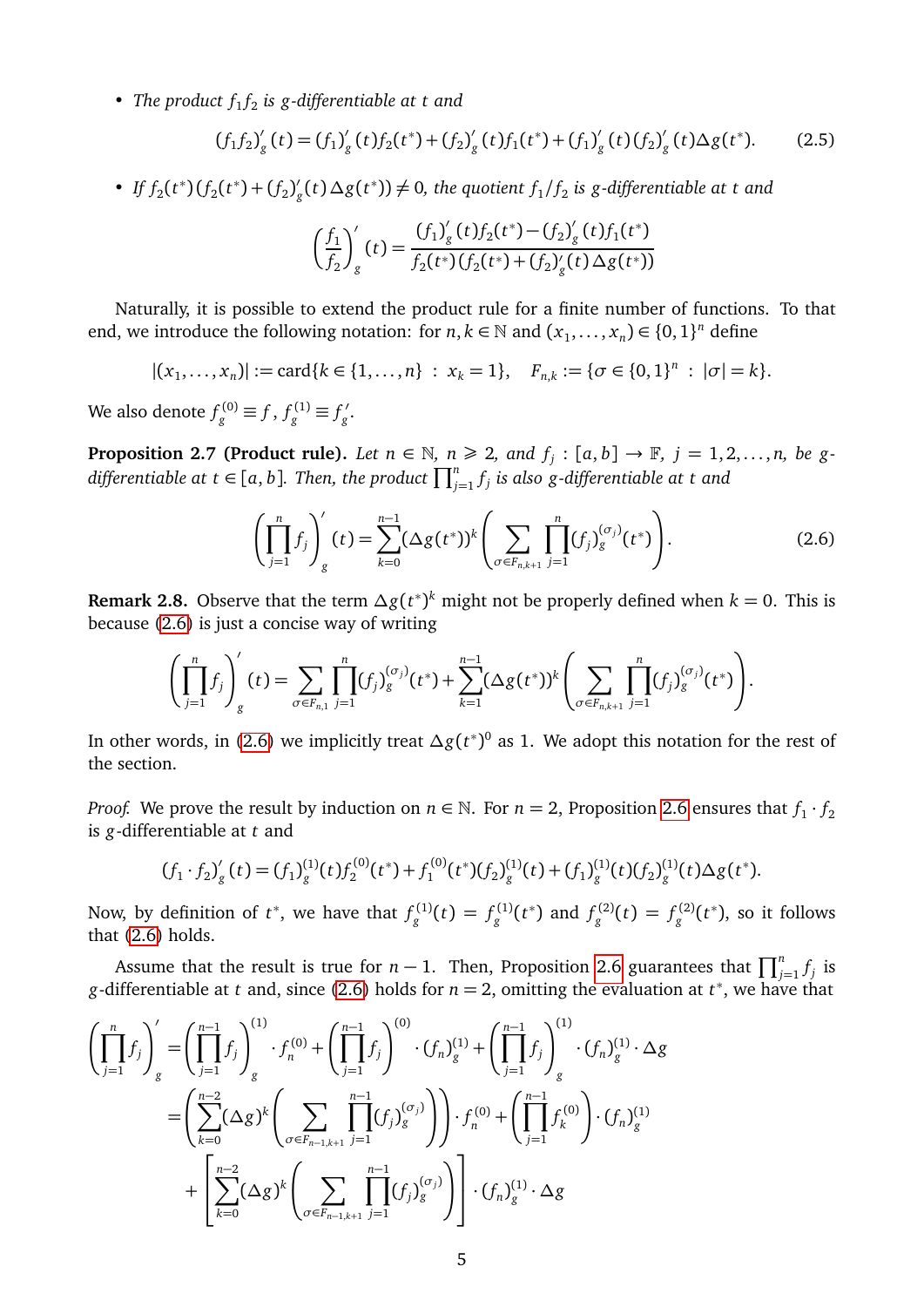$$
\begin{split}\n&= \sum_{k=0}^{n-2} (\Delta g)^k \left( \sum_{\substack{\sigma \in F_{n,k+1} \\ \sigma_n = 0}} \prod_{j=1}^n (f_j)_g^{(\sigma_j)} \right) + \left( \prod_{j=1}^{n-1} f_k^{(0)} \right) \cdot (f_n)_g^{(1)} + \sum_{k=0}^{n-2} (\Delta g)^{k+1} \left( \sum_{\substack{\sigma \in F_{n,k+2} \\ \sigma_n = 1}} \prod_{j=1}^n (f_j)_g^{(\sigma_j)} \right) \\
&= \sum_{k=0}^{n-2} (\Delta g)^k \left( \sum_{\substack{\sigma \in F_{n,k+1} \\ \sigma_n = 0}} \prod_{j=1}^n (f_j)_g^{(\sigma_j)} \right) + \left( \prod_{j=1}^{n-1} f_k^{(0)} \right) \cdot (f_n)_g^{(1)} + \sum_{k=1}^{n-1} (\Delta g)^k \left( \sum_{\substack{\sigma \in F_{n,k+1} \\ \sigma_n = 1}} \prod_{j=1}^n (f_j)_g^{(\sigma_j)} \right) \\
&= \sum_{k=0}^{n-2} (\Delta g)^k \left( \sum_{\substack{\sigma \in F_{n,k+1} \\ \sigma_n = 0}} \prod_{j=1}^n (f_j)_g^{(\sigma_j)} \right) + \sum_{k=0}^{n-1} (\Delta g)^k \left( \sum_{\substack{\sigma \in F_{n,k+1} \\ \sigma_n = 1}} \prod_{j=1}^n (f_j)_g^{(\sigma_j)} \right) \\
&= \sum_{k=0}^{n-1} (\Delta g)^k \left( \sum_{\sigma \in F_{n,k+1}} \prod_{j=1}^n (f_j)_g^{(\sigma_j)} \right),\n\end{split}
$$

where in the last equality we have use the fact that  $F_{n,n} = \{(1,\ldots,1)\}\$  and thus  $\sigma_n = 1$  for  $\sigma \in F_{n,n}$ . In the second control of the second control of the second control of the second control of the second control of

**Remark 2.9.** Given that  $(f_j)'$  $g'_{g}(t^{*}) = (f_{j})'_{g}$  $g'_{g}(t)$ ,  $j = 1, 2, ..., n$ ,  $t \in [a, b]$ , we can write [\(2.6\)](#page-4-0) as

$$
\left(\prod_{j=1}^n f_j\right)'_g(t) = \sum_{k=0}^{n-1} (\Delta g(t^*))^k \left(\sum_{\sigma \in F_{n,k+1}^*} \prod_{j=1}^n (f_j)^{( \sigma_j)}_g(t)\right),
$$

where  $F_n^*$  $n_{n,k}^* := {\sigma \in \{*, 1\}^n : |\sigma| = k}$  with  $|(\sigma_1, ..., \sigma_n)| := \text{card}\{k \in \{1, ..., n\} : \sigma_k = 1\}$  and  $f_g^{(*)}(t) \equiv f(t^*)$ . Observe that, in this form, for *n* = 2, we recover [\(2.5\)](#page-4-1).

In this last part of the section, we shall focus on the concept of *g*-continuity, as presented in [[5,](#page-27-3) Definition 3.1] which we include below.

**Definition 2.10 (***g*-continuous function). A function  $f : D \subset \mathbb{R} \to \mathbb{F}$  is *g*-continuous at a point  $t \in D$ , or *continuous with respect to g* at *t*, if for every  $\varepsilon > 0$ , there exists  $\delta > 0$  such that

 $|f(t) - f(s)| < \varepsilon$ , for every  $s \in D$  such that  $|g(t) - g(s)| < \delta$ ;

otherwise, we say that *f* is *g*-discontinuous at *t*. If *f* is *g*-continuous at every point  $t \in D$ , we say that *f* is *g*-continuous on *D*.

**Remark 2.11.** In [[14,](#page-27-12) Remark 3.10], the authors presented the concept of lateral *g*-continuity. We say that *f* is *g*-continuous from the left at *t* if for every  $\varepsilon > 0$ , there exists  $\delta > 0$  such that

$$
|f(t)-f(s)|<\varepsilon,\quad\text{ for every }s\in D,\,s\leq t\text{, such that }0\leq g(t)-g(s)<\delta.
$$

Similarly, *f* is *g*-continuous from the right at *t* if for every  $\varepsilon > 0$ , there exists  $\delta > 0$  such that

$$
|f(t) - f(s)| < \varepsilon, \quad \text{ for every } s \in D, s \ge t \text{, such that } 0 \le g(s) - g(t) < \delta.
$$

Naturally, *f* is *g*-continuous at *t* if and only if *f* is *g*-continuous from the left and right at *t*.

**Remark 2.12.** It is important to note that, as indicated in [[5,](#page-27-3) Section 3], *g*-continuity can be understood as continuity between pseudometric spaces, which are sequential spaces (see [[1](#page-27-13)]). Thus, we have that *f* is *g*-continuous at  $t \subset D$  if and only if

<span id="page-5-0"></span>
$$
f(t_n) \to f(t)
$$
, for every sequence  $\{t_n\}_{n \in \mathbb{N}} \subset D$  such that  $g(t_n) \to g(t)$ . (2.7)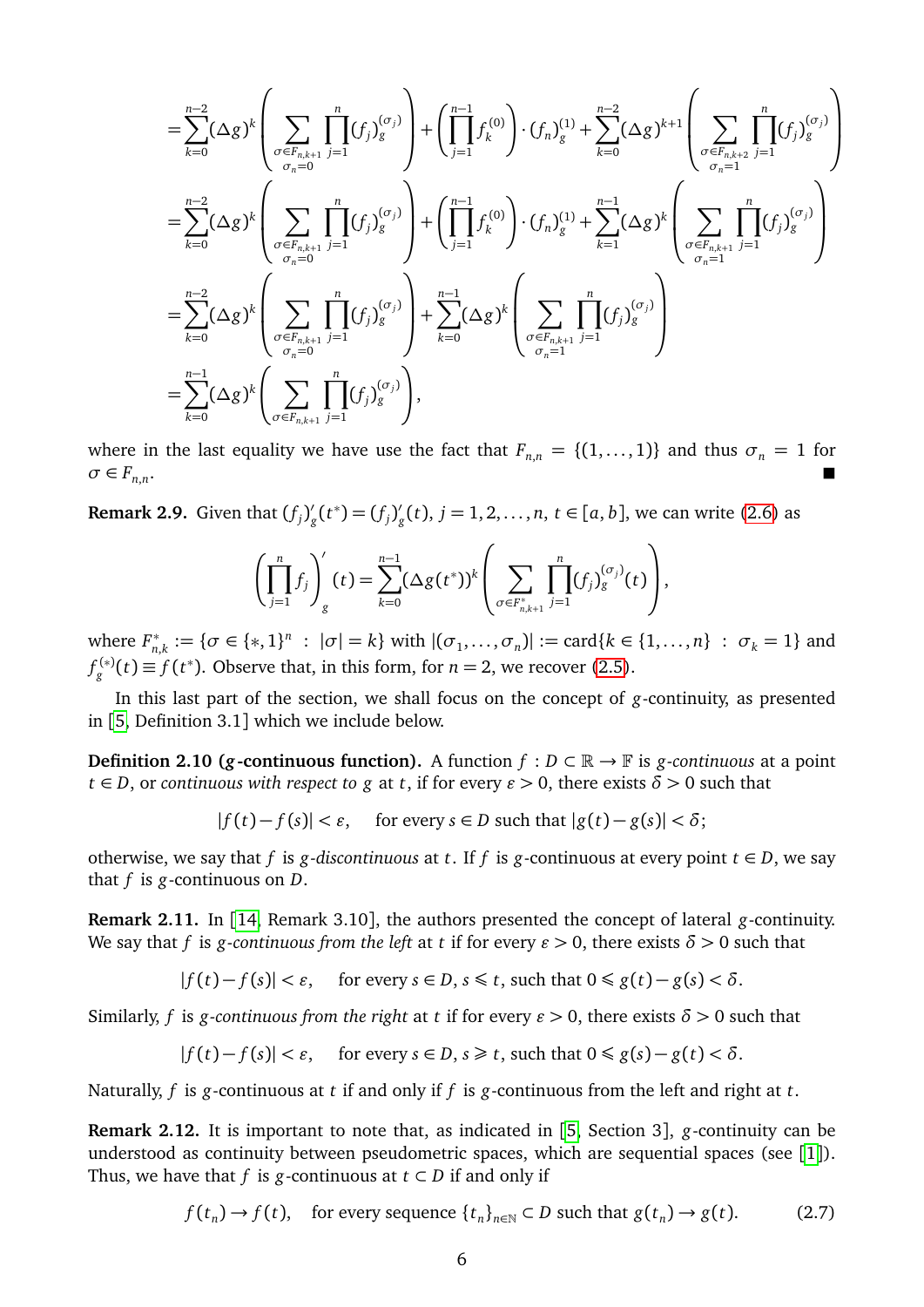The following result, [[5,](#page-27-3) Proposition 3.2], describes some properties of *g*-continuous functions that are revelant for the work ahead.

<span id="page-6-1"></span>**Proposition 2.13.** *If f* :  $[a, b] \rightarrow \mathbb{F}$  *is g-continuous on*  $[a, b]$ , *then:* 

- *f* is continuous from the left at every  $t \in (a, b]$ ;
- *if g is continuous at t*  $\in$  [a, b), *then so is f*;
- *if g is constant on some*  $[\alpha, \beta] \subset [\alpha, b]$ , *then so is f.*

In [[5](#page-27-3)] the reader can find more information on the properties of *g*-continuous functions. In the following, we present some results that, to the best of our knowledge, are not available in the current literature.

<span id="page-6-2"></span>**Lemma 2.14.** *Let*  $f, h : D \subset \mathbb{R} \to \mathbb{F}$  *be g-continuous at*  $t \in [a, b]$  *and*  $h(t) \neq 0$ *. Then*  $f/h$  *is g-continuous at t.*

*Proof.* Let  $t \in D$  and  $\varepsilon > 0$ . Since *h* is *g*-continuous at *t*, there exists  $\delta_1 \in \mathbb{R}^+$  such that

 $|h(s) - h(t)| < |h(t)|/2$ , for  $s \in D$  such that  $|g(s) - g(t)| < \delta_1$ .

Hence,  $|h(t)|/2 < h(s) < 3|h(t)|/2$  for every  $s \in D$  such that  $|g(s) - g(t)| < \delta_1$ . Now, since f, h are *g*-continuous and  $h(t) \neq 0$ , we can find  $\delta \in (0, \delta_1)$  such that

$$
|f(s)-f(t)|, |h(s)-h(t)| < \frac{|h(t)|^2}{2(|h(t)|+|f(t)|)}\varepsilon, \quad \text{for } s \in D \text{ such that } |g(s)-g(t)| < \delta.
$$

Thus, for every  $s \in D$  such that  $|g(s) - g(t)| < \delta$ ,

$$
\left|\frac{f(s)}{h(s)} - \frac{f(t)}{h(t)}\right| = \frac{|f(s)h(t) - f(t)h(s)|}{|h(t)h(s)|} \le \frac{|f(s) - f(t)| |h(t)| + |f(t)| |h(s) - h(t)|}{\frac{1}{2}|h(t)|^2} \le \varepsilon,
$$

that is, *f /h* is *g*-continuous at *t*.

<span id="page-6-0"></span>**Lemma 2.15.** Let  $f : D \subset \mathbb{R} \to \mathbb{F}$  and  $t_1, t_2 \in D$  be such that  $g(t_1) = g(t_2)$ . Then,  $f$  is g-continuous at  $t_1$  if and only if  $f$  is g-continuous at  $t_2$ . Furthermore, in that case, we have that  $f(t_1)$   $=$   $f(t_2)$ .

*Proof.* Let  $t_1, t_2 \in D$  be such that  $g(t_1) = g(t_2)$ . Observe that it is enough to prove that if *f* is *g*continuoous at  $t_1$  then  $f(t_1)$  =  $f(t_2)$  as, in that case, the equivalence for the *g*-continuity follows from the definition.

Since *f* is *g*-continuous at  $t_1$ , for every  $\varepsilon > 0$ , there exists  $\delta > 0$  such that if  $s \in D$  satisfies  $|g(s) - g(t_1)| < \delta$ , then  $|f(s) - f(t_1)| < \varepsilon$ . Hence, given that  $g(t_1) = g(t_2)$  we have that  $|f(t_2) - f(t_1)| < \varepsilon$  for every  $\varepsilon > 0$  so, necessarily,  $f(t_1) = f(t_2)$ , which finishes the proof. ■

It is important to note that, as presented in [[5,](#page-27-3) Example 3.3], *g*-continuous functions need not be regulated or even locally bounded. With this idea in mind, given  $a, b \in \mathbb{R}$ ,  $a < b$ , we define

 $\mathcal{B} \mathcal{C}_g([a, b], \mathbb{F}) = \{f : [a, b] \to \mathbb{F} : f \text{ bounded and } g\text{-continuous on } [a, b]\}.$ 

Similarly, [[15,](#page-28-3) Example 3.23] shows that, unlike in the usual setting, *g*-differentiability does not imply *g*-continuity, which lead to the following definition.

**Definition 2.16 ([[4,](#page-27-9) Definition 3.12]).** Given  $a, b \in \mathbb{R}$ ,  $a < b$ , such that  $a \notin N_{g}^{-1}$  $\frac{p}{g}$  ∪  $D_g$  and  $b \notin C_g \cup N_g^+ \cup D_g$ , we define

$$
\mathcal{B}\mathcal{C}^1_g([a,b],\mathbb{F}):=\{f\in \mathcal{B}\mathcal{C}_g([a,b],\mathbb{F}): f_g'\in \mathcal{B}\mathcal{C}_g([a,b],\mathbb{F})\}.
$$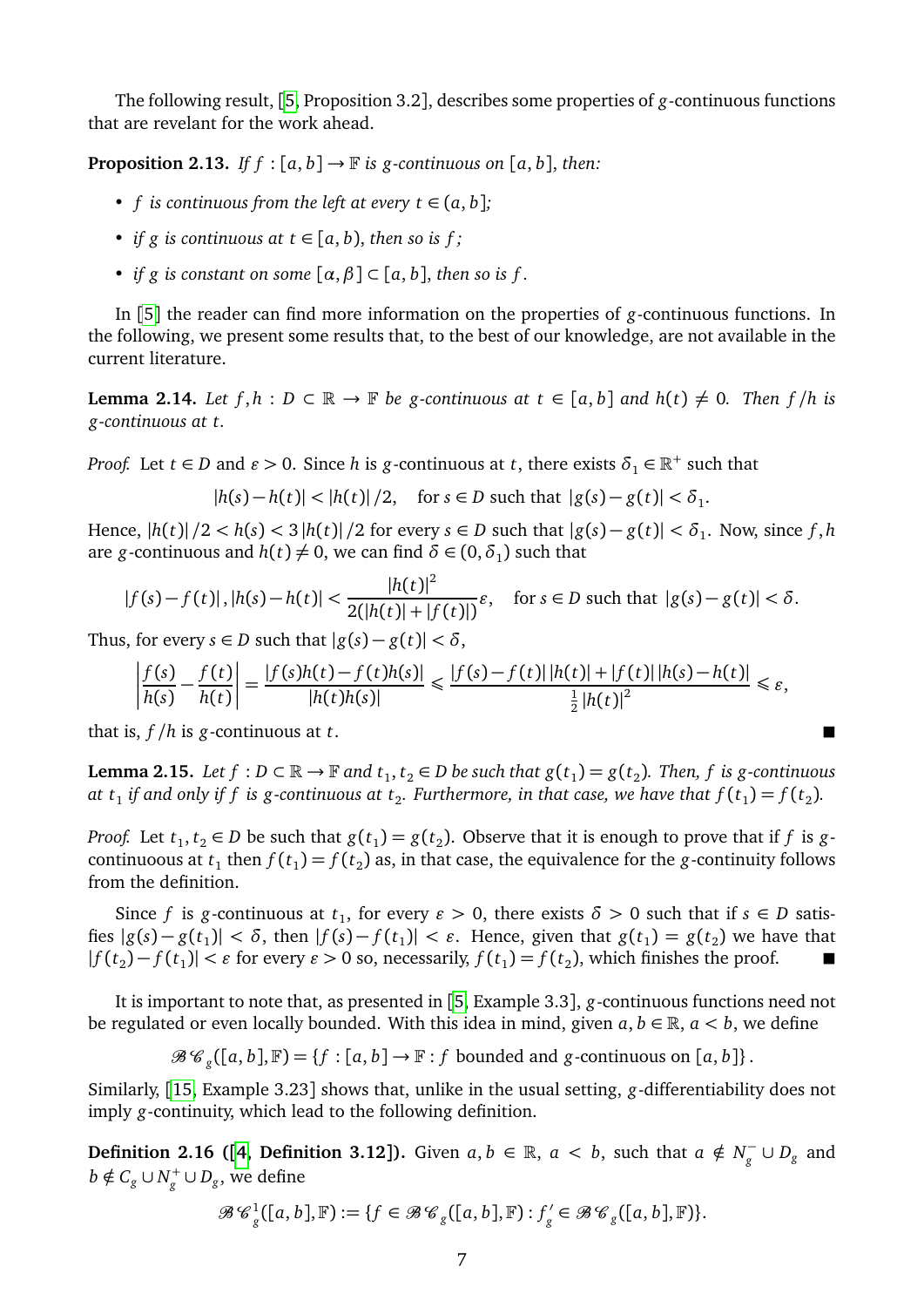#### **3 Some properties of** *∆g*

We now turn our attention to the study of the function  $\Delta g : \mathbb{R} \to \mathbb{R}$ . We start with a simple result showing that it is a regulated function, which is enough to ensure measurability with respect to *g*.

<span id="page-7-2"></span>**Proposition 3.1.** *For each*  $t \in \mathbb{R}$ *, we have that* 

<span id="page-7-0"></span>
$$
\lim_{s \to t^{-}} \Delta g(t) = \lim_{s \to t^{+}} \Delta g(t) = 0.
$$
\n(3.1)

*In particular, ∆g is a regulated function, Borel-measurable and g-measurable.*

*Proof.* In order to show that [\(3.1\)](#page-7-0) holds, let  $t \in \mathbb{R}$ . We first show that  $\Delta g(t^+) = 0$ .

If  $t \notin (D_g \cap (t, +\infty))'$ , then there exists  $r > 0$  such that  $D_g \cap (t, +\infty) \cap (t - r, t + r) =$  $D_g \cap (t, t + r) = \emptyset$ , so *g* is continuous on  $(t, t + r)$ , which implies that  $\Delta g = 0$  on that same interval and the result follows. Otherwise, we have that  $t \in (D_g \cap (t, +\infty))'$  and we need to show that  $\Delta g(t^+)$  = 0. This happens if and only if

$$
\lim_{\substack{s\to t^+\\s\in D_g}}\Delta g(t) = \lim_{\substack{s\to t^+\\s\notin D_g}}\Delta g(t) = 0,
$$

where the second limit can be taken because  $D_g$  is countable, so  $\mathbb{R}\backslash D_g$  is dense in  $\mathbb{R}$ . However, noting that  $\Delta g = 0$  on  $\mathbb{R} \backslash D_g$ , we have that the second of these limits is null, so it is enough to show that

$$
\lim_{\substack{s\to t^+\\s\in D_g}}\Delta g(t)=0.
$$

Let  $\{t_n\}_{n\in\mathbb{N}}$  be a sequence in  $D_g \cap (t,+\infty)$  converging to  $t$ . Then, there exists  $N\in\mathbb{N}$  such that *t*<sub>*n*</sub> ∈ (*t*, *t* + 1) for all *n* ∈ *N* such that *n* ≥ *N*. Hence,

$$
0<\sum_{n=N}^{\infty}\Delta g(t_n)\leq \sum_{s\in (t,t+1)\cap D_g}\Delta g(s)=\int_{(t,t+1)\cap D_g}\mathrm{d}\,g(s)\leq \int_{[t,t+1)}\mathrm{d}\,g(s)=\mu_g([t,t+1))<+\infty.
$$

As a consequence, the series  $\sum_{n\in\mathbb{N}}\Delta g(t_n)$  is convergent, which guarantees that the sequence { $\Delta g(t_n)$ }<sub>*n*∈N</sub> must converge to 0. Since { $t_n$ }<sub>*n*∈N</sub> was arbitrarily chosen,  $\Delta g(t^+) = 0$ .

The reasoning for *∆g*(*t* − ) is analogous and we omit it. Observe that this is enough to guarantee that *∆g* is regulated, which in turn makes it Borel measurable and, thus, *g*-measurable.

Taking into account the previous result it is only natural to wonder what these limits imply with regard to the *g*-continuity of *∆g*. This is covered in the next result.

<span id="page-7-3"></span>**Proposition 3.2.** *Consider the set*

<span id="page-7-4"></span>
$$
A_g = \{t \in \mathbb{R} : \sup\{s \in [a, b] : g(s) = g(t)\} \in D_g\}.
$$
 (3.2)

*The map ∆g is g-continuous at every point of* R\*A<sup>g</sup> and g-discontinuous at every point of A<sup>g</sup> .*

*Proof.* Throughout this proof, given  $t \in \mathbb{R}$ , we denote

<span id="page-7-1"></span>
$$
\hat{t} = \sup\{s \in [a, b] : g(s) = g(t)\}.
$$
\n(3.3)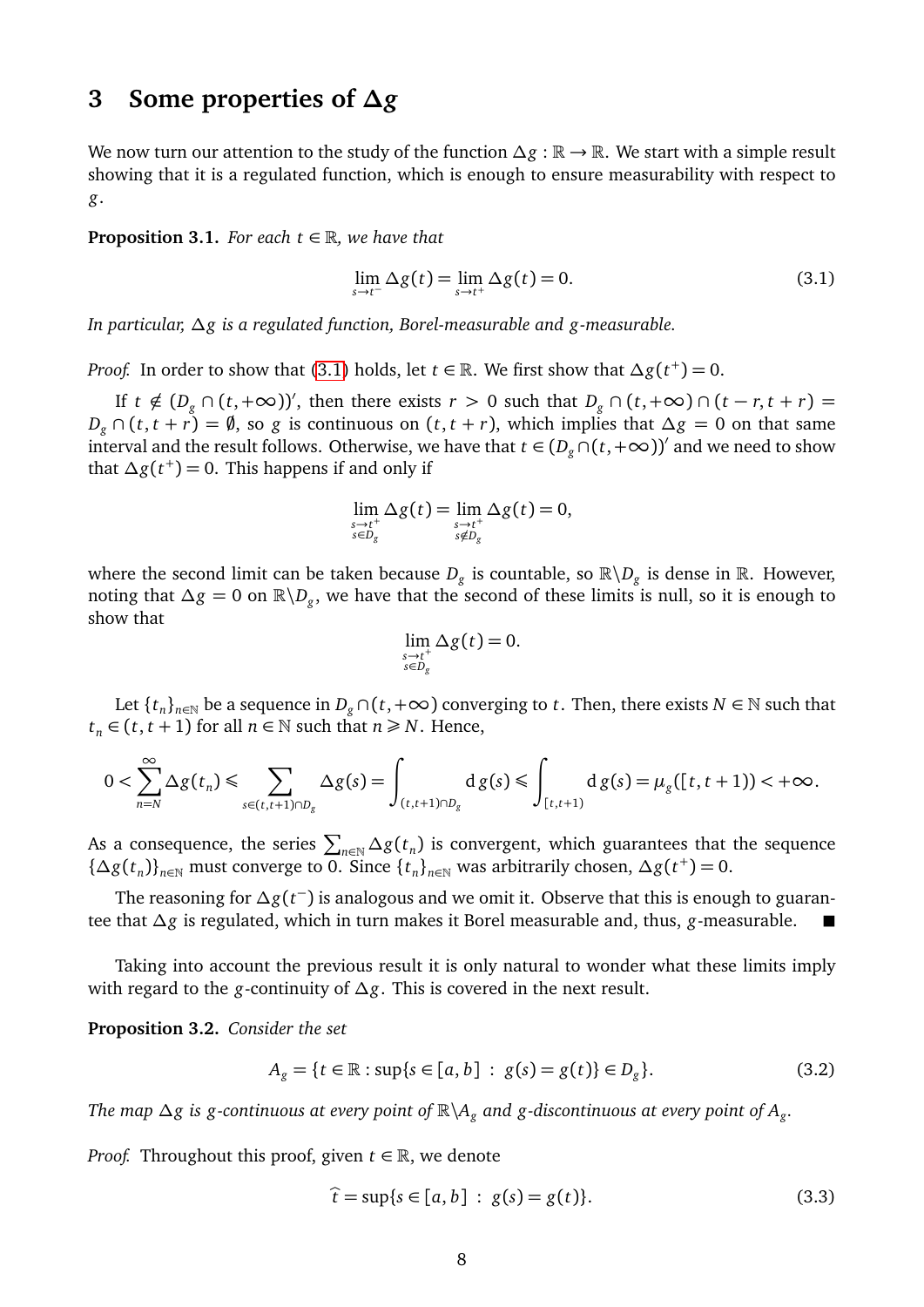First, we prove that *∆g* is *g*-discontinuous at every point of *D<sup>g</sup>* . To that end, let *t* ∈ *D<sup>g</sup>* . Then, either [\(2.2\)](#page-2-0) holds or

<span id="page-8-0"></span>
$$
g(s) = g(t), \quad \text{for all } s \in [t_0, t] \text{ for some } t_0 < t. \tag{3.4}
$$

Suppose [\(3.4\)](#page-8-0) holds. Then  $\Delta g(t_0) = g(t_0^+) - g(t_0) = g(t) - g(t) = 0$ , while  $\Delta g(t) > 0$ , so for every  $\delta \in \mathbb{R}^+$  we have that  $|g(t_0)-g(t)| < \delta$  but  $|\Delta g(t_0)-\Delta g(t)| = \Delta g(t) > \Delta g(t)/2$ , so  $\Delta g$ is not *g*-continuous at *t*.

If [\(2.2\)](#page-2-0) holds instead, since  $\lim_{s \to t^-} \Delta g(s) = 0$ , there exists  $\rho > 0$  such that

$$
\Delta g(s) < \frac{\Delta g(t)}{2}, \quad s \in \mathbb{R}, \ 0 < t - s < \rho.
$$

Since [\(2.2\)](#page-2-0) holds, so we can find  $t_1 < t$  such that  $t-t_1 < \rho$  and  $g(t_1) < g(t)$ . Let  $\delta = g(t)-g(t_1)$ . Observe that, if  $0 < g(t) - g(s) < \delta$ , since *g* is nondecreasing, then  $0 < t - s < t - t_1 < \rho$ , and so  $\Delta g(s)$  <  $\Delta g(t)$ /2. But this implies that, if 0 < *g*(*t*) − *g*(*s*) < *δ*, then

$$
|\Delta g(s) - \Delta g(t)| \ge \Delta g(t) - \Delta g(s) > \Delta g(t) - \frac{\Delta g(t)}{2} = \frac{\Delta g(t)}{2},
$$

and, therefore, *∆g* is not continuous at *t*.

Now, let  $t \in A_g \backslash D_g$ . Since *g* is left-continuous, we have that  $g(t) = g(\hat{t})$  so it follows from Lemma [2.15](#page-6-0) that  $\Delta g$  cannot be *g*-continuous at *t* since it is *g*-discontinuous at  $\hat{t}$  as  $\hat{t} \in D_g$ .

Now, we shall study the *g*-continuity of *∆g* in the remaining points. Let *t* ∈ R\*A<sup>g</sup>* . In that case,  $t \notin D_g$  so  $\Delta g(t) = 0$ . We claim that

$$
\Delta g \text{ is } g\text{-continuous from the left at } t \text{ if (2.2) holds;}
$$
\n(3.5)

*∆g* is *g*-continuous from the right at *t* if [\(2.3\)](#page-2-1) holds. (3.6)

Suppose that [\(2.2\)](#page-2-0) holds and let  $\varepsilon > 0$ . Since  $\lim_{s \to t^-} \Delta g(s) = 0$  and  $\Delta g(t) = 0$ , there exists *ρ* > 0 such that  $\Delta g(s) < ε$ , for all  $s ∈ (t − ρ, t]$ . Since [\(2.2\)](#page-2-0) holds, we can take  $\delta =$  $g(t) - g(t - \rho) > 0$ . If  $s \leq t$  is such that  $0 \leq g(t) - g(s) < \delta$ , since *g* is nondecreasing, we necessarily have that  $s \in (t - \rho, t]$  so

<span id="page-8-2"></span><span id="page-8-1"></span>
$$
|\Delta g(s) - \Delta g(t)| = \Delta g(s) < \varepsilon,
$$

which proves that *∆g* is also *g*-continuous from the left at *t*.

The proof of [\(3.6\)](#page-8-1) is analogous, and we omit it. Since [\(3.5\)](#page-8-2)-[\(3.6\)](#page-8-1) hold, it follows that *∆g* is *g*-continuous if  $t \notin C_g \cup N_g \cup A_g$ . Similarly, [\(3.5\)](#page-8-2) guarantees that  $\Delta g$  is *g*-continuous from the left if *t* ∈  $N_a^$  $g^{-1}(A_g)$ , while [\(3.6\)](#page-8-1) ensures the *g*-continuity from the right if  $t \in N_g^+ \setminus A_g$ .

Let us investigate what happens in the remaining cases, namely, when  $t \in (C_g \cup N_g) \setminus A_g$ .

Suppose  $t \in (N_g^-)$  $g^{\text{I}} \cup C_g$ )\ $A_g$  and let us show that  $\Delta g$  is *g*-continuous from the right at *t*. Let  $\varepsilon > 0$ and consider  $\hat{t}$  as in [\(3.3\)](#page-7-1). Observe that  $g(s) = g(t)$  for all  $s \in [t, \hat{t})$ , which means  $\Delta g(s) = 0$ for all  $s \in [t, \hat{t})$ . Furthermore, since  $t \notin A_g$ , we have that  $\hat{t} \notin D_g$ , so we necessarily have that *g*( $\hat{t}$ ) = *g*(*t*) and  $\hat{t}$  ∈ *N*<sup> $+$ </sup>, In that case,  $\Delta g$  is *g*-continuous from the right at  $\hat{t}$ , which means that there exists  $\delta > 0$  such that

$$
|\Delta g(s)| = |\Delta g(\hat{t}) - \Delta g(s)| < \varepsilon, \quad \text{for each } s \geq \hat{t} \text{ such that } 0 \leq g(s) - g(\hat{t}) < \delta.
$$

Now, if *s* ≥ *t* is such that  $0 \le g(s) - g(t) < δ$ , then either  $s ∈ [t, t)$ , or  $s \ge \hat{t}$  and  $0 \le g(s) - g(t) < δ$ . In either case, it follows that

$$
|\Delta g(t) - \Delta g(s)| = |\Delta g(s)| < \varepsilon,
$$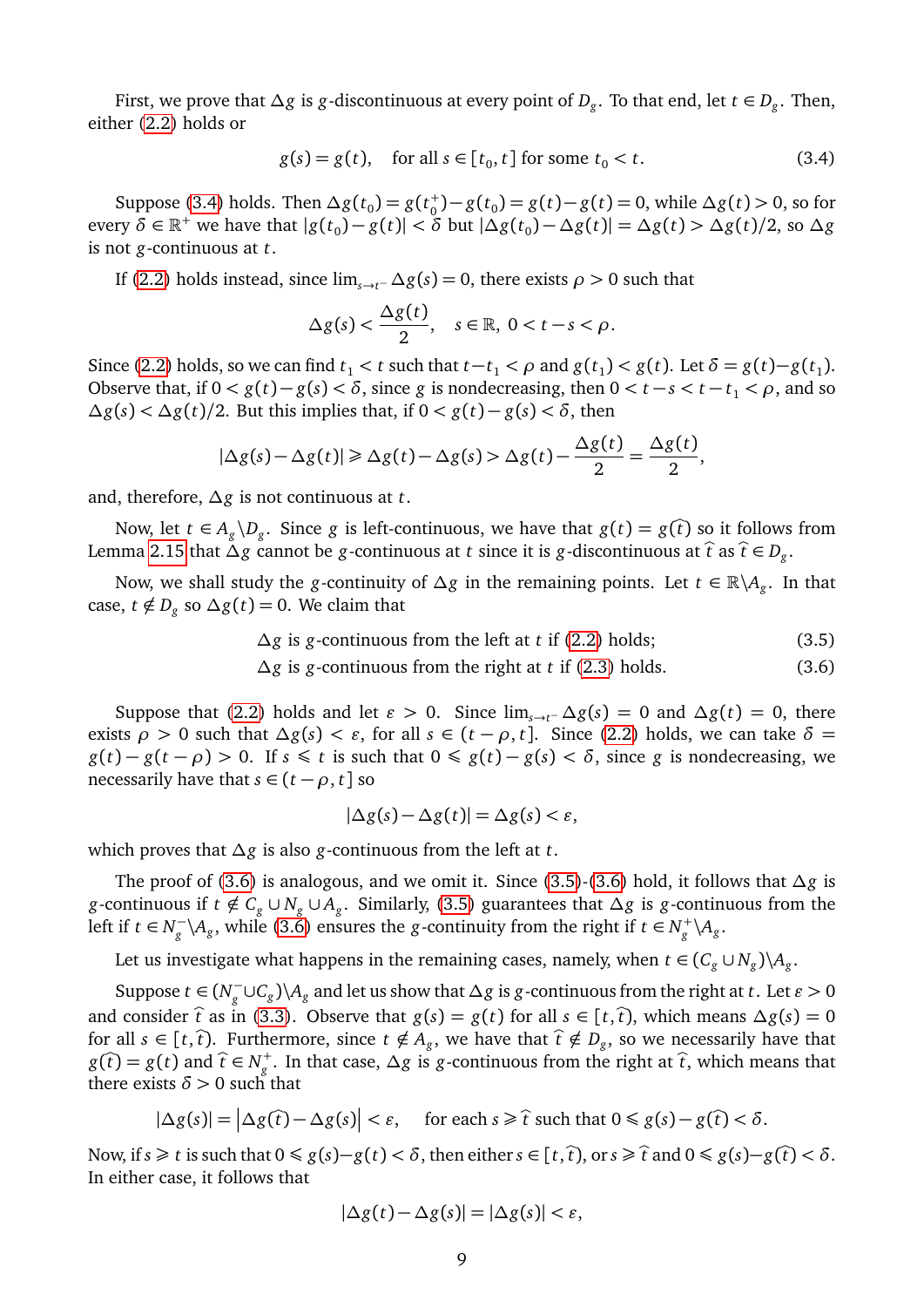proving that *∆g* is *g*-continuous from the right at *t*. In particular, this proves that *∆g* is *g*continuous if  $t \in N_\sigma^$ *g* .

Finally, suppose  $t \in (N_g^+ \cup C_g) \setminus A_g$  and let us show that  $\Delta g$  is *g*-continuous from the left at *t*. Let  $\varepsilon > 0$  and consider

$$
\widetilde{t} = \inf\{s \in [a, b] : g(s) = g(t)\}.
$$

Observe that  $g(s) = g(t)$  for all  $s \in (\tilde{t}, t]$ , which means  $\Delta g(s) = 0$  for all  $s \in (\tilde{t}, t]$ . Now, if  $\tilde{t} \notin D_g$ , then  $g(\tilde{\lambda}) = g(t)$  and  $\tilde{\lambda} \in N^-$ . In that sees  $A$  g is a sentimental from the left of  $\tilde{\lambda}$  so them then  $g(\tilde{t}) = g(t)$  and  $\tilde{t} \in N_g^ \frac{1}{g}$ . In that case,  $\Delta g$  is *g*-continuous from the left at  $\tilde{t}$  so there exists *δ >* 0 such that

$$
|\Delta g(s)| = |\Delta g(\tilde{t}) - \Delta g(s)| < \varepsilon, \quad \text{for each } s \leq \hat{t} \text{ such that } 0 \leq g(\tilde{t}) - g(s) < \delta.
$$

Now, if *s* ≤ *t* is such that  $0 \le g(t)-g(s) < δ$ , then either  $s \in (\tilde{t}, t]$ , or  $s \le \tilde{t}$  and  $0 \le g(\tilde{t})-g(s) < δ$ . In either case, it follows that

$$
|\Delta g(t) - \Delta g(s)| = |\Delta g(s)| < \varepsilon.
$$

Otherwise,  $\tilde{t} \in D_g$ , so taking  $\delta \in (0, \Delta g(\tilde{t}))$ , it follows that if  $s \leq t$  is such that  $0 \leq g(t)-g(s) < \delta$ , then  $s \in (\tilde{t}, t]$ , so

$$
|\Delta g(t) - \Delta g(s)| = 0 < \varepsilon,
$$

which finishes the proof.

<span id="page-9-1"></span><span id="page-9-0"></span>**Example 3.3.** To illustrate the set *A<sup>g</sup>* , consider the function represented in Figure [3.1.](#page-9-0) Here  $A_g = \{-1\} \cup [0, 2].$ 



*Fig. 3.1. The graph of function g in Example [3.3.](#page-9-1)*

We now consider the *g*-differentiability of *∆g*. In order to do so, we present the following more general result from which we can deduce some information about the differentiability in the Stieltjes sense of *∆g*.

<span id="page-9-2"></span>**Proposition 3.4.** *Let*  $f : [a, b] \to \mathbb{F}$  *be a map and*  $h : [a, b] \to \mathbb{F}$  *be defined as*  $h(t) = f(t) \Delta g(t)$ *. Consider the sets*

<span id="page-9-3"></span>
$$
D_1 = \{ t \in [a, b] \cap N_g^- : t \in (D_g \cap [a, t))' \},
$$
\n(3.7)

<span id="page-9-4"></span>
$$
D_2 = \{ t \in [a, b] \cap N_g^+ : t \in (D_g \cap (t, b])' \},
$$
\n(3.8)

$$
D_3 = \{ t \in [a, b] \setminus (N_g \cup D_g) : t \in (D_g \cap [a, b])' \}.
$$
\n(3.9)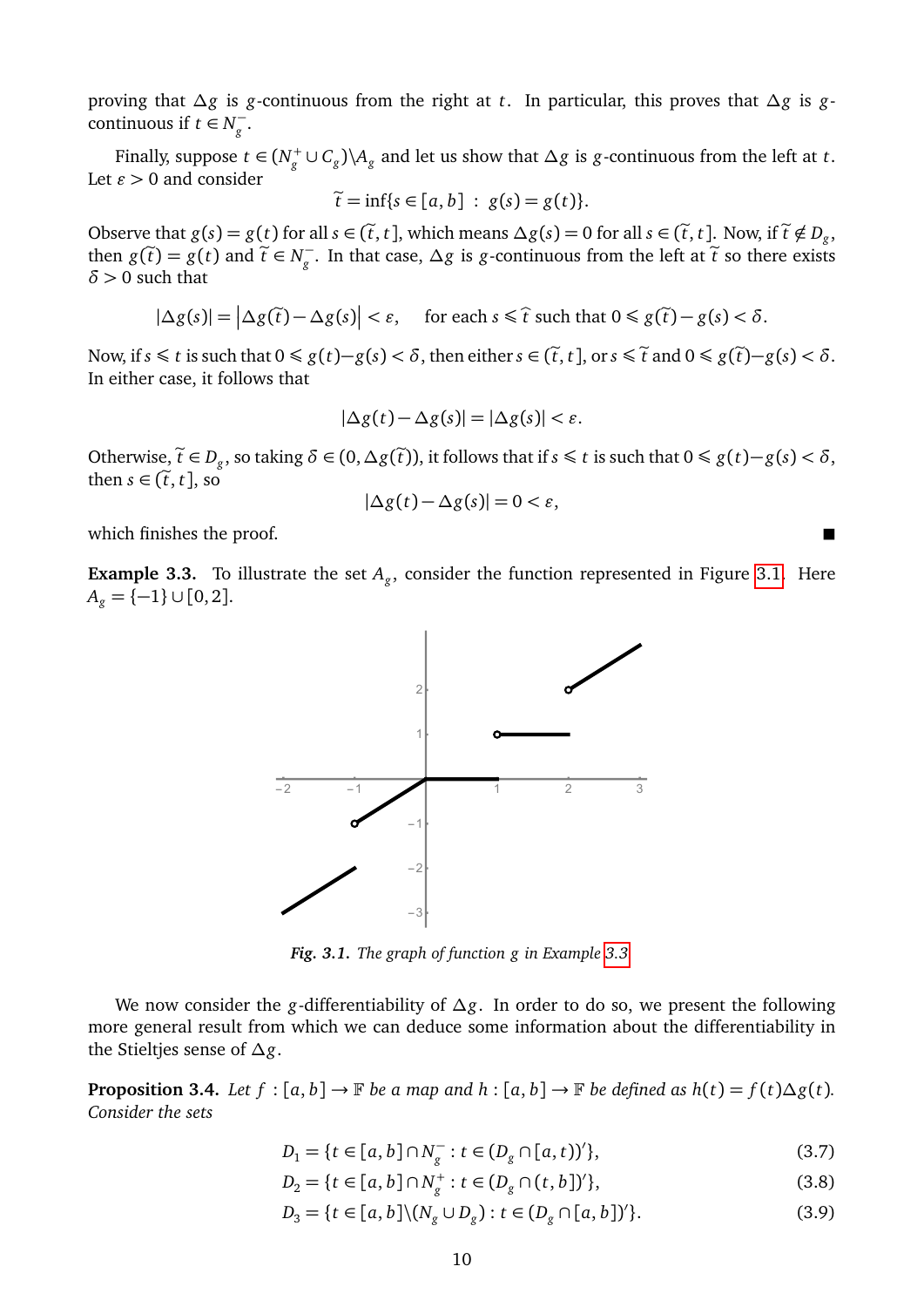*For t* <sup>∈</sup> [*a*, *<sup>b</sup>*]*, and denoting by t*<sup>∗</sup> *the corresponding point as in* [\(2.4\)](#page-3-1)*, we have the following properties:*

1. *If*  $t^*$  ∈  $D_1$  ∪  $D_2$  ∪  $D_3$ , then h is g-differentiable at t if and only if

<span id="page-10-1"></span>
$$
\lim_{\substack{s \to t^* \\ s \in D_g}} \frac{f(s) \Delta g(s)}{g(s) - g(t)} = 0,
$$
\n(3.10)

*where we might be considering the corresponding side limit according to the definition of Stieltjes derivative, see* Remark [2.3](#page-3-0)*.*

2. *If t*<sup>∗</sup> ∈  $D_g \cap (D_g \cap (t, b])'$ , then h is g-differentiable at t if and only if

$$
\lim_{\substack{s \to t^{*+} \\ s \in D_g}} f(s) \Delta g(s) = 0.
$$

3. *In any other case, h is g-differentiable at t.*

*Moreover, if h is g-differentiable at t, then*

<span id="page-10-0"></span>
$$
h'_{g}(t) = -f(t^{*})\chi_{D_{g}}(t^{*}).
$$
\n(3.11)

*Proof.* We will first prove 1-3 in order for  $t \in [a, b] \backslash C_g$  while showing that [\(3.11\)](#page-10-0) holds for each case.

Let *t*  $\in$   $[a, b] \ C_{g}$ . Observe that, in that case,  $t^* = t$ .

First, suppose  $t \in D_1 \cup D_2 \cup D_3$ . Observe that, in that case,  $t \notin D_g$  so  $\Delta g(t) = 0$ . Now, if *h* is *g*-differentiable at *t*, by definition,

$$
h'_{g}(t) = \lim_{s \to t} \frac{h(s) - h(t)}{g(s) - g(t)} = \lim_{s \to t} \frac{f(s) \Delta g(s)}{g(s) - g(t)}.
$$

Observe that, since such limit exists, the following limits exist and are equal and, since *∆g* = 0 in  $[a, b] \backslash D_g$ , we must have that

$$
\lim_{\substack{s\to t\\s\in D_g}}\frac{f(s)\Delta g(s)}{g(s)-g(t)}=\lim_{\substack{s\to t\\s\notin D_g}}\frac{f(s)\Delta g(s)}{g(s)-g(t)}=0,
$$

where the second limit can be taken because  $D_g$  is countable, so  $[a, b] \backslash D_g$  is dense in  $[a, b]$ . This demonstrates that if *h* is *g*-differentiable at *t* then [\(3.10\)](#page-10-1) holds. Furthermore, this also shows that [\(3.11\)](#page-10-0) holds in this case. Conversely, assume that [\(3.10\)](#page-10-1) holds. It is clear now that we need to show that

$$
\lim_{s \to t} \frac{f(s)\Delta g(s)}{g(s) - g(t)} = 0.
$$

Once again, such limit exists provided that

$$
\lim_{\substack{s\to t\\s\in D_g}}\frac{f(s)\Delta g(s)}{g(s)-g(t)}=\lim_{\substack{s\to t\\s\notin D_g}}\frac{f(s)\Delta g(s)}{g(s)-g(t)}=0.
$$

Note that this is the case thanks to condition [\(3.10\)](#page-10-1) and the fact that  $\Delta g = 0$  in  $[a, b]\backslash D_g$ .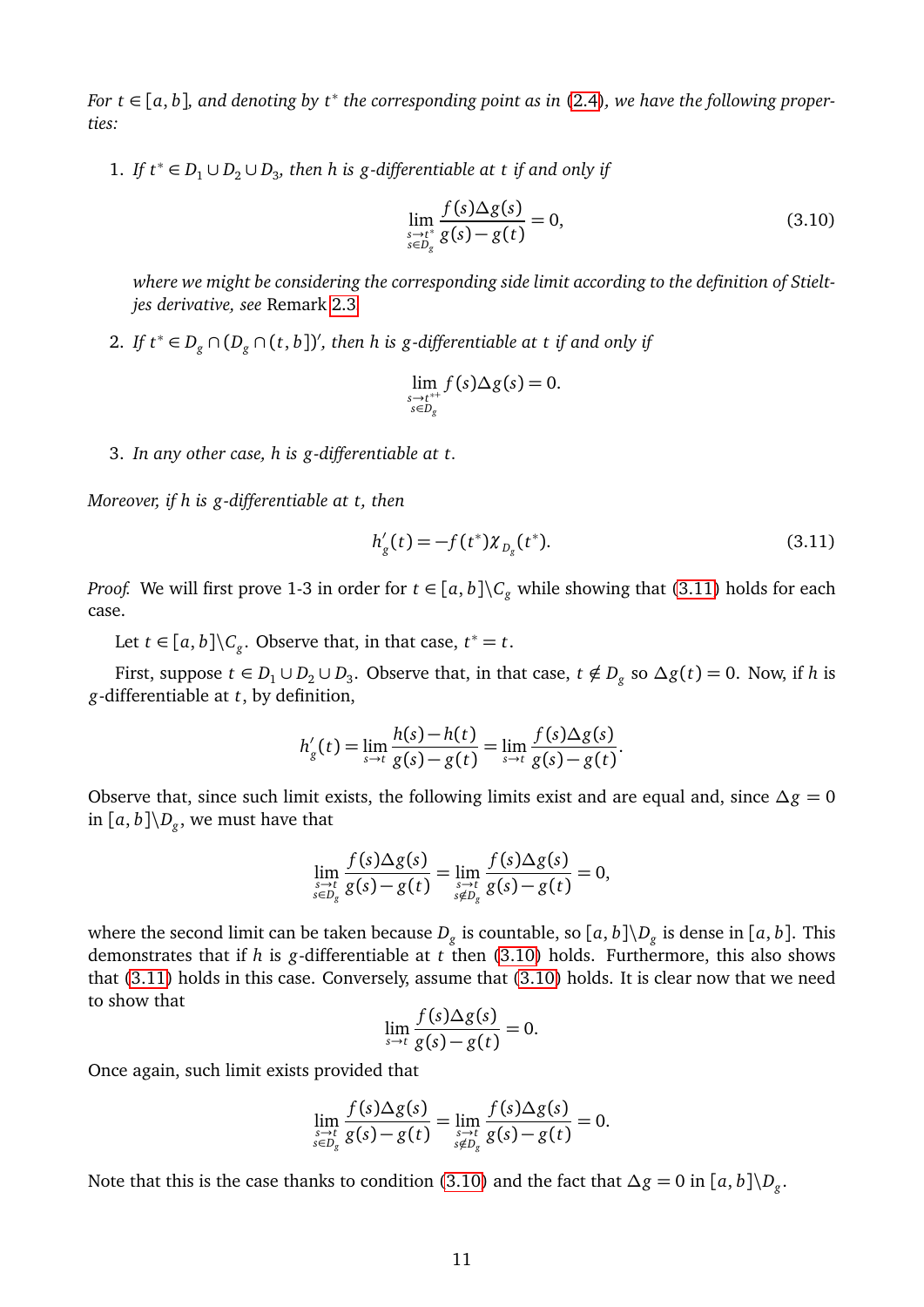Now, suppose  $t \in D_g \cap (D_g \cap (t, b])'$ . In that case, the hypotheses guarantee that  $t \neq b$  and  $h = 0$  on  $(t, b] \backslash D_g$ , which is dense on  $(t, b]$  as  $D_g$  is countable. Hence, we have that

$$
\lim_{\substack{s\to t^+\\s\in D_g}} h(s) = 0.
$$

Now, Remark [2.4](#page-3-3) ensures that *h* is *g*-differentiable at *t* if and only if *h*(*t* + ) exists which, at the same time, exists if and only if

$$
\lim_{\substack{s\to t^+\\s\notin D_g}} h(s) = 0.
$$

Observe that this proves 2 and, furthermore, equality [\(3.11\)](#page-10-0) as, under these circumstances,  $h(t^+) = 0$  and

$$
h'_{g}(t) = \frac{h(t^{+}) - h(t)}{\Delta g(t)} = \frac{-f(t)\Delta g(t)}{\Delta g(t)} = -f(t) = -f(t^{*})\chi_{D_{g}}(t^{*}).
$$

Finally, for 3, we first consider the case  $t \in [a, b] \backslash (D)$ *g*<sup> $\prime$ </sup> ∪  $C_g$ ). In that case, there is *ε* > 0 such that  $((t − \varepsilon, t + \varepsilon) \setminus \{t\}) ∩ D_g = \emptyset$ , which implies that *g* is continuous in  $(t − \varepsilon, t + \varepsilon) \setminus \{t\}$  and, in particular,  $\Delta g = 0$  in that set. This means that  $h = 0$  on  $(t - \varepsilon, t + \varepsilon) \setminus \{t\}$ . Therefore, if  $t \notin D_g$ ,

$$
\lim_{s \to t} \frac{h(s) - h(t)}{g(s) - g(t)} = \lim_{s \to t} \frac{h(s)}{g(s) - g(t)} = 0,
$$

which means that *h* is *g*-differentiable at *t* and  $h'_i$  $g'_{g}(t) = 0 = -f(t^*) \chi_{D_g}(t^*)$ . Otherwise, we have that  $t \in D_g$  and, in that case, it follows that  $h(t^+) = 0$ . Remark [2.4](#page-3-3) guarantees that  $h$  is  $g$ differentiable at *t* and

$$
h'_{g}(t) = \frac{h(t^{+}) - h(t)}{\Delta g(t)} = \frac{-f(t)\Delta g(t)}{\Delta g(t)} = -f(t) = -f(t^{*})\chi_{D_{g}}(t^{*}).
$$

Hence, all that is left to do to prove 3 for  $t \in [a, b] \backslash C_g$  is to show that *h* is *g*-differentiable if *t* ∈  $D'_a$ *g* but does not satisfy the conditions in 1 and 2, that is, if  $t \in D_g \cap (D_g \cap [a, b])'$  and  $t \notin D_g \cap (D_g \cap (t, b])'$ . In this setting, there exists  $r > 0$  such that  $(t, t + r) \cap D_g = \emptyset$ , which guarantees that  $\Delta g = 0$  on  $(t, t + r)$ . This implies that  $h = 0$  on  $(t, t + r)$  and, thus,  $h(t^+) = 0$ . As a consequence, *h* is *g*-differentiable at *t* and

$$
h'_{g}(t) = \frac{h(t^{+}) - h(t)}{\Delta g(t)} = \frac{-f(t)\Delta g(t)}{\Delta g(t)} = -f(t) = -f(t^{*})\chi_{D_{g}}(t^{*}).
$$

Lastly, we prove the result for  $t \in [a, b] \cap C_g$ . Let  $t \in (a_n, b_n) \subset [a, b] \cap C_g$  for some  $a_n, b_n$ in [\(2.1\)](#page-2-2). In that case,  $t^* = b_n$  and, as pointed out in Remark [2.4,](#page-3-3) *h* is *g*-differentiable at *t* if and only if *h* is *g*-differentiable at *t* ∗ . Hence, 1, 2 and 3 follow from the previous cases. Furthermore, noting that  $t^*$  ∈  $D_g$  if and only if  $b_n$  ∈  $D_g$  and using [\(3.11\)](#page-10-0), we have that

$$
h'_{g}(t) = h'_{g}(b_{n}) = -f(b_{n}^{*})\chi_{D_{g}}(b_{n}^{*}) = -f(b_{n})\chi_{D_{g}}(b_{n}) = -f(t^{*})\chi_{D_{g}}(t^{*}),
$$

that is, [\(3.10\)](#page-10-1) also holds for these cases.

**Remark 3.5.** To visualize the sets  $D_1$ ,  $D_2$  and  $D_3$ , we provide an illustration in Figure [3.2.](#page-12-0)

Combining Propositions [3.1](#page-7-2) and [3.4](#page-9-2) we can obtain the following result about the existence of the Stieltjes derivative of *∆g*.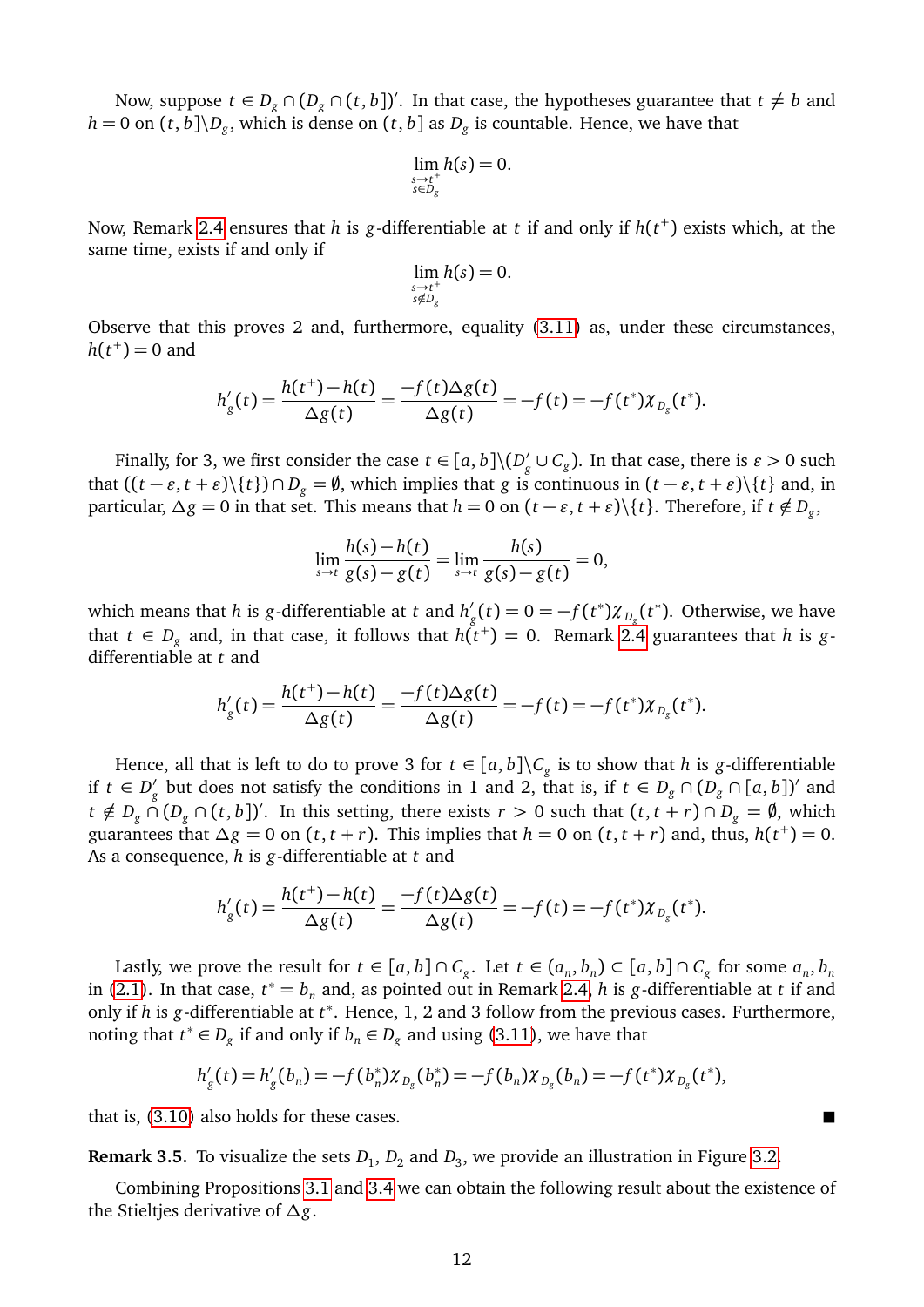<span id="page-12-0"></span>

*Fig. 3.2. From left to right, representation of derivators for which zero belongs to D*<sup>1</sup> *, D*<sup>2</sup> *and D*<sup>3</sup> *respectively.*

<span id="page-12-4"></span>**Corollary 3.6.** Consider the sets  $D_1$ ,  $D_2$ ,  $D_3$  in [\(3.7\)](#page-9-3)-[\(3.9\)](#page-9-4) and the restriction  $\Delta g|_{[a,b]}$ . For t ∈ [a, b], *and denoting by t*<sup>∗</sup> *the corresponding point in* [\(2.4\)](#page-3-1)*, we have the following properties:*

1. *If*  $t^*$  ∈  $D_1$  ∪  $D_2$  ∪  $D_3$  then  $\Delta g|_{[a,b]}$  is g-differentiable at t if and only if

<span id="page-12-5"></span>
$$
\lim_{\substack{s \to t^* \\ s \in D_g}} \frac{\Delta g|_{[a,b]}(s)}{g(s) - g(t)} = 0,
$$
\n(3.12)

*where we might be considering the corresponding side limit according to the definition of Stieltjes derivative, see* Remark [2.3](#page-3-0)*.*

2. *In any other case, ∆g*| [*a*,*b*] *is g-differentiable at t.*

*Furthermore, if ∆g*| [*a*,*b*] *is g-differentiable at t, then*

<span id="page-12-1"></span>
$$
\left(\Delta g|_{[a,b]}\right)'_{g}(t) = -\chi_{D_g}(t^*). \tag{3.13}
$$

*In particular, ∆g*| [*a*,*b*] *is g-differentiable on* [*a*, *b*] *and* [\(3.13\)](#page-12-1) *holds on* [*a*, *b*] *if*

<span id="page-12-2"></span>
$$
\lim_{\substack{s \to t \\ s \in D_g}} \frac{\Delta g|_{[a,b]}(s)}{g(s) - g(t)} = 0, \quad \text{for all } t \in D_1 \cup D_2 \cup D_3,
$$
\n(3.14)

*with the same consideration for the side limits, see* Remark [2.3](#page-3-0)*.*

<span id="page-12-3"></span>**Remark 3.7.** Note condition [\(3.14\)](#page-12-2) becomes vacuous when [*a*, *b*] ∩ *D<sup>g</sup>* is closed, as in that case  $([a, b] \cap D_g)' \subset [a, b] \cap D_g$ , so  $D_1 = D_2 = D_3 = \emptyset$ . Furthermore, condition [\(3.14\)](#page-12-2) can be satisfied when  $([a, \overset{\circ}{b}]\cap D_{g})'\backslash ([a, \overset{\circ}{b}]\cap D_{g})\neq\emptyset.$  Indeed, the function

$$
g(t)=t+\sum_{n=1}^{\infty}2^{-n}\chi_{(1/n,+\infty)}(t),\quad t\in\mathbb{R},
$$

represented in Figure [3.3](#page-13-0) is nondecreasing, left-continuous with  $D_g = \{1/n : n \in \mathbb{N}\}\$  and

$$
\Delta g(t) = \begin{cases} 2^{-n}, & t = 1/n \text{ for some } n \in \mathbb{N}, \\ 0, & \text{otherwise.} \end{cases}
$$

Observe that  $-1 \notin D_g$ ,  $2 \notin D_g \cup C_g \cup N_g^+$  and  $([-1,2] \cap D_g)' \backslash D_g = \{0\}$ . Hence, we have that  $D_1 = D_2 = \emptyset$  and  $D_3 = \{0\}$  and, furthermore,

$$
\lim_{\substack{s\to 0\\s\in D_g}}\frac{\Delta g|_{[-1,2]}(s)}{g(s)-g(0)}=\lim_{n\to+\infty}\frac{\Delta g|_{[-1,2]}(1/n)}{g(1/n)}=\lim_{n\to+\infty}\frac{2^{-n}}{1/n+\sum_{k=1}^{\infty}2^{-k}\chi_{(1/k,+\infty)}(1/n)}
$$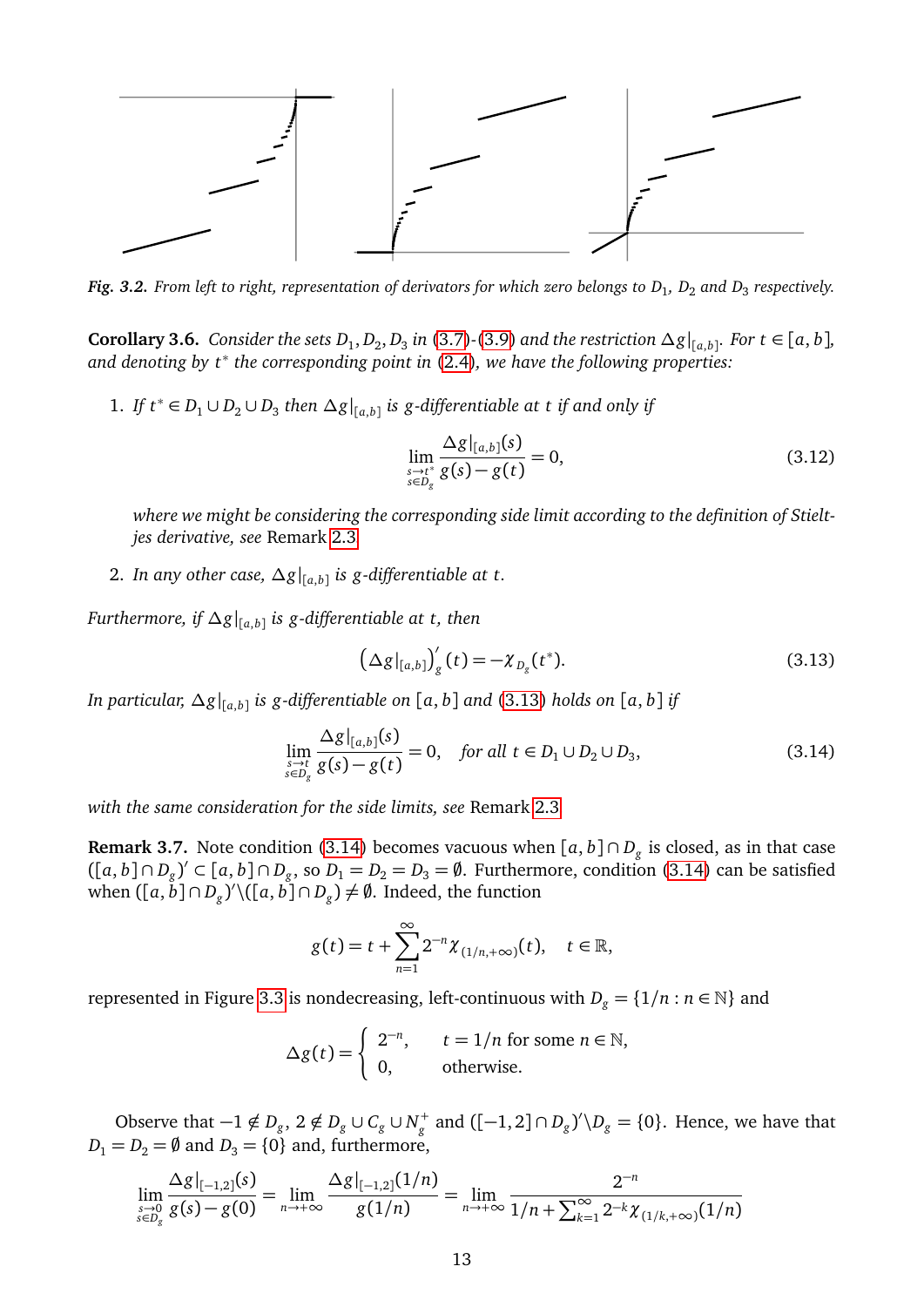<span id="page-13-0"></span>

*Fig. 3.3. Graph of the function g in Remark [3.7.](#page-12-3)*

$$
= \lim_{n \to +\infty} \frac{2^{-n}}{1/n + \sum_{k=n+1}^{\infty} 2^{-k}} = \lim_{n \to +\infty} \frac{2^{-n}}{1/n + 2^{-n}} = \lim_{n \to +\infty} \frac{1}{2^n/n + 1} = 0,
$$

that is, [\(3.14\)](#page-12-2) is satisfied on [−1, 2]. As a consequence, we have that *∆g*| [−1,2] is *g*-differentiable and, in this case,  $(\Delta g|_{[-1,2]})'$  $g(t) = \chi_{D_g}(t)$ ,  $t \in [-1, 2]$ . This example also shows that  $(\Delta g|_{[-1,2]})^g$ and, in this case,  $(\Delta g|_{[-1,2]})_g^{\alpha}(\epsilon) = \lambda_{D_g}^{\alpha}(\epsilon), \epsilon \in [-1,2]$ . This example also shows that  $(\Delta g|_{[-1,2]})_g^{\alpha}$ <br>needs not be *g*-differentiable as  $(\Delta g|_{[-1,2]})_g^{\alpha}$  (0) cannot exist since *g* (0) cannot exist since

$$
\lim_{\substack{s\to 0\\s\in D_g}}\frac{(\Delta g|_{[-1,2]})_g'(s)-(\Delta g|_{[-1,2]})_g'(0)}{g(s)-g(0)}=\lim_{\substack{s\to 0\\s\in D_g}}\frac{1-0}{g(s)-g(0)}=+\infty.
$$

Nevertheless, we should highlight that there are nondecreasing and left-continuous functions satisfying all the conditions but [\(3.14\)](#page-12-2). Indeed, it is enough to consider a small modification of the previous example, namely,

<span id="page-13-2"></span>
$$
\widetilde{g}(t) = t\chi_{(1,+\infty)}(t) + \sum_{n=1}^{\infty} 2^{-n} \chi_{(1/n,+\infty)}(t), \quad t \in \mathbb{R},
$$
\n(3.15)

represented in Figure [3.4.](#page-13-1)

<span id="page-13-1"></span>

*Fig. 3.4. Graph of the function*  $\widetilde{g}$  *in Remark [3.7.](#page-12-3)* 

Once again, this is a nondecreasing and left-continuous map such that  $D_{\tilde{g}} = D_g$  and  $\Delta \tilde{g} =$ *∆g* + *χ*{1} . Furthermore,

<span id="page-13-3"></span>
$$
C_{\tilde{g}} = (-\infty, 0) \cup \bigcup_{n=1}^{\infty} \left( \frac{1}{n+1}, \frac{1}{n} \right),
$$
\n(3.16)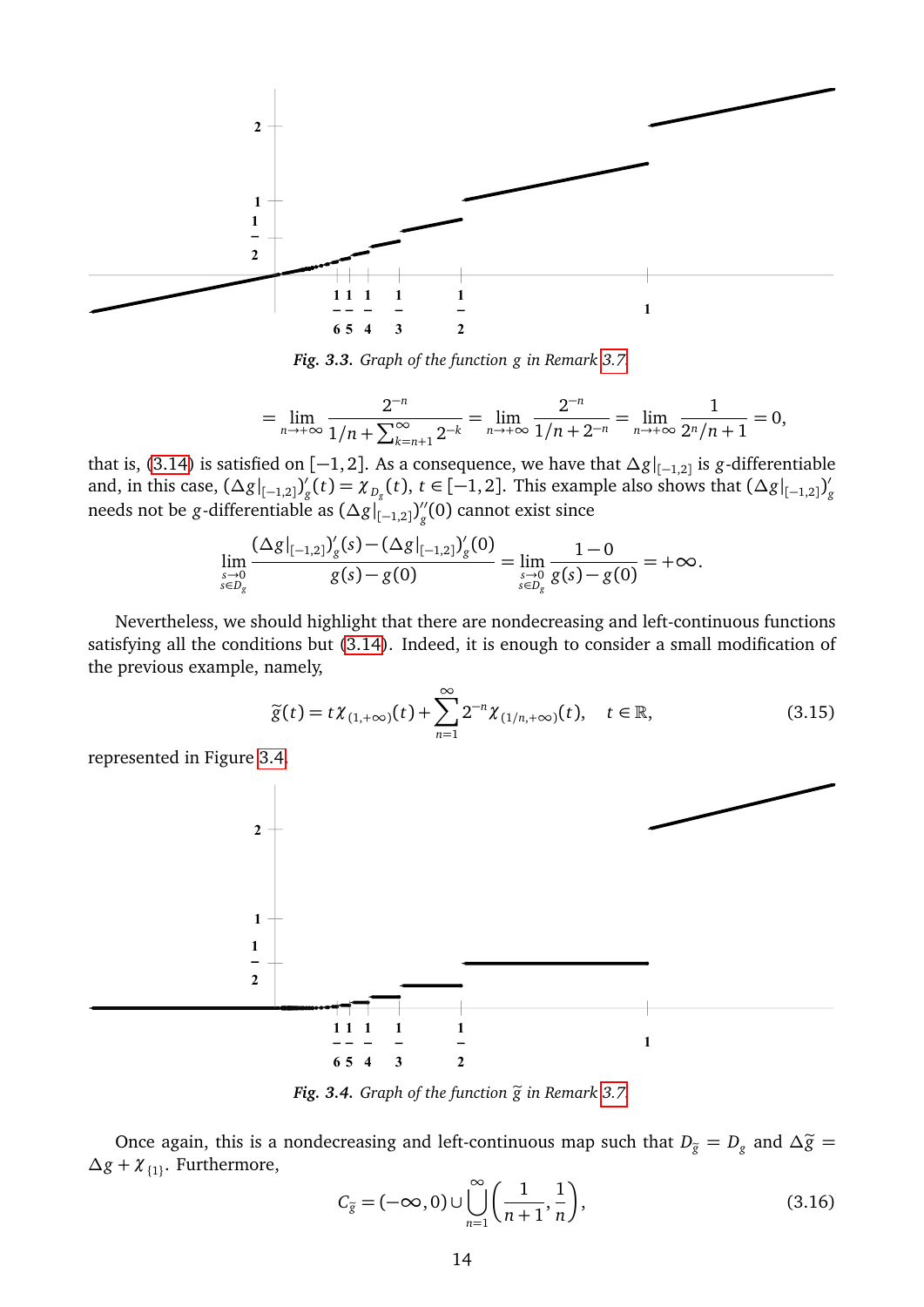so it follows that  $-1 \notin D_{\tilde{g}} \cup N_{\tilde{g}}^ \frac{f_{\tilde{g}}}{\tilde{g}}$ , 2 ∉ *D*<sub> $\tilde{g}$ </sub> ∪  $C_{\tilde{g}}$  ∪ *N*<sup> $+$ </sup><sub> $\tilde{g}$ . However, condition [\(3.14\)](#page-12-2) cannot be satisfied  $P_1 = (0, 2\tilde{g})(0, 2\tilde{g})$ </sub> as, in this case,  $D_1 = D_3 = \emptyset$  and  $D_2 = \{0\}$ ,  $\tilde{g}(0) = 0$  and

$$
\lim_{n \to +\infty} \frac{\Delta \widetilde{g}|_{[-1,2]}(1/n)}{\widetilde{g}(1/n)} = \lim_{n \to +\infty} \frac{2^{-n}}{\sum_{k=1}^{\infty} 2^{-k} \chi_{(1/k, +\infty)}(1/n)} = \lim_{n \to +\infty} \frac{2^{-n}}{2^{-n}} = 1.
$$

### **4 Differentiating the product rule**

The aim of this section is to study the differentiability of the product of two differentiable functions beyond the first derivative, as this case is already covered by Proposition [2.6.](#page-3-2)

Observe that Proposition [2.6](#page-3-2) provides us a good starting point for our research. Indeed, given that in [\(2.5\)](#page-4-1) some of the maps involved are evaluated at *t* ∗ , we need to consider how this affects the Stieltjes differentiability of functions. With this idea in mind, we present the following result establishing some relations between a differentiable map and its corresponding counterpart evaluated at *t* ∗ .

<span id="page-14-1"></span>**Proposition 4.1.** Let  $f : [a, b] \to \mathbb{F}$  and define  $f^* : [a, b] \to \mathbb{F}$  as  $f^*(t) = f(t^*)$  with  $t^*$  as in [\(2.4\)](#page-3-1).

*Consider the sets*

$$
C_1 = \{t \in [a, b] \cap N_g^- : t \in (C_g \cap [a, t))'\},
$$
  
\n
$$
C_2 = \{t \in [a, b] \cap (N_g^+ \cup D_g) : t \in (C_g \cap (t, b])'\},
$$
  
\n
$$
C_3 = \{t \in [a, b] \setminus (C_g \cup N_g \cup D_g) : t \in (C_g \cap [a, b])'\}.
$$

*Then, for*  $t \in [a, b]$ *:* 

1. If  $t^*$  ∈  $C_1 \cup C_2 \cup C_3$ , then f is g-differentiable at t if and only if f<sup>\*</sup> is g-differentiable at t and

<span id="page-14-0"></span>
$$
\lim_{\substack{s \to t^* \\ s \in C_g}} \frac{f(s) - f(t^*)}{g(s) - g(t^*)} = (f^*)'_g(t),\tag{4.1}
$$

*where we might be considering the corresponding side limit according to the definition of Stieltjes derivative, see* Remark [2.3](#page-3-0)*.*

2. If  $t^* \notin C_1 \cup C_2 \cup C_3$ , f is g-differentiable at t if and only if  $f^*$  is g-differentiable at t.

*Furthermore, if*  $f$  *and*  $f^*$  *are*  $g$ *-differentiable at*  $t \in [a, b]$ *, then*  $(f^*)^{\prime}_{g}$  $g'_{g}(t) = f'_{g}$  $g'_{g}(t) = f'_{g}$  $\frac{d}{g}(t^*)$ .

*Proof.* First, observe that given the definition of the Stieltjes derivative at the points of *C<sup>g</sup>* , it is enough to prove the result for  $t\in [a,b]\backslash C_{g},$  for which we will use the information in Remark [2.1.](#page-2-3)

Let 
$$
t \in [a, b] \setminus C_g
$$
. We define  $A_t = \{s \in [a, b] : g(s) \neq g(t)\}$  and  $F_t, F_t^* : A_t \to \mathbb{F}$  as

$$
F_t(s) = \frac{f(s) - f(t)}{g(s) - g(t)}, \quad F_t^*(s) = \frac{f^*(s) - f^*(t)}{g(s) - g(t)} = \frac{f^*(s) - f(t)}{g(s) - g(t)},
$$

where the last equality holds since  $t^* = t$  for such point. Now, since  $t \in [a, b] \backslash C_g$ , Remark [2.1](#page-2-3) guarantees that [\(2.2\)](#page-2-0) and/or [\(2.3\)](#page-2-1) must hold.

Let us assume that [\(2.2\)](#page-2-0) holds.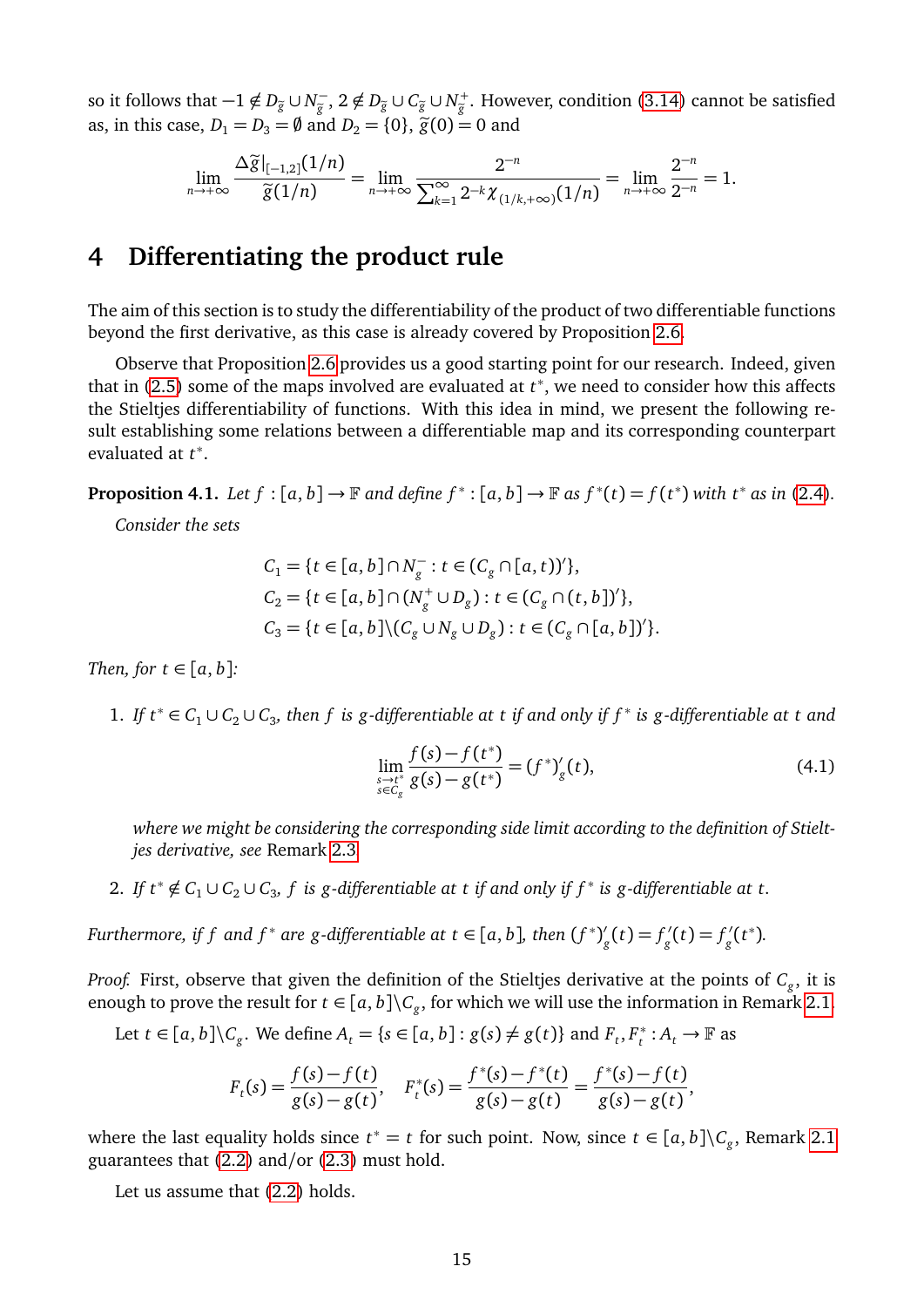We shall assume that  $t \neq a$  as the *g*-derivatives in such point are computed as the right handside limit so it is irrelevant if [\(2.2\)](#page-2-0) holds in that case. In these conditions, we have that  $[a, t)$  ⊂  $A_t$ . We claim that

$$
\lim_{s \to t^{-}} F_t^*(s) = f'_g(t), \quad \text{if } f'_g(t) \text{ exists,}
$$
\n
$$
\lim_{s \to t^{-}} F_t(s) = (f^*)'_g(t), \quad \text{if } (f^*)'_g(t) \text{ exists and, if } t \in ([a, t) \cap C_g)', \lim_{\substack{s \to t^{-} \\ s \in C_g}} F_t(s) = (f^*)'_g(t). \tag{4.3}
$$

If *t* ∉ ([*a*, *t*)∩  $C_g$ )', there exists *r* ∈ (0, *t* − *a*) such that (*t* − *r*, *t*)∩  $C_g = \emptyset$ . Hence, by definition of  $f^*$ , we have that  $f^* = f$  on  $(t - r, t)$  which, in turn, implies that  $F_t^* = F_t$  on that set, from which [\(4.2\)](#page-15-0) and [\(4.3\)](#page-15-1) follow.

Otherwise, we have that  $t \in ([a, t) \cap C_g)'$ . In that case,  $t \in ([a, t) \setminus C_g)'$  as well as, if this was not the case, there would be  $\varepsilon \in (0, t - a)$  such that  $(t - \varepsilon, t) \setminus C_g = \emptyset$ , which would imply that  $(t - \varepsilon, t)$  ⊂  $C_g$  and would contradict [\(2.2\)](#page-2-0). Now, it is clear that [\(4.2\)](#page-15-0) and [\(4.3\)](#page-15-1) hold if the following statements are true:

$$
\lim_{\substack{s \to t^{-} \\ s \notin C_g}} F_t^*(s) = \lim_{\substack{s \to t^{-} \\ s \in C_g}} F_t^*(s) = f'_g(t), \quad \text{if } f'_g(t) \text{ exists,}
$$
\n
$$
\lim_{\substack{s \to t^{-} \\ s \notin C_g}} F_t(s) = (f^*)'_g(t), \quad \text{if } (f^*)'_g(t) \text{ exists and } \lim_{\substack{s \to t^{-} \\ s \in C_g}} F_t(s) = (f^*)'_g(t),
$$

where we can consider all the limits above because  $t \in ([a, t) \cap C_g)' \cap ([a, t) \setminus C_g)'$ . Observe that  $F_t^* = F_t$  on  $A_t \setminus C_g$ , so it is clear that  $\lim_{s \to t^-} F_t^*$  $t^*|_{A_t\setminus C_g}(s) = \lim_{s\to t^-} F_t|_{A_t\setminus C_g}(s)$ . Thus, it suffices to show that

<span id="page-15-2"></span><span id="page-15-1"></span><span id="page-15-0"></span>
$$
\lim_{\substack{s \to t^{-} \\ s \in C_{g}}} F_{t}^{*}(s) = f_{g}'(t), \quad \text{if } f_{g}'(t) \text{ exists.}
$$
\n(4.4)

Let  $\{s_n\}_{n\in\mathbb{N}}$  be a sequence in  $[a, t)\cap C_g$  converging to *t*. For each  $n \in \mathbb{N}$ , denote by  $s_n^*$  $_n^*$  the corresponding number assigned to  $s_n$  by [\(2.4\)](#page-3-1). Observe that, for each  $n \in \mathbb{N}$ , we have that  $s_n^*$  $\frac{x}{n}$  ∈ (s<sub>n</sub>, t), which implies that the sequence {*s* ∗  $n<sub>n</sub><sup>∗</sup>$ )<sub>*n*∈N</sub> is contained in [*a*, *t*) and converges to *t*. Furthermore, we have that, by definition and the left-continuity of *g*,

<span id="page-15-4"></span><span id="page-15-3"></span>
$$
g(s_n) = g(s_n^*),
$$
  $f^*(s_n) = f(s_n^*),$   $n \in \mathbb{N}.$ 

Hence,

$$
\lim_{n \to +\infty} F_t^*(s_n) = \lim_{n \to +\infty} \frac{f^*(s_n) - f^*(t)}{g(s_n) - g(s)} = \lim_{n \to +\infty} \frac{f(s_n^*) - f(t)}{g(s_n^*) - g(s)} = f'_g(t),
$$

where the last equality follows from the fact that  $f'_a$  $g_{g}^{\prime}(t)$  exists. Since  $\left\{s_{n}\right\}_{n\in\mathbb{N}}$  was arbitrarily chosen, we have that [\(4.4\)](#page-15-2) holds. Hence, we have that [\(4.2\)](#page-15-0) and [\(4.3\)](#page-15-1) hold. Observe that, in particular, this proves the result if  $t \in C_1$ .

We now assume that [\(2.3\)](#page-2-1) holds. Once again, we can assume that  $t \neq b$  as the *g*-derivatives in such point are computed as the left handside limit so it is irrelevant if [\(2.3\)](#page-2-1) holds in that case. In these conditions,  $(t, b]$  ⊂  $A_t$  and we claim that

$$
\lim_{s \to t^{+}} F_{t}^{*}(s) = f_{g}'(t), \quad \text{if } f_{g}'(t) \text{ exists,}
$$
\n(4.5)

$$
\lim_{s \to t^{+}} F_{t}(s) = (f^{*})'_{g}(t), \quad \text{if } (f^{*})'_{g}(t) \text{ exists and, if } t \in ((t, b] \cap C_{g})', \lim_{\substack{s \to t^{+} \\ s \in C_{g}}} F_{t}(s) = (f^{*})'_{g}(t). \tag{4.6}
$$

If *t* ∉ ((*t*, *b*]∩*C*<sub>*g*</sub>)', there exists *r* ∈ (0, *b*−*t*) such that (*t*, *t* + *r*)∩*C*<sub>*g*</sub> =  $\emptyset$ , which once again implies that  $F_t^* = F_t$  on that set, from which [\(4.5\)](#page-15-3) and [\(4.6\)](#page-15-4) follow. Otherwise,  $t \in ((t, b] \cap C_g)'$  and,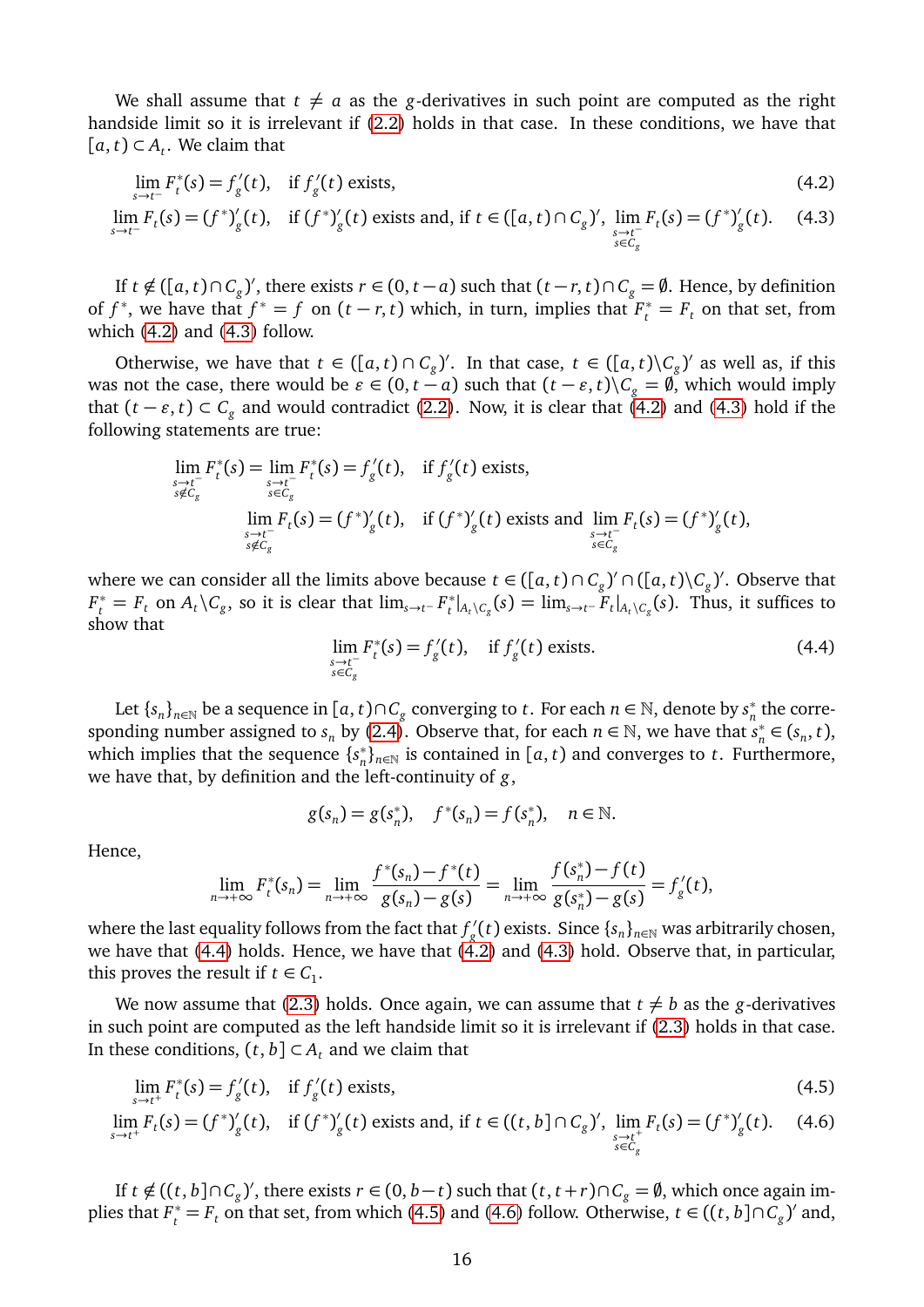following a similar reasoning as before, we can see that  $t \in ((t, b] \backslash C_g)'$  and  $\lim_{s \to t^+} F_t^*$  $t_t^{*}|_{A_t \setminus C_g}(s) =$  $\lim_{s\to t^+} F_t|_{A_t\setminus C_g}(s)$  so it is enough to show that

<span id="page-16-1"></span>
$$
\lim_{\substack{s \to t^+ \\ s \in C_g}} F_t^*(s) = f'_g(t), \quad \text{if } f'_g(t) \text{ exists.}
$$
\n(4.7)

Let  $\{s_n\}_{n\in\mathbb{N}}$  be a sequence in  $(t, b] \cap C_g$  converging to  $t$ . For each  $n \in \mathbb{N}$ , denote by  $s_n^*$  $\frac{*}{n}$  the corresponding number assigned to  $s_n$  by [\(2.4\)](#page-3-1). Note that  $s_n^*$  $n \in (s_n, b]$ ,  $n \in \mathbb{N}$ . We claim that

<span id="page-16-0"></span>for each  $\varepsilon > 0$ , there exists  $N \in \mathbb{N}$  such that  $0 < s_n^* - s_n < \varepsilon$  for all  $n \ge N$ . (4.8)

Suppose that [\(4.8\)](#page-16-0) is not true. In that case, we can find  $\varepsilon_0 > 0$  such that  $s_n^* - s_n \ge \varepsilon_0$  for all *n* ∈ N. Since  ${s_n}_{n \in \mathbb{N}}$  ⊂  $(t, b]$  converges to *t*, we can find  $p \in \mathbb{N}$  such that if  $n \geq p$ , then  $s_n < s_p$ and

$$
0 < s_n - t < \frac{\varepsilon_0}{2}.
$$

Hence, for any  $n \geq p$ , we have that

$$
s_n^* - s_p = s_n^* - s_n + s_n - t + t - s_p \ge s_n^* - s_n + t - s_p \ge \varepsilon_0 - \frac{\varepsilon_0}{2} = \frac{\varepsilon_0}{2} > 0,
$$

so  $s_n < s_p < s_n^*$  $n_{n}^{*}$ . This implies that, for every  $n \geq p$ ,  $s_{n}$  and  $s_{p}$  are in the same connected component of  $C_g$  and, as a consequence,  $s_n^* = s_p^*$ <sup>\*</sup><sub>*p*</sub>. Hence,  $\bigcup_{n\geq p} (s_n, s_p^*)$  $\binom{p}{p}$  = (*t*, *s*<sup>\*</sup><sub>*p*</sub>  $\binom{m}{p} \subset C_g$ , which contradicts that *t* ∈ ((*t*, *b*]\ $C_g$ )'. Thus, [\(4.8\)](#page-16-0) must be true.

We can now show that  $\{s_n^*\}$  $n<sup>*</sup>$ <sub>n</sub></sub> converges to *t*. Indeed, let *ε* > 0. On the one hand, [\(4.8\)](#page-16-0) guarantees that there exists  $n_1 \in \mathbb{N}$  such that

$$
0 < s_n^* - s_n < \frac{\varepsilon}{2} \quad \text{for all } n \in \mathbb{N}, \ n \ge n_1.
$$

On the other hand, since  $\{s_n\} \subset (t, b]$  converges to  $t$ , there exists  $n_2 \in \mathbb{N}$  such that

$$
0 < s_n - t < \frac{\varepsilon}{2} \quad \text{for all } n \in \mathbb{N}, \ n \ge n_2.
$$

Hence, if we take  $M = \max\{n_1, n_2\}$ , for any  $n \in \mathbb{N}$  such that  $n \geq M$ , we have that

$$
0 < s_n^* - t = s_n^* - s_n + s_n - t \le \frac{\varepsilon}{2} + \frac{\varepsilon}{2} = \varepsilon
$$

that is,  $\{s_n^*\}$ *n* } converges to *t*. Furthermore, by definition,

$$
g(s_n) = g(s_n^*),
$$
  $f^*(s_n) = f(s_n^*),$   $n \in \mathbb{N},$ 

from which we have that

$$
\lim_{n \to +\infty} F_t^*(s_n) = \lim_{n \to +\infty} \frac{f^*(s_n) - f^*(t)}{g(s_n) - g(s)} = \lim_{n \to +\infty} \frac{f(s_n^*) - f(t)}{g(s_n^*) - g(s)} = f'_g(t),
$$

where the last equality follows from the fact that  $f'_a$  $g_{g}^{\prime}(t)$  exists. Since  $\{s_{n}\}_{n\in\mathbb{N}}$  was arbitrarily chosen, we have that  $(4.7)$  holds. Hence, we have that  $(4.5)$  and  $(4.6)$  hold. Observe that, in particular, this proves the result if  $t \in C_2$ .

The remaining cases for  $t \in [a, b] \backslash C_g$ , namely when [\(2.2\)](#page-2-0) and [\(2.3\)](#page-2-1) hold simultaneously, now follow since, in that case,  $(4.2)$ - $(4.3)$  and  $(4.5)$ - $(4.6)$  hold.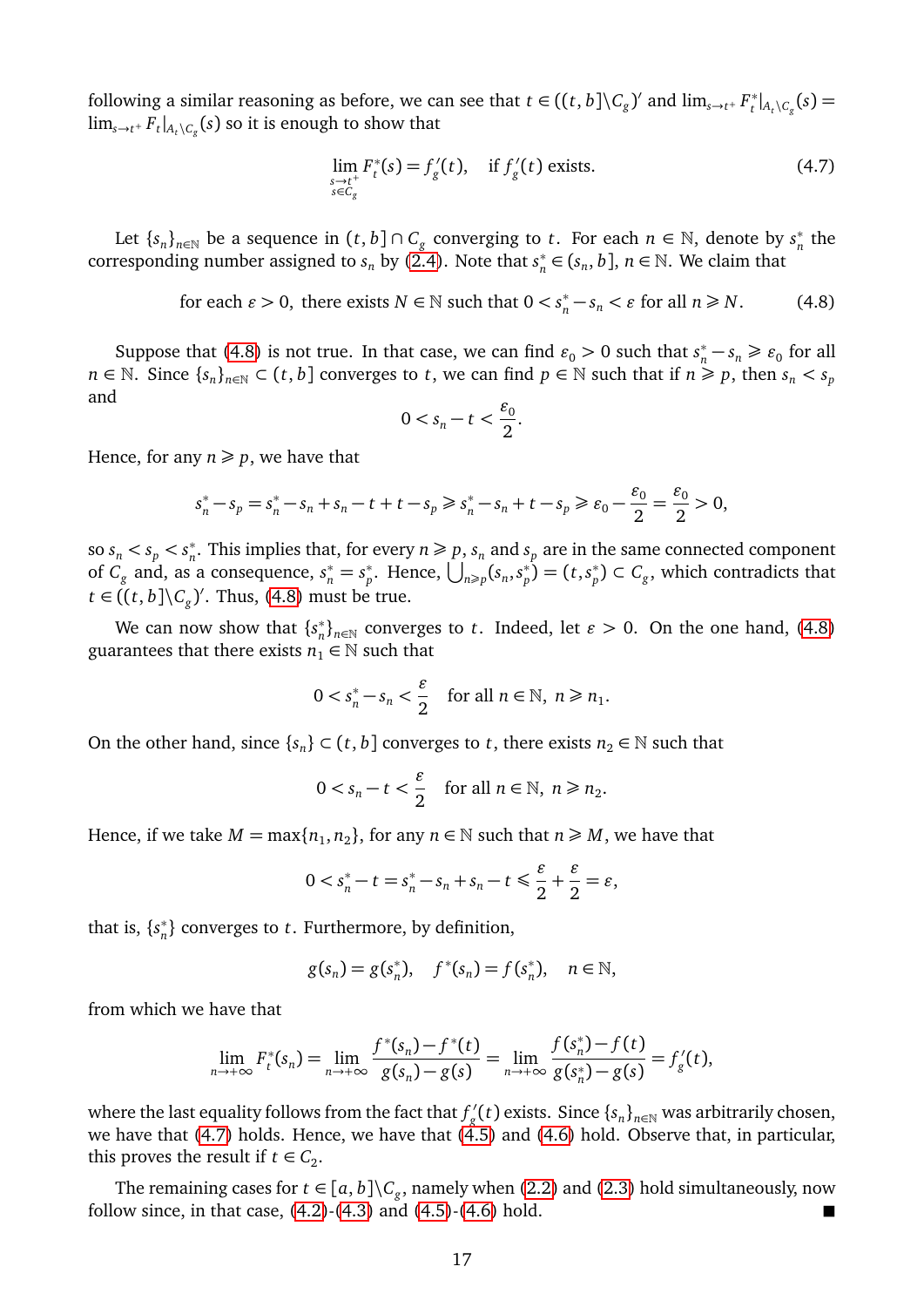<span id="page-17-0"></span>

*Fig. 4.1. From left to right, representation of derivators for which zero belongs to C*<sup>1</sup> *, C*<sup>2</sup> *and C*<sup>3</sup> *respectively.*

**Remark 4.2.** To visualize the sets  $C_1$ ,  $C_2$  and  $C_3$ , we provide an illustration in Figure [4.1.](#page-17-0)

<span id="page-17-2"></span>**Remark 4.3.** Observe that, in particular, we have that *f* ∗ is *g*-differentiable at every point that *f* is *g*-differentiable, regardless of which type of points it might be. The converse is not necessarily true because, by considering the map *f* ∗ , we are losing information on the behavior of *f* along the points of *C<sup>g</sup>* . This is reflected in the extra condition that is required for the converse implication, namely, condition [\(4.1\)](#page-14-0). Without it, we cannot ensure the differentiability of *f* . Indeed, consider, for example, the map  $\tilde{g}$  in [\(3.15\)](#page-13-2) and  $f : [-1, 1] \rightarrow \mathbb{R}$  defined as

$$
f(t) = \begin{cases} 1, & \text{if } t \in \bigcup_{n=1}^{\infty} \left( \frac{1}{n+1}, \frac{1}{n} \right), \\ 0, & \text{otherwise,} \end{cases}
$$

and shown in Figure [4.2.](#page-17-1)

<span id="page-17-1"></span>

*Fig. 4.2. Graph of the function f .*

Given [\(3.16\)](#page-13-3), it is easy to see that  $f^*(t) = 0$ ,  $t \in [-1, 1]$ , so it follows that  $f$  is  $g$ -differentiable on [−1, 1]. In particular, it is *g*-differentiable at  $0 \in N_g^+ \cap ((0,1] \cap C_g)'$ , which belongs to  $C_2$ .

Now, consider the sequence  $\{t_n\}_{n\in\mathbb{N}}=\left\{\frac{1}{2}\right\}$  $\frac{1}{2}(\frac{1}{n} + \frac{1}{n+1})$  $\left\{\frac{1}{n+1}\right\}\right\}_{n\in\mathbb{N}}$ . It is easy to see that it belongs to  $(0, 1] \cap C_g$ , converges to 0 and, furthermore,

$$
\lim_{n \to +\infty} \frac{f(t_n) - f(0)}{g(t_n) - g(0)} = \lim_{n \to +\infty} \frac{1}{\sum_{k=1}^{\infty} 2^{-k} \chi_{(1/k, +\infty)}(t_n)} = \lim_{n \to +\infty} \frac{1}{\sum_{k=n+1}^{\infty} 2^{-k}} = +\infty.
$$

This implies that *f* is not *g*-differentiable at 0 and shows that [\(4.1\)](#page-14-0) is not satisfied for  $t = 0$ . Similar counterexamples can be constructed for the remaining conditions.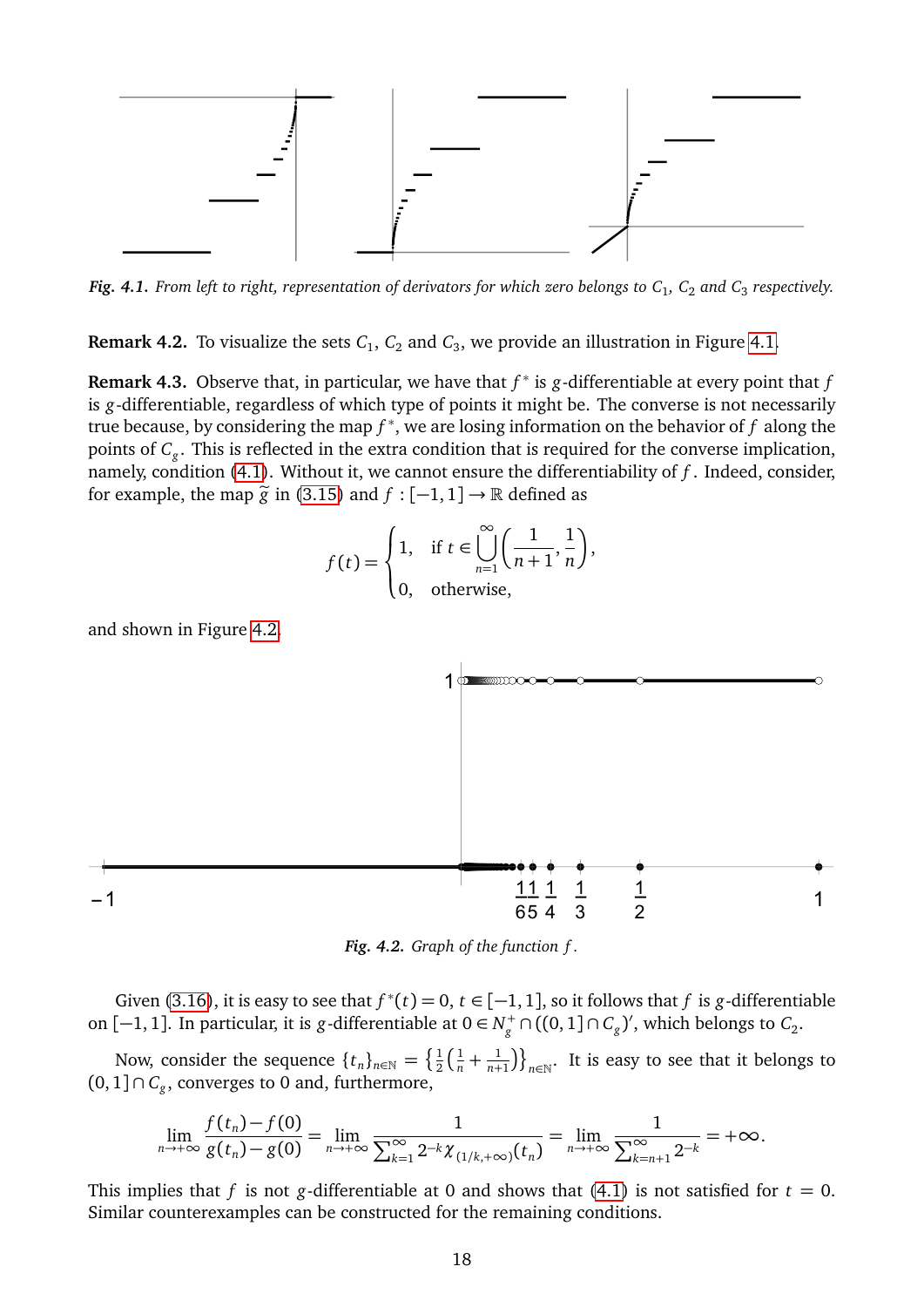The following result can be directly deduced from Proposition [4.1](#page-14-1) and Corollary [3.6](#page-12-4) and it gives some conditions under which the map *∆g*(*t* ∗ ) is *g*-differentiable.

<span id="page-18-1"></span>**Corollary 4.4.** Consider the sets  $D_1, D_2, D_3$  in [\(3.7\)](#page-9-3)-[\(3.9\)](#page-9-4) and define  $\Delta g^*: [a, b] \to \mathbb{R}$  as

$$
\Delta g^*(t) = \Delta g|_{[a,b]}(t^*).
$$

*Then, for*  $t \in [a, b]$ :

- 1. *If*  $t^*$  ∈ *D*<sub>1</sub> ∪ *D*<sub>2</sub> ∪ *D*<sub>3</sub> and [\(3.12\)](#page-12-5) *holds, then*  $\Delta g^*$  *is g*-differentiable at *t*.
- 2. If  $t^* \notin D_1 \cup D_2 \cup D_3$ ,  $\Delta g^*$  is g-differentiable at t.

*In particular, ∆g* ∗ *is g-differentiable on* [*a*, *b*] *if* [\(3.14\)](#page-12-2) *holds. Furthermore, if* (*∆g* ∗ ) 0 *g* (*t*) *exists, we have that*

<span id="page-18-0"></span>
$$
\left(\Delta g^*\right)'_g(t)=-\chi_{D_g}(t^*).
$$

Since we have some conditions guaranteeing the Stieltjes differentiability of all the maps involved in [\(2.5\)](#page-4-1), we can finally obtain a formula for the second Stieltjes derivative of the product of two functions, as presented in the following result.

<span id="page-18-2"></span>**Proposition 4.5.** Consider the sets  $D_1, D_2, D_3$  in [\(3.7\)](#page-9-3)-[\(3.9\)](#page-9-4) and let  $t \in [a, b]$  and  $f_1, f_2$ :  $[a, b] \to \mathbb{F}$ *be two times g-differentiable at t, then:*

• *If*  $t^* \in D_1 \cup D_2 \cup D_3$  and [\(3.12\)](#page-12-5) *holds, then*  $f_1 f_2$  *is two times* g-differentiable at t and

$$
(f_1 f_2)_{g}''(t) = (f_1)_{g}''(t) f_2(t^*) + f_1(t^*) (f_2)_{g}''(t) + (2 - \chi_{D_g}(t^*)) (f_1)_{g}'(t) (f_2)_{g}'(t) + \Delta g(t^*) ((f_1)_{g}'(t) (f_2)_{g}''(t) + (f_2)_{g}'(t) (f_1)_{g}''(t)).
$$
\n(4.9)

• *If*  $t^* \notin D_1 \cup D_2 \cup D_3$  then  $f_1 f_2$  is two times g-differentiable at t and [\(4.9\)](#page-18-0) holds.

*Proof.* First, note that Proposition [2.6](#page-3-2) ensures that  $f_1f_2$  is  $g$  -differentiable at  $t$  and

$$
(f_1 f_2)'_g(t) = (f_1)'_g(t) f_2(t^*) + (f_2)'_g(t) f_1(t^*) + (f_1)'_g(t) (f_2)'_g(t) \Delta g(t^*)
$$
  
=  $(f_1)'_g(t) f_2^*(t) + (f_2)'_g(t) f_1^*(t) + (f_1)'_g(t) (f_2)'_g(t) \Delta g^*(t).$ 

Furthermore, since  $f_1$  and  $f_2$  are *g*-differentiable at *t*, Proposition [4.1](#page-14-1) guarantees that  $f_1^*$  $f_1^*$  and  $f_2^*$ 2 are also *g*-differentiable at *t*. Now, Corollary [4.4](#page-18-1) ensures that *∆g* ∗ is *g*-differentiable under the corresponding conditions. Hence, Proposition [2.6](#page-3-2) guarantees that  $(f_1 f_2)$ *g* is *g*-differentiable at *t* and, differentiating the expression in [\(2.5\)](#page-4-1), and denoting  $\chi_{D_g}^*(t)=\chi_{D_g}(\mathring{\mathfrak{k}}^*),$  we have that

$$
(f_1f_2)''_g(t) = (f_1)''_g(t)f_2^*(t) + (f_1)'_g(t)(f_2^*)'_g(t) + (f_1)''_g(t)(f_2^*)'_g(t)\Delta g^*(t) + (f_1^*)'_g(t)(f_2)'_g(t) + f_1^*(t)(f_2)''_g(t) + (f_1^*)'_g(t)(f_2)''_g(t)\Delta g^*(t) + ((f_1)''_g(t)(f_2)'_g(t) + (f_1)'_g(t)(f_2)''_g(t) + (f_1)''_g(t)(f_2)''_g(t)\Delta g^*(t))\Delta g^*(t) - ((f_1)''_g(t)(f_2)'_g(t) + (f_1)'_g(t)(f_2)''_g(t) + (f_1)'_g(t)(f_2)''_g(t)\Delta g^*(t))\chi_{D_g}^*(t)\Delta g^*(t) - (f_1)'_g(t)(f_2)'_g(t)\chi_{D_g}^*(t).
$$

Now, noting that,  $\chi^*_{D_g}(t)\Delta g^*(t) = \Delta g^*(t)$  and  $(f_i^*)$  $\binom{1}{i}^{\ell}$  $g'_{g}(t) = (f_{i})'_{g}$  $\epsilon_{\rm g}^{\prime}(t),\,i=1,2,$  it follows that

$$
(f_1f_2)'_g(t) = (f_1)'_g(t)f_2^*(t) + (f_1)'_g(t)(f_2)'_g(t) + (f_1)'_g(t)(f_2)'_g(t)\Delta g^*(t)
$$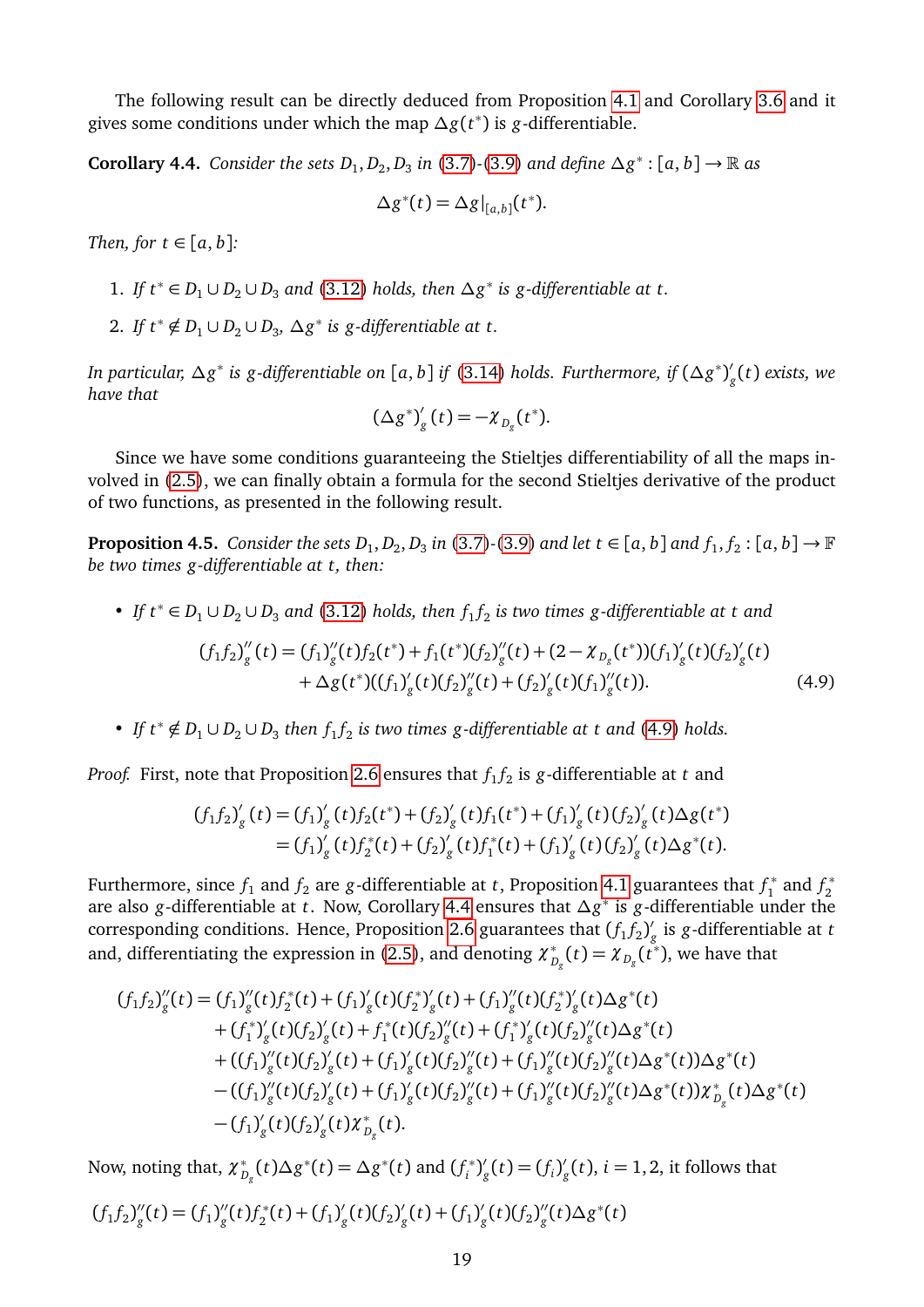+ 
$$
(f_1)'_g(t)(f_2)'_g(t) + f_1^*(t)(f_2)'_g(t) + (f_1)'_g(t)(f_2)'_g(t)\Delta g^*(t) - (f_1)'_g(t)(f_2)'_g(t)\chi_{D_g}^*(t)
$$
  
\n=  $(f_1)''_g(t)f_2^*(t) + f_1^*(t)(f_2)''_g(t) + (2 - \chi_{D_g}^*(t))(f_1)'_g(t)(f_2)'_g(t)$   
\n+  $\Delta g^*(t)((f_1)'_g(t)(f_2)''_g(t) + (f_1)'_g(t)(f_2)''_g(t)),$ 

which finishes the proof.

**Remark 4.6.** Observe that [\(4.9\)](#page-18-0) yields the usual expression of the second derivative of a product of two functions when  $D_g = \emptyset$  as, in that case,  $\chi_{D_g}(t^*) = \Delta g(t^*) = 0$  for all  $t \in [a, b]$ . In particular, this means that [\(4.9\)](#page-18-0) is, in fact, a generalization of the corresponding expression in the setting of the usual derivative, which corresponds to  $g = Id$ .

This result is enough to shed some light upon the question of higher order derivatives of a product of two functions. Given the expression in [\(4.9\)](#page-18-0), in order to have the product of two three-times differentiable functions be three-times differentiable, we would need the map  $\chi_{_{D_g}}^{*}$ to be *g*-differentiable. Given Corollary [4.4,](#page-18-1) this would imply that *∆g* <sup>∗</sup> would be two-times differentiable in the Stieltjes sense. However, this is not the case, as shown in the first example in Remark [3.7](#page-12-3) (observe that in that case  $C_g = \emptyset$  so  $\Delta g^* = \Delta g$ ). This means that, in order to have *g*-differentiability for  $\chi_{D_g}^*$ , condition [\(3.12\)](#page-12-5) is not enough and, thus, further conditions would be required to ensure the existence of higher order derivatives of a product of functions. To that end, we include the following result that from which we will derive some information about the differentiability of  $\chi_{D_g}$  and, as a consequence, of  $\chi_{D_g}^*$ .

<span id="page-19-3"></span>**Proposition 4.7.** *Consider the sets*

$$
\widetilde{D}_1 = \{ t \in [a, b] \cap N_g^- : t \notin (D_g \cap [a, t))' \},\tag{4.10}
$$

$$
\widetilde{D}_2 = \{ t \in [a, b] \cap (N_g^+ \cup D_g) : t \notin (D_g \cap (t, b])' \},\tag{4.11}
$$

$$
\widetilde{D}_3 = \{t \in [a, b] \setminus (C_g \cup N_g \cup D_g) : t \notin (D_g \cap [a, b])'\},\tag{4.12}
$$

*and a map h* :  $[a, b] \rightarrow \mathbb{F}$ *. Given*  $t \in [a, b]$ *, the map*  $f : [a, b] \rightarrow \mathbb{R}$  *defined as* 

<span id="page-19-2"></span><span id="page-19-1"></span>
$$
f(t) = h(t)\chi_{D_g}(t), \quad t \in [a, b],
$$

*is g-differentiable at t if*  $t^* \in \widetilde{D}_1 \cup \widetilde{D}_2 \cup \widetilde{D}_3$  *and* 

<span id="page-19-0"></span>
$$
f'_{g}(t) = \begin{cases} 0, & \text{if } t^* \notin D_g, \\ -\frac{h(t^*)}{\Delta g(t^*)}, & \text{if } t^* \in D_g. \end{cases}
$$
(4.13)

 $Similarly, f^* : [a, b] \rightarrow \mathbb{R}$  *defined as* 

$$
f^*(t) = h(t^*) \chi_{D_g}(t^*), \quad t \in [a, b],
$$

*is g-differentiable at every t*  $\in$  [*a*, *b*] *such that*  $t^* \in \widetilde{D}_1 \cup \widetilde{D}_2 \cup \widetilde{D}_3$  *and, in that case,* 

$$
(f^*)'_g(t) = \begin{cases} 0, & \text{if } t^* \notin D_g, \\ -\frac{h(t^*)}{\Delta g(t^*)}, & \text{if } t^* \in D_g. \end{cases}
$$

*Proof.* Observe that, thanks to Proposition [4.1,](#page-14-1) it is enough to prove the result for *f* to obtain the desired property for *f* ∗ . Hence, we shall focus on showing that *f* can only be *g*-differentiable at those  $t \in [a, b]$  such that  $t^* \in \widetilde{D}_1 \cup \widetilde{D}_2 \cup \widetilde{D}_3$ . Furthermore, given the definitions of  $t^*$  and the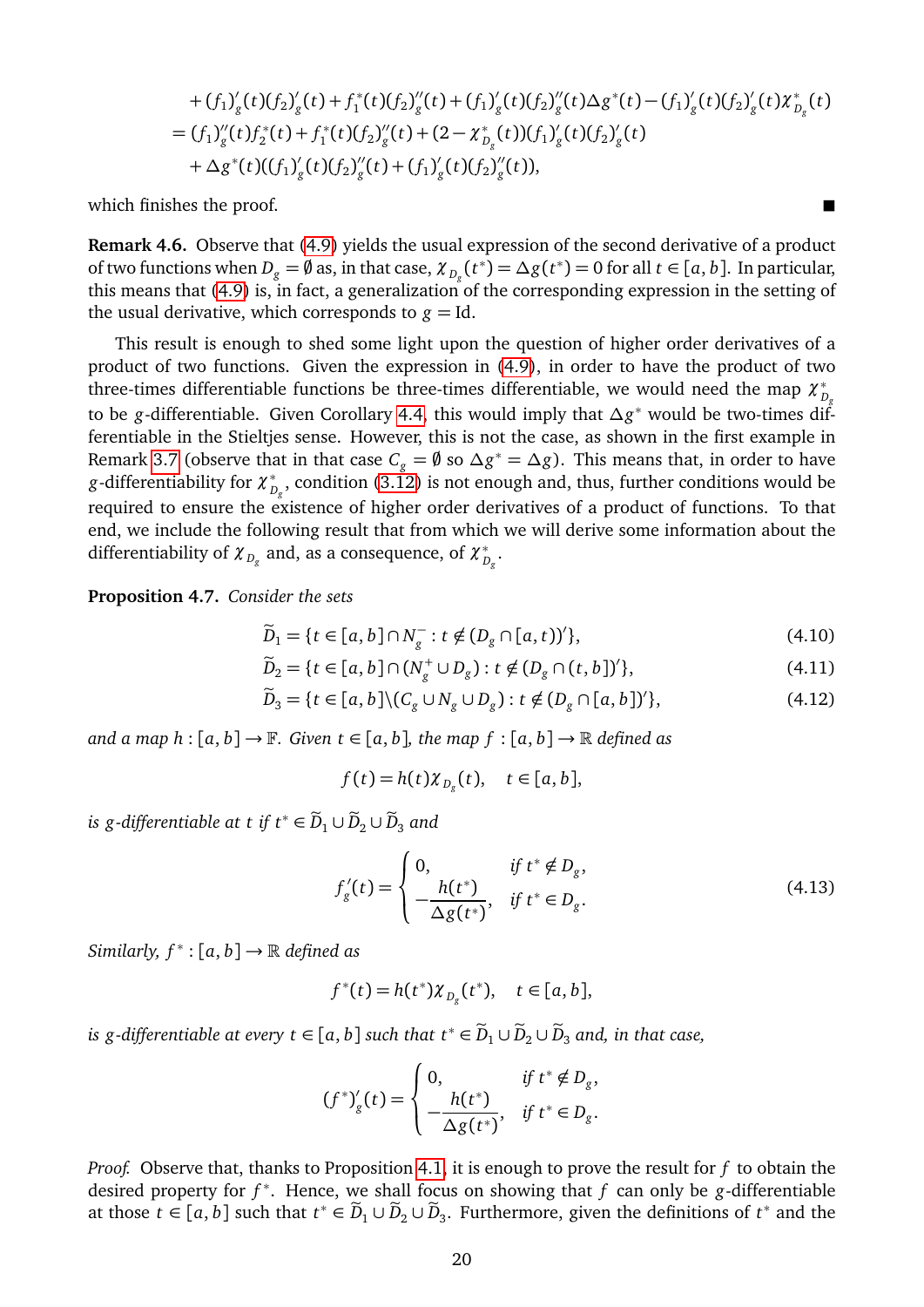Stieltjes derivative, it is enough to show that, given  $t \in [a, b] \backslash C_g$ , f is *g*-differentiable at every  $t \in \widetilde{D}_1 \cup \widetilde{D}_2 \cup \widetilde{D}_3.$ 

Let  $t \in [a, b] \backslash C_g$ . We shall study some cases separately.

First, suppose  $t \in N_{\sigma}^$ *g*<sup>−</sup>. In that case, *t* ≠ *a* and *t* ∉ *D*<sub>*g*</sub>, so *f*(*t*) = 0 and the *g*-differentiability of *f* depends on the existence of

$$
\lim_{s\to t^{-}}\frac{f(s)}{g(s)-g(t)}.
$$

Hence, if  $t \in \tilde{D}_1$ ,  $t \notin (D_g \cap [a, t])'$ , so there exists  $r > 0$  such that  $D_g \cap (t - r, t)$ , which means that  $f = 0$  on  $(t - r, t)$ . Thus, the previous limit is zero, so *f* is *g*-differentiable at *t* and [\(4.13\)](#page-19-0) holds.

Suppose now that  $t \in N_g^+$ . We have that  $t \neq b$  and  $f(t) = 0$ , so  $f$  is  $g$ -differentiable at  $t$  if and only if the following limit exists:

$$
\lim_{s\to t^+}\frac{f(s)}{g(s)-g(t)}.
$$

If *t* ∈  $\widetilde{D}_2$ , then *t* ∉ ( $D_g \cap (t, b]$ )', so we find *r* > 0 such that  $D_g \cap (t, t + r)$ , which guarantees that  $f = 0$  on  $(t, t + r)$  so the previous limit equals zero, i.e., f is g-differentiable at t and [\(4.13\)](#page-19-0) holds.

Next, suppose  $t \in [a, b] \setminus (D_g \cup N_g)$ . Then  $f(t) = 0$  so the *g*-differentiability of *f* comes from the existence of

$$
\lim_{s\to t}\frac{f(s)}{g(s)-g(t)}.
$$

If *t* ∈  $\widetilde{D}_3$ , then *t* ∉  $(D_g \cap [a, b])'$ , so there is  $r > 0$  such that  $D_g \cap (t - r, t + r) \setminus \{t\}$ . This means that  $f = 0$  on  $(t, t + r)$  { $t$ }, so the previous limit equals zero, that is,  $f$  is  $g$ -differentiable at  $t$ and [\(4.13\)](#page-19-0) holds.

Finally, suppose  $t \in D_g$ . In this case,  $t \neq b$  and  $f(t) = h(t)$ . Observe that, as pointed out in Remark [2.4,](#page-3-3) it is enough to check if  $f(t^+)$  exists. If  $t \in \tilde{D}_2$ ,  $t \notin (D_g \cap (t, b])'$ , so we find  $r > 0$ such that  $D_g \cap (t, t + r)$ , which guarantees that  $f = 0$  on  $(t, t + r)$  and thus  $f(t^+) = 0$ . It follows now that *f* is *g*-differentiable at *t* and

$$
f'_{g}(t) = \frac{f(t^{+}) - f(t)}{\Delta g(t)} = -\frac{h(t)}{\Delta g(t)},
$$

so [\(4.13\)](#page-19-0) holds.

**Remark 4.8.** To visualize the sets  $D_1$ ,  $D_2$  and  $D_3$ , we provide an illustration in Figure [4.3.](#page-20-0)

<span id="page-20-0"></span>

*Fig. 4.3. From left to right, representation of derivators for which zero belongs to*  $D_1$ *,*  $D_2$  *and*  $D_3$  *respectively.* 

As a direct consequence, we have the following result characterizating in depth the *g*-differentiability of  $\chi_{D_g}^{\vphantom{\dagger}}$  and  $\chi_{D_g}^{\vphantom{\dagger}}$ .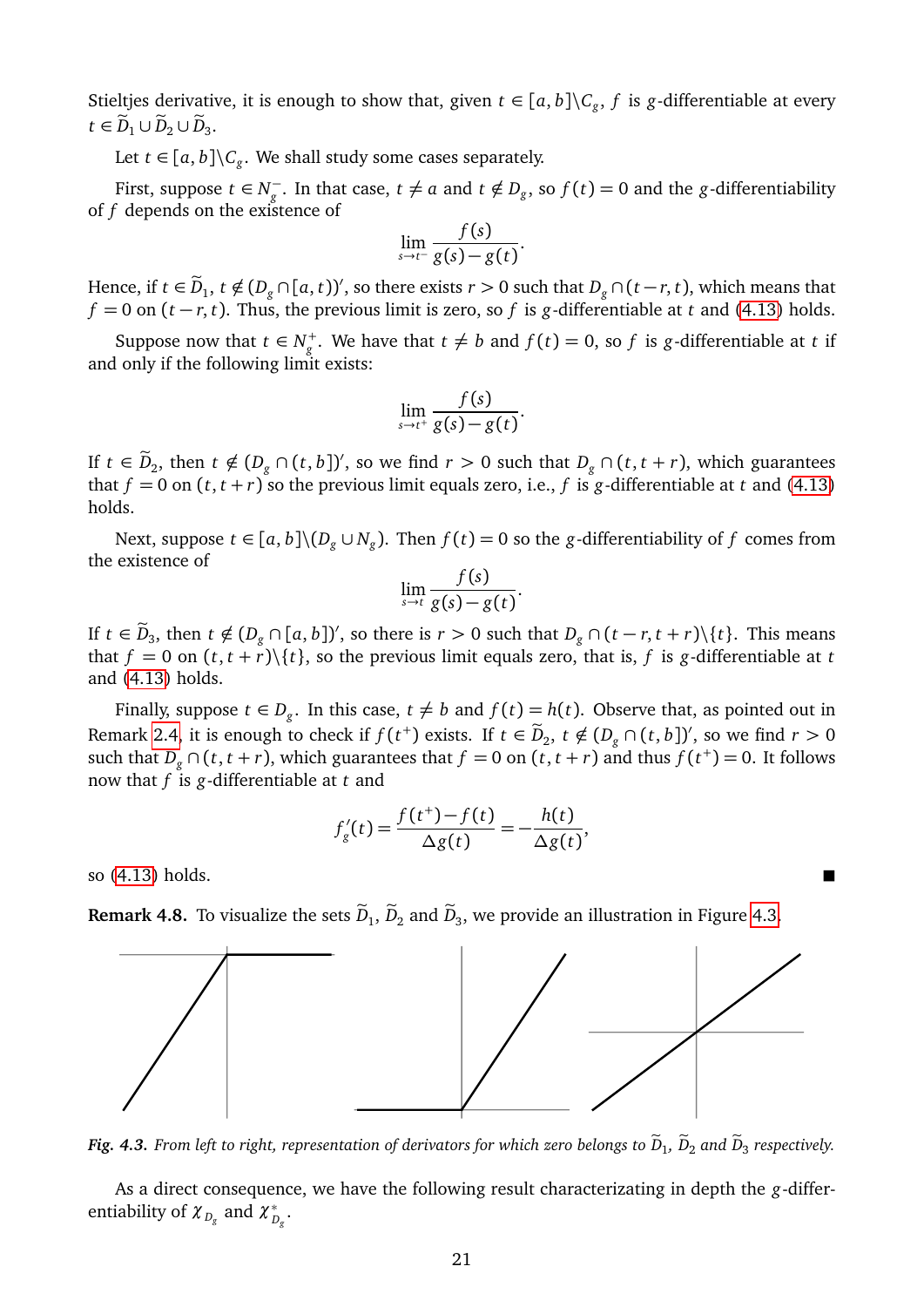<span id="page-21-2"></span> ${\bf Corollary 4.9.}$   $Consider\ the\ sets\ \widetilde{D}_1, \widetilde{D}_2, \widetilde{D}_3$  in [\(4.10\)](#page-19-1)-[\(4.12\)](#page-19-2). The maps  $\chi_{D_g}, \chi_{D_g}^*$  are g-differentiable *at every t* ∈ [*a*, *b*] *such that*  $t^*$  ∈  $\widetilde{D}_1 \cup \widetilde{D}_2 \cup \widetilde{D}_3$  *and, for such points,* 

$$
(\chi_{D_g})'_g(t) = (\chi_{D_g}^*)'_g(t) = \begin{cases} 0, & \text{if } t^* \notin D_g, \\ -(\Delta g(t))^{-1}, & \text{if } t^* \in D_g. \end{cases}
$$

*If t* ∈ [a, b] is such that  $t^* \notin \widetilde{D}_1 \cup \widetilde{D}_2 \cup \widetilde{D}_3$ , then  $\chi_{D_g}$  is not g-differentiable at t.

*Proof.* The first part of the result follows directly from Proposition [4.7,](#page-19-3) so it only remains to show that  $\chi_{D_g}$  fails to be *g*-differentiable for every  $t \in [a, b]$  such that  $t^* \notin \widetilde{D}_1 \cup \widetilde{D}_2 \cup \widetilde{D}_3$ . To that end, it is enough to prove that it is not *g*-differentiable at every  $t \in [a,b] \backslash C_g$  such that  $t \notin \widetilde{D}_1 \cup \widetilde{D}_2 \cup \widetilde{D}_3.$ 

First, suppose  $t \notin \widetilde{D}_1$ . In that case,  $t \notin D_g$ , so  $\chi_{D_g}(t) = 0$ . Furthermore,  $t \in (D_g \cap [a, t))'$  so *χ <sup>D</sup><sup>g</sup>* is not *g*-differentiable at *t* since

<span id="page-21-0"></span>
$$
\lim_{\substack{s \to t^{-} \\ s \in D_{g}}} \frac{\chi_{D_{g}}(s) - \chi_{D_{g}}(t)}{g(s) - g(t)} = \lim_{\substack{s \to t^{-} \\ s \in D_{g}}} \frac{\chi_{D_{g}}(s)}{g(s) - g(t)} = -\infty.
$$
\n(4.14)

Next, suppose  $t \notin \widetilde{D}_2$ . Similarly, we have that  $t \notin D_g$  and  $t \in (D_g \cap (t, b])'$  so  $\chi_{D_g}$  is not *g*-differentiable at *t* since

<span id="page-21-1"></span>
$$
\lim_{\substack{s \to t^+ \\ s \in D_g}} \frac{\chi_{D_g}(s) - \chi_{D_g}(t)}{g(s) - g(t)} = \lim_{\substack{s \to t^+ \\ s \in D_g}} \frac{\chi_{D_g}(s)}{g(s) - g(t)} = +\infty.
$$
\n(4.15)

Finally, suppose  $t \notin \widetilde{D}_3$ . Then  $t \notin D_g$  and  $t \in (D_g \cap [a, b])'$  so  $\chi_{D_g}$  is not *g*-differentiable at *t* as [\(4.14\)](#page-21-0) and/or [\(4.15\)](#page-21-1) hold.

**Remark 4.10.** Observe that we do not talk about the *g*-differentiability of  $\chi_{D_g}^*$  beyond the set  $\widetilde{D}_1\cup\widetilde{D}_2\cup\widetilde{D}_3.$  This is because if  $C_g=\emptyset$ ,  $\chi_{D_g}^*=\chi_{D_g}$  which is not *g*-differentiable outside of the mentioned set. Thus, we limit ourselves to the set in which we can guarantee differentiability for all possible nondecreasing and left-continuous functions *g*.

We are now in position to obtain the formula for the third derivative of a product of two three-times g-differentiable functions. To that end, we first need to note that the set  $D_1, D_2, D_3$ in [\(3.7\)](#page-9-3)-[\(3.9\)](#page-9-4), and the sets  $\widetilde{D}_1$ ,  $\widetilde{D}_2$ ,  $\widetilde{D}_3$  satisfy that  $D_i \cap \widetilde{D}_i = \emptyset$ ,  $i = 1, 2, 3$ . With these relations, we can establish the following result.

**Proposition 4.11.** Let  $\widetilde{D}_1, \widetilde{D}_2, \widetilde{D}_3$  be as in [\(4.10\)](#page-19-1)*-*[\(4.12\)](#page-19-2) and  $f_1, f_2 : [a, b] \rightarrow \mathbb{F}$  be three times g-<br>  $\widetilde{D}_1$  $differential$  *differentiable at t* ∈ [a, *b*] such that  $t^*$  ∈  $\widetilde{D}_1 \cup \widetilde{D}_2 \cup \widetilde{D}_3$ . Then  $f_1f_2$  is three times g-differentiable at t *and*

$$
(f_1 f_2)^{'''}(t) = (f_1)^{'''}(t) f_2(t^*) + f_1(t^*) (f_2)^{'''}(t) + (3 - \chi_{D_g}(t^*) (f_1)^{'}_g(t) (f_2)^{''}(t) + (f_2)^{'}_g(t) (f_1)^{''}(t))
$$
  
+  $\Delta g(t^*)( (f_1)^{'''}(t) (f_2)^{'}_g(t) + 2(f_1)^{''}(t) (f_2)^{''}(t) + (f_1)^{'}_g(t) (f_2)^{'''}(t))$   
+  $Q(t^*)(f_1)^{'}_g(t) (f_2)^{'}_g(t)$  (4.16)

*with*

<span id="page-21-4"></span><span id="page-21-3"></span>
$$
Q(t) = \begin{cases} 0, & \text{if } t \notin D_g, \\ (\Delta g(t))^{-1}, & \text{if } t \in D_g. \end{cases} \tag{4.17}
$$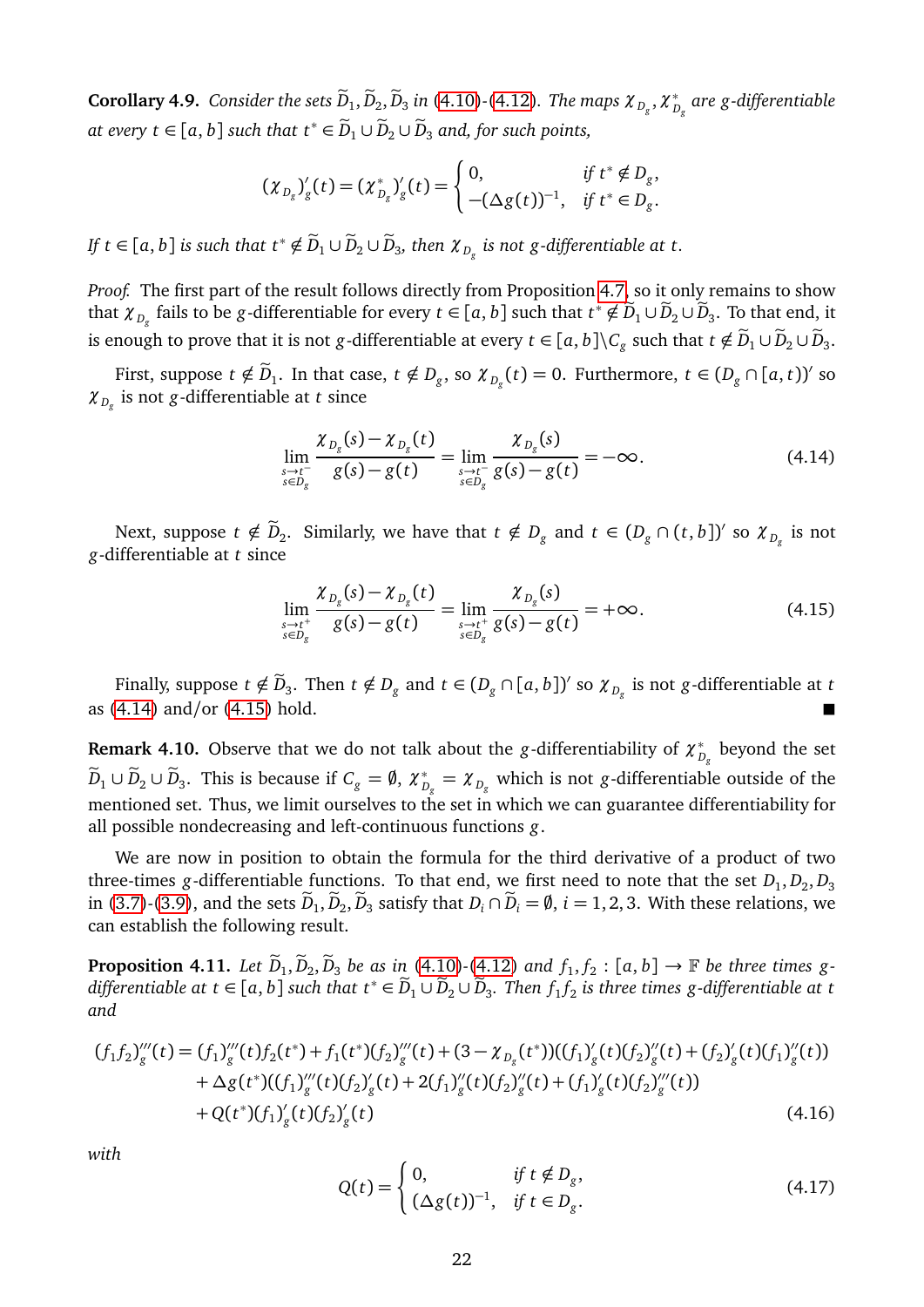*Proof.* Let  $t \in [a, b]$  be such that  $t^* \in \tilde{D}_1 \cup \tilde{D}_2 \cup \tilde{D}_3$ . Then,  $t^* \notin D_1 \cup D_2 \cup D_3$  for  $D_1, D_2, D_3$  as in [\(3.7\)](#page-9-3)-[\(3.9\)](#page-9-4), so Proposition [4.5](#page-18-2) ensures that  $f_1 f_2$  is two times *g*-differentiable at *t* and  $(f_1 f_2)'_g$  $_{g}^{\prime\prime}(t)=$  $A(t) + B(t) + C(t)$  with

$$
A(t) = (f_1)''_g(t) f_2^*(t) + f_1^*(t) (f_2)''_g(t), \t t \in [a, b],
$$
  
\n
$$
B(t) = (2 - \chi_{D_g}^*(t)) (f_1)'_g(t) (f_2)'_g(t), \t t \in [a, b],
$$
  
\n
$$
C(t) = \Delta g^*(t) ((f_1)'_g(t) (f_2)''_g(t) + (f_2)'_g(t) (f_1)''_g(t)), \t t \in [a, b].
$$

Now, Proposition [4.1](#page-14-1) ensures that *f* ∗  $f_1^*$  and  $f_2^*$ 2 are *g*-differentiable at *t*; whereas Corollary [4.4](#page-18-1) and Corollary [4.9](#page-21-2) guarantee the same property for  $\Delta g^*$  and  $\chi^*_{D_g}$ , so it follows from Proposition [2.6](#page-3-2) that  $f_1 f_2$  is three times *g*-differentiable at *t*. Hence, we need to check that [\(4.16\)](#page-21-3) holds.

First, using [\(2.5\)](#page-4-1) it is easy to see that

$$
A'_{g}(t) = (f_{1})_{g}'''(t) f_{2}(t^{*}) + f_{1}(t^{*})(f_{2})_{g}'''(t) + (f_{1})_{g}''(t)(f_{2})_{g}'(t) + (f_{1})_{g}'(t)(f_{2})_{g}''(t) + \Delta g(t^{*})((f_{1})_{g}'''(t)(f_{2})_{g}'(t) + (f_{1})_{g}'(t)(f_{2})_{g}'''(t)).
$$

Next, it follows from Propositions [3.4](#page-9-2) and [4.1](#page-14-1) that

$$
C'_{g}(t) = -\chi_{D_g}(t^*)( (f_1)'_g(t) (f_2)'_g(t) + (f_2)'_g(t) (f_1)'_g(t)).
$$

Finally, Corollary [4.9](#page-21-2) and [\(2.5\)](#page-4-1) ensure that

$$
B'_{g}(t) = Q(t^{*})(f_{1})'_{g}(t)(f_{2})'_{g}(t)
$$
  
+  $(2 - \chi_{D_{g}}(t^{*}))( (f_{1})''_{g}(t)(f_{2})'_{g}(t) + (f_{1})'_{g}(t)(f_{2})''_{g}(t) + (f_{1})''_{g}(t)(f_{2})''_{g}(t)\Delta g(t^{*}))$   
+  $Q(t^{*})( (f_{1})''_{g}(t)(f_{2})'_{g}(t) + (f_{1})'_{g}(t)(f_{2})''_{g}(t) + (f_{1})''_{g}(t)(f_{2})''_{g}(t)\Delta g(t^{*}))\Delta g(t^{*})$   
=  $Q(t^{*})(f_{1})'_{g}(t)(f_{2})'_{g}(t)$   
+  $2((f_{1})''_{g}(t)(f_{2})'_{g}(t) + (f_{1})'_{g}(t)(f_{2})''_{g}(t) + (f_{1})''_{g}(t)(f_{2})''_{g}(t)\Delta g(t^{*})),$ 

where the last equality follows from the fact that  $Q(t^*)\Delta g(t^*) = \chi_{D_g}^*(t)$ ,  $t \in [a, b]$ . Thus, by the linearity of the Stieltjes derivative,  $(f_1 f_2)''_g$  $g''(t) = A'$  $g'_{g}(t) + B'_{g}$  $g'_{g}(t) + C_{g}^{'}$ *g* (*t*) so basic computations  $\frac{1}{2}$  yield [\(4.16\)](#page-21-3).

Given [\(4.16\)](#page-21-3), it is easy to see that the existence of derivatives of a product of order higher than three depends on the Stieltjes derivative of the map *Q* in [\(4.17\)](#page-21-4). Note that Proposition [4.7](#page-19-3) shows that *Q* is *g*-differentiable at *t* whenever  $t^* \in \widetilde{D}_1 \cup \widetilde{D}_2 \cup \widetilde{D}_3$  and, furthermore, its derivative is another function the same characteristics. Hence, restricting ourselves to such points, it follows that the existence of higher order derivatives of the product of two functions depends exclusively on the order of differentiability of the functions in the product. Observe that this happens, in particular, if  $D'_g = \emptyset$ , which gives an easy condition for the product rule to preserve the order of differentiability.

### **5 Regularity of the product**

In this final section, we shall focus on the issues with the regularity of the product of two functions that arise as a consequence of the product rule, [\(2.5\)](#page-4-1). Specifically, we aim to find the minimal conditions that ensure that the product of two functions in  $\mathscr{B}C_g^1([a,b],\mathbb{F})$  remains in such set. As a consequence, throughout this section, we shall assume that  $a, b \in \mathbb{R}$ ,  $a < b$ , are such that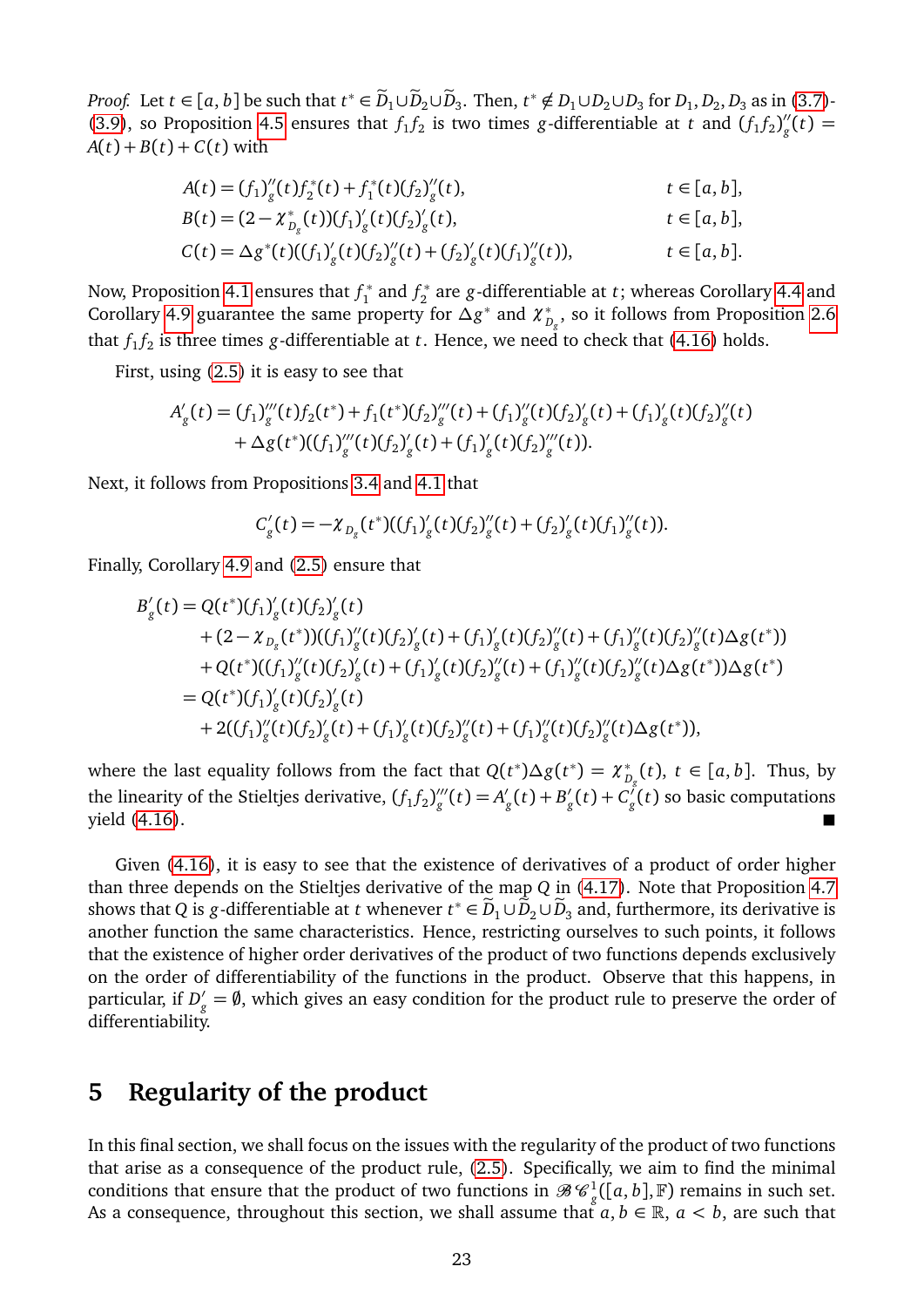$a \notin N^-_q$ *g* ∪ $D_g$  and  $b \notin C_g$  ∪ $N_g^+$ ∪ $D_g$  as this under the conditions under which the set  $\mathscr{B}$   $\mathscr{C}^1_g([a, b], \mathbb{F})$ is defined.

Given  $f_1, f_2 \in \mathcal{B} \mathcal{C}_g^1([a, b], \mathbb{F})$  and [\(2.5\)](#page-4-1), it is clear that the term preventing their product from being another function in  $\mathscr{B}\mathscr{C}_g^1([a,b],{\mathbb F})$  is  $(f_1)_g^0$  $g'(f_2)'_g$ *g ∆g* ∗ . In particular, it is the *g*-continuity of ∆*g*<sup>\*</sup> that is interfering with the regularity. Thus, we start this section by studying the set of points in which *∆g* ∗ is *g*-continuous,

which we do through the following result that connects the *g*-continuity of a function *f* with the *g*-continuity of the modified map *f* ∗ .

<span id="page-23-0"></span>**Proposition 5.1.** *If f* : [a, b]  $\rightarrow$   $\mathbb{F}$  is g-continuous at t  $\in$  [a, b], then f<sup>\*</sup> is also g-continuous at t.

*Proof.* We prove the result in terms of the sequential formulation of the *g*-continuity, [\(2.7\)](#page-5-0).

Let  $\{t_n\}_{n\in\mathbb{N}}\subset [a, b]$  be such that  $g(t_n)\to g(t)$ . Since  $g(s)=g(s^*)$  for all  $s\in\mathbb{R}$ , it follows that  $g(t_n^*) \to g(t^*)$ . Now, Lemma [2.15](#page-6-0) ensures that *f* is *g*-continuous at *t*<sup>\*</sup>, so it follows that  $f(t_n^*) \rightarrow f(t_n^*)$  $f_n^*$ )  $\rightarrow$   $f(t^*)$ , i.e.,  $f^*(t_n) \rightarrow f^*(t)$ . Since the sequence was arbitrarily chosen, we have that  $f^*$  is *g*-continuous at *t*.

**Remark 5.2.** The converse of Proposition [5.1](#page-23-0) is not necessarily true. Indeed, consider the map

$$
g(t) = \begin{cases} t, & \text{if } t \in (-\infty, 0] \cup (2, +\infty), \\ 1, & \text{if } t \in (0, 2] \end{cases}
$$

In that case, denoting  $f(t) = \Delta g|_{[-1,3]}(t)$ , we have that

$$
f(t) = \begin{cases} 1, & \text{if } t \in \{0, 2\}, \\ 0, & \text{if } t \in [-1, 3] \setminus \{0, 2\}, \end{cases} \qquad f^*(t) = \begin{cases} 1, & \text{if } t \in [0, 2] \\ 0, & \text{if } t \in [-1, 0) \cup (2, 3]. \end{cases}
$$

Observe that Proposition [3.2](#page-7-3) ensures that *f* is not *g*-continuous at 1. However, *f* ∗ is *g*-continuous at 1 as, given  $\varepsilon > 0$ , taking  $\delta \in (0, 1)$ , we have that if  $s \in [-1, 3]$  is such that  $|g(s) - g(1)| < \delta$ then, necessarily,  $s \in (0, 2]$ , in which case  $|f^*(s) - f^*(1)| = 0 < \varepsilon$ .

The following result provides a partial converse to Proposition [5.1.](#page-23-0)

<span id="page-23-1"></span>**Proposition 5.3.** Let  $f : [a, b] \rightarrow \mathbb{F}$  and assume  $f^*$  is g-continuous on  $[a, b]$ . Then  $f$  is g*continuous on* [a, b] *if and only if*  $f(t) = f(s)$  *for every*  $t, s \in [a, b]$  *such that*  $g(t) = g(s)$ *.* 

*Proof.* Observe that Lemma [2.15](#page-6-0) ensures that if *f* is *g*-continuous at *t* and  $g(t) = g(s)$  then  $f(t) = f(s)$ , so if *f* is *g*-continuous on [*a*, *b*], we have that  $f(t) = f(s)$  for every  $t, s \in [a, b]$  such that  $g(t) = g(s)$ .

Conversely, suppose that  $f(t) = f(s)$  for every  $t, s \in [a, b]$  such that  $g(t) = g(s)$ . We claim that  $f = f^*$ . Indeed, let  $s \in [a, b]$ . If  $s \notin C_g$ , we have that  $f(s) = f^*(s)$  as  $s = s^*$ . Otherwise,  $s \in C_g$ and we have that  $g(s) = g(s^*)$  since  $g$  is left-continuous, which implies that  $f(s) = f(s^*) = f^*(s)$ . Since  $f = f^*$  and  $f^*$  is *g*-continuous, the result follows.

**Remark 5.4.** It might be tempting to state Proposition [5.3](#page-23-1) in a pointwise fashion, but this does not work as the example in Remark [4.3](#page-17-2) shows. The map *f* there satisfies that  $f(t) = f(0) = 0$  for every  $t \in \mathbb{R}$  such that  $\tilde{g}(t) = \tilde{g}(0)$  (that is,  $t \le 0$ ), but it is not  $\tilde{g}$ -continuous at 0 as the sequence  ${t_n}_{n \in \mathbb{N}} = \left\{ \frac{1}{2} \right\}$  $rac{1}{2}(\frac{1}{n} + \frac{1}{n+1})$  $\left(\frac{1}{n+1}\right)$ , is such that  $\tilde{g}(t_n) \to 0 = g(0)$  but  $f(t_n) \to 1 \neq 0 = f(0)$ . However,  $f^* = 0$  is clearly  $\tilde{g}$ -continuous at 0.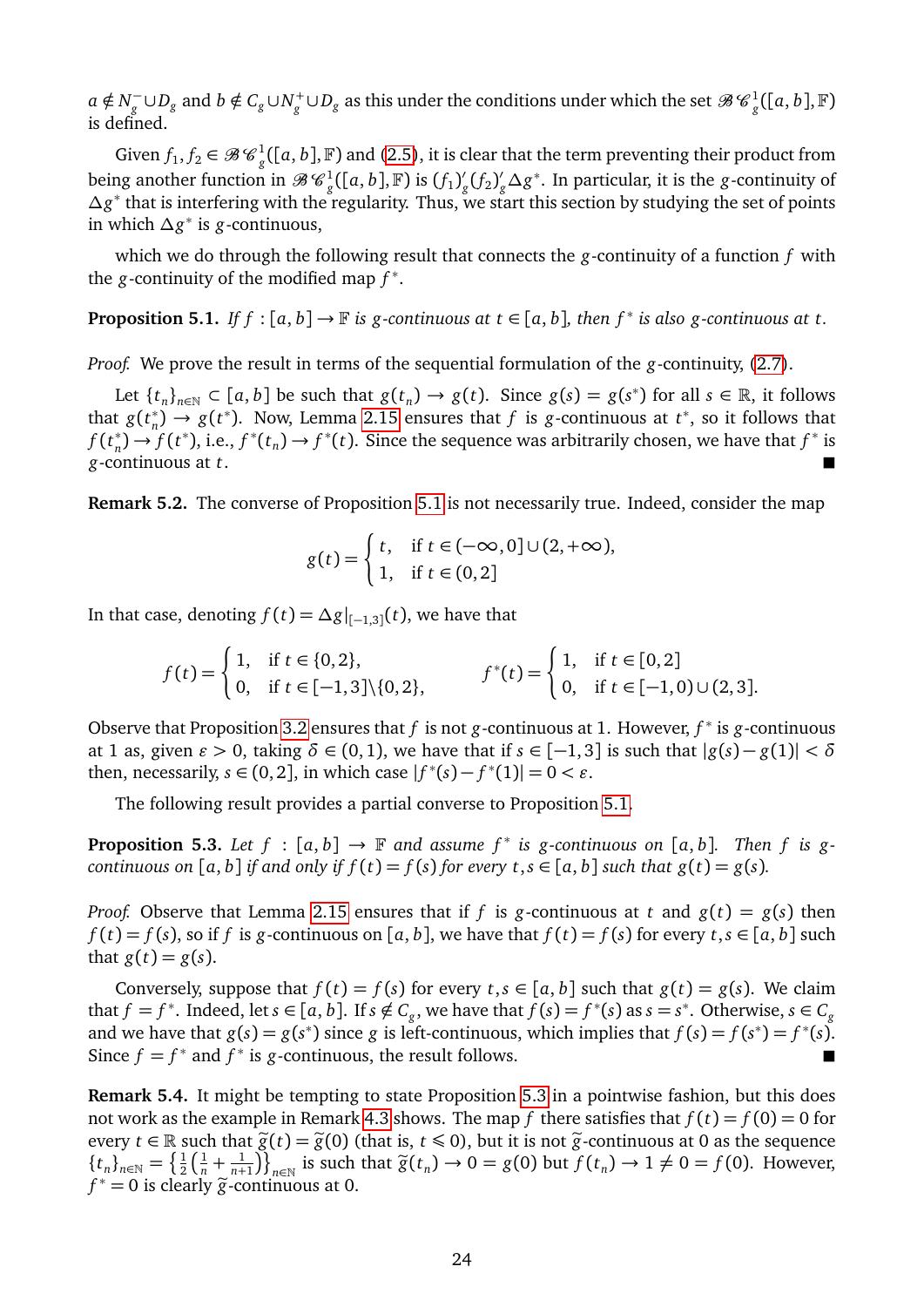Note that, unfortunately, Proposition [5.3](#page-23-1) does not apply in the context of *∆g* and *∆g* ∗ . However, combining the information in Propositions [3.2](#page-7-3) and [5.1,](#page-23-0) we can obtain the following result about the *g*-continuity of *∆g* ∗ .

<span id="page-24-0"></span>**Proposition 5.5.** *Consider the set A<sup>g</sup> in* [\(3.2\)](#page-7-4) *and*

 $H_g = \{ t \in \mathbb{R} : t \in (s_1, s_2] \text{ for some } s_1, s_2 \in D_g \text{ such that } (s_1, s_2) \subset C_g \}.$ 

 $\int$  *Then, the restriction*  $\Delta g^*|_{[a,b]}$  *is*  $g$ *-continuous at every point of*  $((a^*,b]\setminus A_g)$ *∪* $H_g$  *and*  $g$ *-discontinuous*  $\alpha$  *at every point of*  $((a^*, b) \cap A_g) \setminus H_g$ . Furthermore,  $\Delta g^*|_{[a,b]}$  is g-continuous on  $[a, a^*]$ *, where we are* also considering the case where  $[a, a^*]$  is a degenerate interval, i.e.,  $[a, a^*] = \{a\}$ .

*Proof.* Given Propositions [3.2](#page-7-3) and [5.1,](#page-23-0) it is clear that *∆g* ∗ | [*a*,*b*] is *g*-continuous at every *t* ∈  $(a^*, b) \setminus A_g$ . Now, given that  $b \notin C_g \cup N_g^+ \cup D_g$ , it follows that  $b \notin A_g$ , so Propositions [3.2](#page-7-3) and [5.1](#page-23-0) are again enough to guarantee the *g*-continuity at *b*.

Consider *t* ∈ (*a*<sup>\*</sup>, *b*) ∩ *H*<sub>*g*</sub> and let us show that  $\Delta g^*|_{[a,b]}$  is *g*-continuous at *t*. Let *ε* > 0. Since  $t \in (a^*, b) \cap H_g$  and  $b \notin D_g$ , there exist  $s_1, s_2 \in D_g \cap [a^*, b)$  such that  $t \in (s_1, s_2]$  and  $(s_1, s_2) \subset C_g$ . Taking  $\delta = \min\{\Delta g(s_1), \Delta g(s_2)\} > 0$ , we have that, if  $s \in \mathbb{R}$  is such that  $|g(s) - g(t)| < \delta$ , then  $s \in (s_1, s_2]$ , so

$$
|\Delta g^*(s) - \Delta g^*(t)| = |\Delta g(s^*) - \Delta g(t^*)| = |\Delta g(s_2) - \Delta g(s_2)| = 0 < \varepsilon,
$$

i.e. *∆g* ∗ | [*a*,*b*] is *g*-continuous at *t*.

Next, we show that *∆g* ∗ | [*a*,*b*] is *g*-discontinuous at every point of ((*a* ∗ , *b*)∩*A<sup>g</sup>* )\*H<sup>g</sup>* , distinguishing between the points that belong to *D<sup>g</sup>* , from those which do not.

First, let  $t \in ((a^*, b) \cap A_g) \backslash H_g$  be such that  $t \in D_g$ . In this case,  $\Delta g^*(t) = \Delta g(t)$ . Proceeding in a similar fashion to the proof of Proposition [3.2,](#page-7-3) we can have that either [\(2.2\)](#page-2-0) or [\(3.4\)](#page-8-0) holds.

If [\(2.2\)](#page-2-0) holds, then, necessarily,  $s \leq s^* < t = t^*$  for every  $s < t$ . This implies that, given a sequence  $\{t_n\}_{n\in\mathbb{N}}$  converging to *t* such that  $t_n < t$ , the sequence  $\{t_n^*\}$ <sup>\*</sup><sub>n</sub></sub>}<sub>*n*∈N</sub> has the same properties, so Proposition [3.1](#page-7-2) guarantees that

$$
\lim_{n\to\infty}\Delta g^*(t_n)=\lim_{n\to\infty}\Delta g(t_n^*)=0.
$$

Since the sequence  $\{t_n\}_{n\in\mathbb{N}}$  was arbitrarily chosen, we have that  $\lim_{s\to t^-} \Delta g^*(s) = 0$ , so we can find  $\rho \in (0, t - a)$  such that

$$
\Delta g^*(s) = \Delta g(s^*) < \frac{\Delta g(t)}{2}, \quad s \in \mathbb{R}, \ 0 < t - s < \rho.
$$

Since [\(2.2\)](#page-2-0) holds, so we can find  $t_1 < t$  such that  $t-t_1^* < \rho$  and  $g(t_1^*)$ <sup>\*</sup><sub>1</sub></sub> $> g(t)$ . Let  $δ = g(t) - g(t<sup>2</sup>)$  $_{1}^{*}$ ). Observe that, if  $0 < g(t) - g(s) < \delta$ , since *g* is nondecreasing, then  $0 < t - s < t - t_1^* < \rho$ , and so  $\Delta g^*(s)$  <  $\Delta g(t)/2$ . But this implies that, if  $0 < g(t) − g(s) < \delta$ , then

$$
|\Delta g^*(s) - \Delta g^*(t)| \geq \Delta g^*(t) - \Delta g^*(s) = \Delta g(t) - \Delta g^*(s) > \Delta g(t) - \frac{\Delta g(t)}{2} = \frac{\Delta g(t)}{2},
$$

and, therefore, *∆g* ∗ is not continuous at *t*.

On the other hand, if [\(3.4\)](#page-8-0) holds, let us consider

$$
\widetilde{t}=\inf\{s\in[a^*,b]\;:\;g(s)=g(t)\}.
$$

Observe that  $\tilde{t} \notin D_g$ , since  $t \notin H_g$ , and  $\tilde{t} > a^*$ , given that  $a^* \in N_g^+ \cup D_g$  by definition. Furthermore, we also have that  $g(s) \leq g(\tilde{t}) \leq g(t)$  for every  $s < t$  and  $g(s) = g(t)$  for every  $s \in [\tilde{t}, t]$ . Now,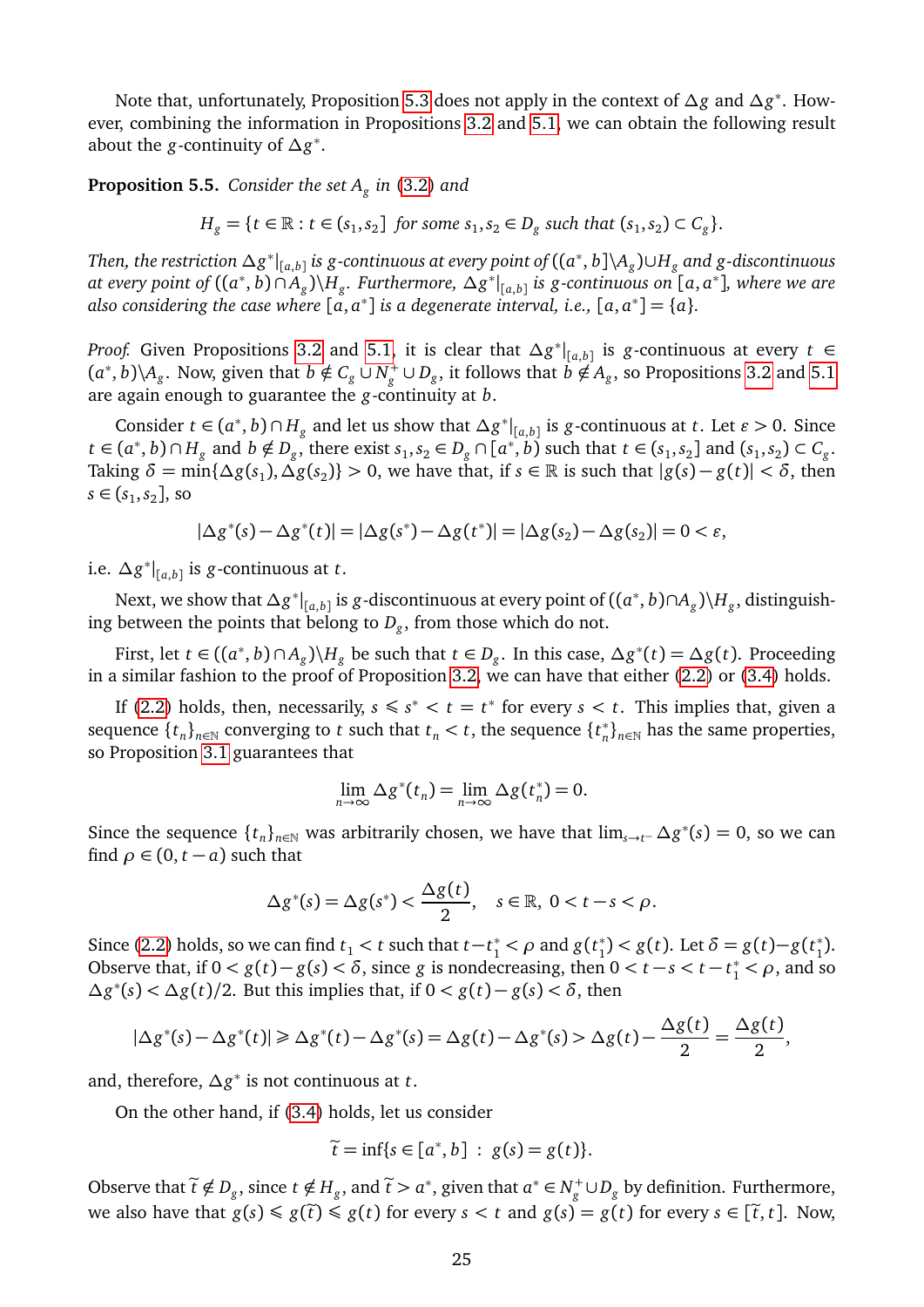reasoning as in the previous case, we find  $\delta \in (0, t - a)$  such that, if  $0 < g(\tilde{t}) - g(s) < \delta$ , then  $\Delta g^*(s) < \Delta g(t)/2$ , which, again, is enough to show that  $\Delta g^*|_{[a,b]}$  is not *g*-continuous at *t*.

Consider now *t* ∈ (( $a^*$ , *b*) ∩ *A*<sub>*g*</sub>)\*H*<sub>*g*</sub> such that *t* ∉ *D*<sub>*g*</sub> and consider  $\hat{t}$  as in [\(3.3\)](#page-7-1). Since *t* ∈ *A*<sub>*g*</sub>, here that  $\hat{t}$  ∈ *D*<sub>*n*</sub> as in  $\hat{t}$  as in (3.3). Since *t* ∈ *A*<sub>*g*</sub>, we have that  $\hat{t} \in D_g$  so, given that  $t, \check{b} \notin D_g$ , it follows that  $t < \hat{t} < b$ . In particular, this implies that  $\hat{t}$  ∈ (( $a^*$ , *b*) ∩  $A_g$ )\ $H_g$  and  $\hat{t}$  ∈  $D_g$ , so we already know  $\Delta g^*|_{[a,b]}$  is not *g*-continuous at  $\tilde{t}$ . Observe that, since *g* is left-continuous, we have that  $g(t) = g(\hat{t})$ , so Lemma [2.15](#page-6-0) is enough to ensure that *∆g* ∗ | [*a*,*b*] is not *g*-continuous at *t*, which finishes the proof of the first part of the result.

Let us focus now on the behaviour of  $\Delta g^*|_{[a,b]}$  on  $[a,a^*]$ . Observe that it is enough to study the *g*-continuity at  $a^*$ . Indeed, this is trivial when  $a^* = a$ . When  $a^* > a$ , it is enough to note that, in that case,  $a \in C_g$ , which means that

$$
g(t) = g(a^*), \quad \Delta g^*(t) = \Delta g^*(a) = \Delta g^*(a^*), \qquad t \in [a, a^*],
$$

so the *g*-continuity at  $t \in [a, a^*]$  can always be deduced from the *g*-continuity at  $a^*$  by Lemma [2.15.](#page-6-0)

First, suppose that  $a^* \in D_g$ . Given  $\varepsilon > 0$ , take  $\delta \in (0, \Delta g(a^*))$ . In that case, if  $t \in [a, b]$  is such that  $|g(t) - g(a^*)| < \delta$  we necessarily have that  $t \in [a, a^*]$ , so

$$
|\Delta g^*(t) - \Delta g^*(a^*)| = 0 < \varepsilon.
$$

This means that  $\Delta g^*|_{[a,b]}$  is *g*-continuous at  $a^*$  and, thus, *g*-continuous on  $[a, a^*]$ .

Finally, if  $a^* \notin D_g$ , then  $a^* \notin A_g$  so  $\Delta g$  is *g*-continuous at  $a^*$ . Thus, by Proposition [5.1,](#page-23-0)  $\Delta g^*|_{[a,b]}$ is *g*-continuous at  $a^*$  which, again, is enough to obtain that it is *g*-continuous on [*a*,  $a^*$ ]. ■

**Remark 5.6.** To visualize the kind of points in  $H_g$ , observe that in Example [3.3,](#page-9-1)  $A_g = \{-1\} \cup [0, 2]$ ,  $H_g = (0, 2]$  and  $A_g \backslash H_g = \{-1, 0\}.$ 

We are now finally in position to determine under which conditions the product of two functions in  $\mathscr{B}\mathscr{C}_g^1([a,b],\mathbb{F})$  remains in this set. This is the information in the next result.

<span id="page-25-3"></span>**Theorem 5.7.** Let 
$$
f_1, f_2 \in \mathcal{B}\mathcal{C}_g^1([a, b], \mathbb{F})
$$
. Then,  $f_1 f_2 \in \mathcal{B}\mathcal{C}_g^1([a, b], \mathbb{F})$  if and only if  
\n
$$
(f_1)'_g(t)(f_2)'_g(t) = 0, \quad \text{for all } t \in ((a^*, b) \cap A_g) \setminus H_g.
$$
\n(5.1)

*Proof.* First, observe that, since  $f_1, f_2 \in \mathscr{B}\mathscr{C}_g^1([a, b], \mathbb{F})$ , Proposition [2.5](#page-4-1) ensures that

<span id="page-25-0"></span>
$$
(f_1f_2)'_g(t) = (f_1)'_g(t)f_2(t^*) + (f_2)'_g(t)f_1(t^*) + (f_1)'_g(t)(f_2)'_g(t)\Delta g(t^*), \quad t \in [a, b],
$$

so, given the definition of  $t^*$  and that  $f_1, f_2$  are continuous from the left at every point of  $(a, b]$ , see Proposition [2.13,](#page-6-1) we have that

<span id="page-25-2"></span>
$$
(f_1 f_2)'_g(t) = (f_1)'_g(t) f_2(t) + (f_2)'_g(t) f_1(t) + (f_1)'_g(t) (f_2)'_g(t) \Delta g(t^*), \quad t \in [a, b].
$$
 (5.2)

Hence, since all the functions involved in this expression of  $(f_1f_2)^{\prime}_{j}$ *g* are bounded, it is clear that we only need to concern ourselves with its *g*-continuity. Furthermore, Proposition [5.5](#page-24-0) guarantees that  $\Delta g^*|_{[a,b]}$  is *g*-continuous on  $[a,b] \setminus (((a^*,b) \cap A_g) \setminus H_g)$ , so it follows that  $(f_1f_2)'_g$ *g* is *g*-continuous on that set. As a consequence, it is enough to show that [\(5.1\)](#page-25-0) holds if and only if

<span id="page-25-1"></span>
$$
(f_1 f_2)'_g
$$
 is g-continuous at every  $t \in ((a^*, b) \cap A_g) \setminus H_g$ . (5.3)

First, suppose [\(5.3\)](#page-25-1) holds. Reasoning by contradiction, suppose [\(5.1\)](#page-25-0) did not hold. In that case, we would find  $t \in ((a^*, b) \cap A_g) \backslash H_g$  such  $(f_1)'_g$  $g'_{g}(t)(f_{2})'_{g}$  $g'_{g}(t) \neq 0$ . Since  $(f_1)'_g$  $g'$  and  $(f_2)g'$ *g* are *g*-continuous by hypothesis, we can find  $\delta > 0$  such that

$$
(f_1)'_g(s)(f_2)'_g(s) \neq 0, \quad s \in I := \{r \in [a, b], |g(r) - g(t)| < \delta\}.
$$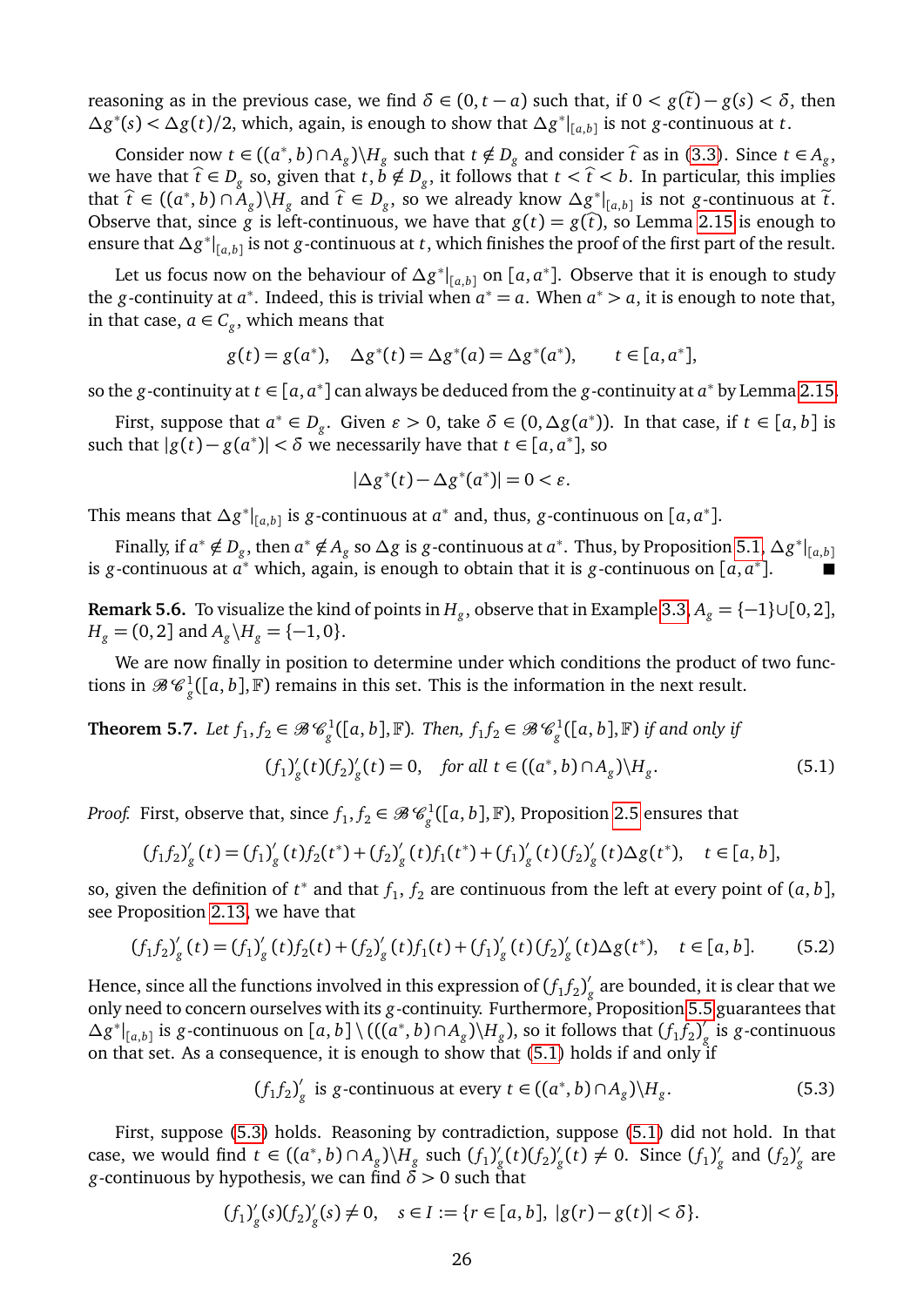Thus, given [\(5.2\)](#page-25-2), we have that

$$
\Delta g^*(s) = \frac{(f_1 f_2)'_g(s) - (f_1)'_g(s) f_2(s) - (f_2)'_g(s) f_1(s)}{(f_1)'_g(s) (f_2)'_g(s)}, \quad s \in I.
$$

Everything on the right hand side of the equation is *g*-continuous at *t*, so, thanks to Lemma [2.14,](#page-6-2) we conclude that *∆g* ∗ | [*a*,*b*] is *g*-continuous at *t*, which contradicts Proposition [5.5.](#page-24-0)

Conversely, suppose [\(5.1\)](#page-25-0) holds. Consider  $t \in ((a^*, b) \cap A_g) \setminus H_g$  and let us show that  $(f_1 f_2)$ , *g* is *g*-continuous at *t*. Given [\(5.2\)](#page-25-2), it is clear that it is enough to prove that  $h := (f_1)^l$  $\int_{g}^{\prime} (f_2)'_g$  $\int_g$  ∆*g*<sup>\*</sup> is *g*-continuous at *t*.

By hypothesis,  $h(t) = 0$ . Assume, by contradiction, that h is not *g*-continuous at *t*. Then there exists  $\varepsilon_0 > 0$  and a sequence  $\{t_n\}_{n \in \mathbb{N}} \subset [a, b]$  such that  $g(t_n) \to g(t)$  and  $|h(t_n)| \geq \varepsilon_0$  for every *n* ∈ N. Observe that this fact, together with [\(5.1\)](#page-25-0), imply that  $\{t_n\}_{n\in\mathbb{N}}$  ⊂ [*a*, *b*] $\setminus$ ((( $(a^*, b) \cap A_g$ ) $\setminus$   $H_g$ ). Furthermore, since  $t^* \notin D_g$  for any  $t \notin A_g$ , we have that  $\Delta g^*|_{[a,b]} = 0$  on  $[a,b] \setminus A_g$ , so

$$
\{t_n\}_{n\in\mathbb{N}}\subset A_g\setminus((a^*,b)\cap A_g)\setminus H_g)=[a,a^*]\cup H_g.
$$

Now, since  $t \in ((a^*, b) \cap A_g) \backslash H_g$ , for any  $\delta \in (0, g(t) - g(a^*))$  we have that

$$
|g(t) - g(s)| = g(t) - g(s) \ge g(t) - g(a^*) > \delta, \quad s \in [a, a^*].
$$

Therefore, since  $g(t_n) \to g(t)$ , we conclude that  $t_n \in H_g$  for *n* sufficiently big, so we can assume with loss of generality that  $\{t_n\}_{n\in\mathbb{N}} \subset H_g$ . Furthermore, since  $h(t_n) = h(t_n)$  $\binom{n}{n}$  and  $g(t_n) = g(t_n)$ *n* ) for all  $n \in \mathbb{N}$ , we can also assume that  $t_n = t_n^*$  $n \atop n$  and, thus,  $\{t_n\}_{n \in \mathbb{N}} \subset D_g$ . Now, we necessarily have there are infinitely many distinct terms in  $\{t_n\}_{n\in\mathbb{N}}$  for, otherwise, the sequence would be eventually constant which would imply that  $t \in H_g$ , which we know is not the case. Finally, since

 $f_1, f_2 \in \mathscr{B}$   $\mathscr{C}^1_g([a, b], \mathbb{F})$ , there exists  $M > 0$  such that  $\Big| (f_1)^{m/2_g}$  $\frac{g}{g}(t_n)$  $\Big|,\Big| (f_2)'_g$  $\int_{g}^{'}(t_n)$  $\vert \leq M$ . Therefore,

$$
\varepsilon_0 \leqslant |h(t_n)| = \left| (f_1)'_g(t_n) (f_2)'_g(t_n) \Delta g(t_n) \right| \leqslant M^2 \Delta g(t_n),
$$

that is,  $\Delta g(t_n) \geq \varepsilon/M^2$  for every  $n \in \mathbb{N}$ . This means that there are infinitely many points  $s \in$  $[a, b] ∩ D<sub>g</sub>$  such that  $\Delta g(s) \ge \varepsilon/M^2$ , which is impossible since

$$
0 \leqslant \sum_{s \in [a,b] \cap D_g} \Delta g(s) = \int_{[a,b] \cap D_g} d g(s) \leqslant \int_{[a,b]} d g(s) = \mu_g([a,b]) = g(b) - g(a) < \infty.
$$

**Remark 5.8.** Observe that Theorem [5.7](#page-25-3) generalizes, in some sense, [[4,](#page-27-9) Proposition 3.17], where a sufficient condition for the continuity of the derivative of the product was used: that one of the functions involved was continuous in the usual sense. Observe that if  $f_1$  is continuous this automatically implies that  $(f_1)'_g$ *g*(*t*) = 0 for all *t* ∈ [*a*, *b*] ∩ *D*<sub>*g*</sub>, in which case [\(5.2\)](#page-25-2) becomes the usual product rule formula. Theorem [5.7,](#page-25-3) on the other hand, provides a necessary and sufficient condition for the product of two  $\mathscr{B} \mathscr{C}^1_g([a,b],\mathbb{F})$  functions to remain in that set without requiring a simpler version of the product rule.

**Remark 5.9.** Observe that, under the conditions of Theorem [5.7,](#page-25-3) for  $t \in (\llbracket a, a^* \rrbracket \setminus A_g) \cup \llbracket (a^*, b) \setminus H_g \rrbracket$ we have that

$$
(f_1f_2)'_g(t) = (f_1)'_g(t)f_2(t) + (f_2)'_g(t)f_1(t).
$$

Furthermore, if  $f_1 \cdot f_2$  is two times differentiable at *t* (that is, under the hypotheses of Proposition [4.5\)](#page-18-2), then, by [\(4.9\)](#page-18-0),

$$
(f_1f_2)''_g(t) = (f_1)''_g(t)f_2(t^*) + f_1(t^*)(f_2)''_g(t) + \Delta g(t^*)(f_1)'_g(t)(f_2)''_g(t) + (f_2)'_g(t)(f_1)''_g(t))
$$

for  $t \in ((a^*, b) \cap A_g) \backslash H_g$ . This can serve as a basis to prove a characterization of a product of two class two functions being in the same class similar to Theorem [5.7.](#page-25-3)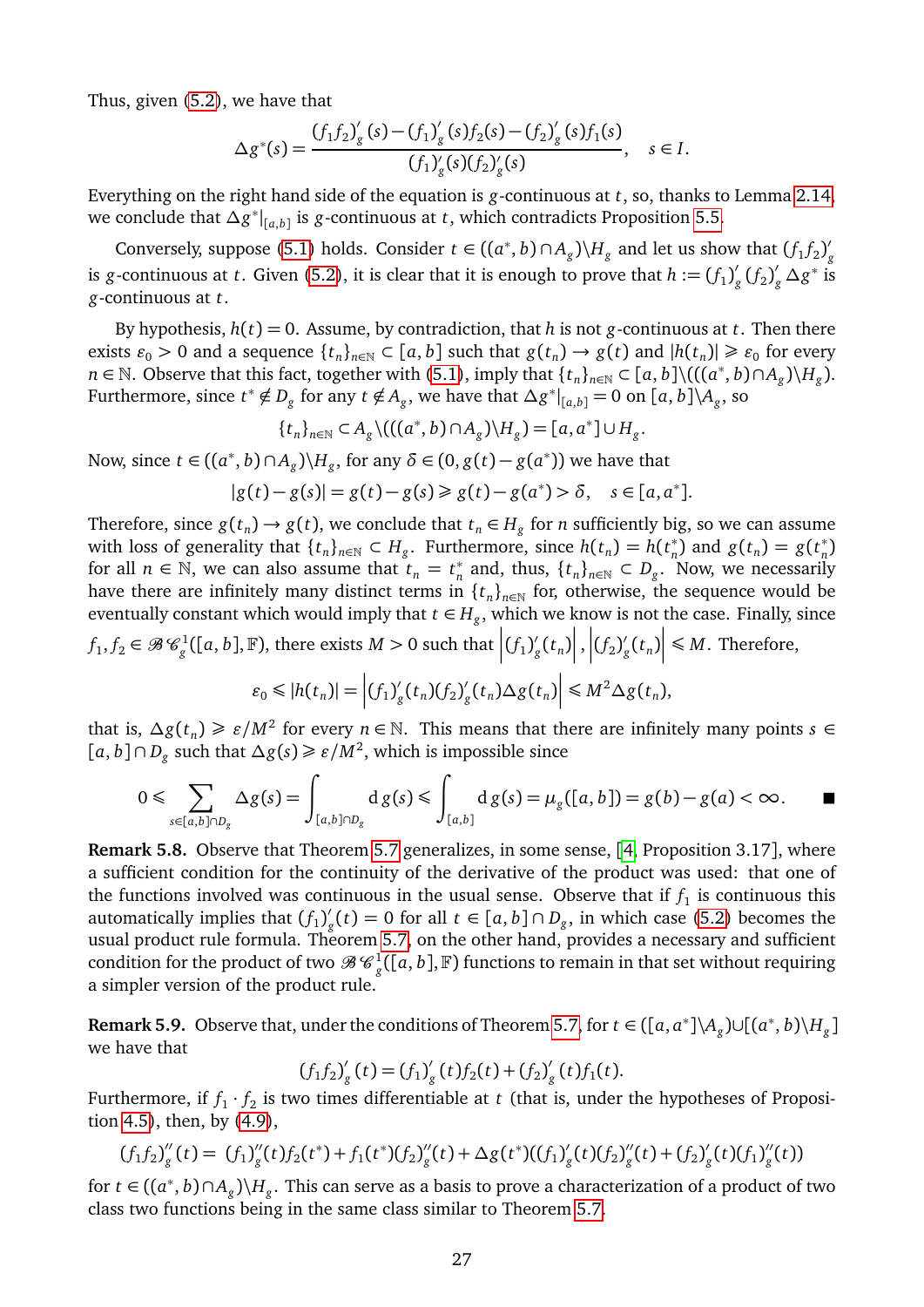## **Acknowledgments**

The authors were partially supported by Xunta de Galicia, project ED431C 2019/02, and by the Agencia Estatal de Investigación (AEI) of Spain under grant MTM2016-75140-P, co-financed by the European Community fund FEDER. Ignacio Márquez Albés was partially supported by Xunta de Galicia under grant ED481B-2021-074.

#### **References**

- <span id="page-27-13"></span>[1] Arkhangel'skii, A.V., Fedorchuk, V.V.: General Topology I: Basic Concepts and Constructions Dimension Theory, *Encyclopaedia of Mathematical Sciences*, vol. 17, 1 edn. Springer (1990)
- <span id="page-27-10"></span>[2] Burk, F.E.: A garden of integrals. The Mathematical Association of America, Washington D.C. (2007)
- <span id="page-27-0"></span>[3] Daniell, P.J.: *Differentiation with Respect to a Function of Limited Variation*. Transactions of the American Mathematical Society **19**(4), 353–362 (1918)
- <span id="page-27-9"></span>[4] Fernández, F.J., Marquéz Albés, I., Tojo, F.A.F.: *On first and second order linear Stieltjes differential equations*. Journal of Mathematical Analysis and Applications **511**(1), 126,010 (2022)
- <span id="page-27-3"></span>[5] Frigon, M., López Pouso, R.: *Theory and applications of first-order systems of Stieltjes differential equations*. Adv. Nonlinear Anal. **6**(1), 13–36 (2017)
- <span id="page-27-8"></span>[6] Frigon, M., López Pouso, R.: *Theory and applications of first-order systems of Stieltjes differential equations*. Advances in Nonlinear Analysis (2016)
- <span id="page-27-1"></span>[7] Lebesgue, H.: Leçons sur l'intégration et la recherche des fonctions primitives, 2nd edn. Gauthier-Villars (1928)
- <span id="page-27-4"></span>[8] López Pouso, R., Márquez Albés, I.: *General existence principles for Stieltjes differential equations with applications to mathematical biology*. Journal of Differential Equations **264**(8), 5388–5407 (2018)
- <span id="page-27-6"></span>[9] López Pouso, R., Márquez Albés, I.: *Resolution methods for mathematical models based on differential equations with Stieltjes derivatives*. Electron. J. Qual. Theory Differ. Equ. **72**, 1–15 (2019)
- <span id="page-27-5"></span>[10] López Pouso, R., Márquez Albés, I.: *Systems of Stieltjes differential equations with several derivators*. Mediterr. J. Math. **16**(2), Art. 51, 17 (2019)
- <span id="page-27-7"></span>[11] López Pouso, R., Márquez Albés, I., Monteiro, G.A.: *Extremal solutions of systems of measure differential equations and applications in the study of Stieltjes differential problems*. Electron. J. Qual. Theory Differ. Equ. **38**, 1–24 (2018)
- <span id="page-27-2"></span>[12] López Pouso, R., Rodríguez, A.: *A new unification of continuous, discrete, and impulsive calculus through Stieltjes derivatives*. Real Anal. Exchange **40**(2), 319–353 (2014/15)
- <span id="page-27-11"></span>[13] Márquez Albés, I.: *Notes on the linear equation with Stieltjes derivatives*. Electron. J. Qual. Theory Differ. Equ. **42**, 1–18 (2021)
- <span id="page-27-12"></span>[14] Márquez Albés, I., F. Tojo, F.A.: *Displacement Calculus*. Mathematics **8**, 419 (2020)